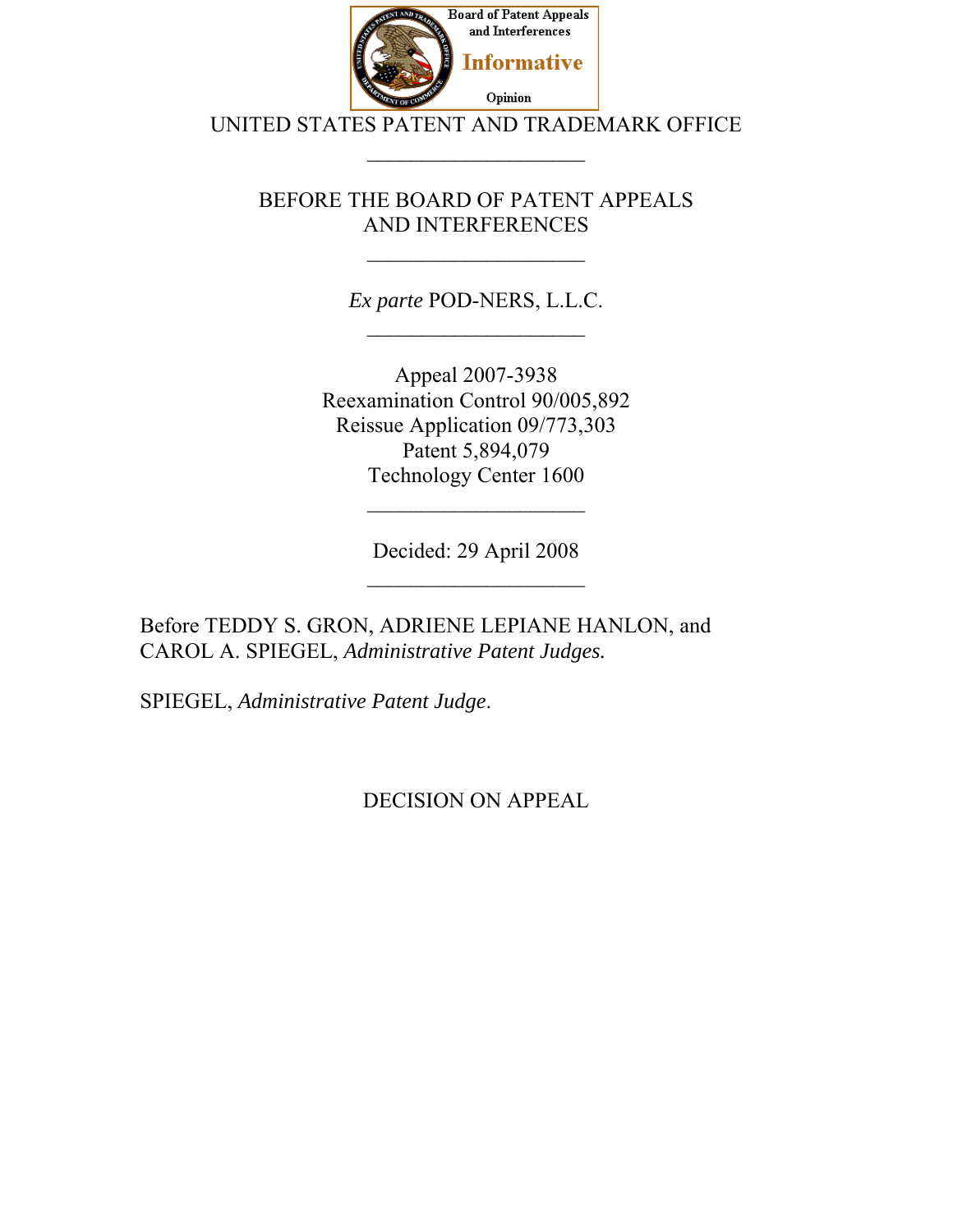I. Statement of the Case

 Appellant appeals pursuant to 35 U.S.C. §§ 134 and 306 from the final rejection of claims 1-15, 51, 52, and 56-64. Claims 16-50, 53, and 65- 71, the only other pending claims, have been withdrawn from consideration (App. Br.,  $\frac{1}{3}$ ; Ans.,  $\frac{2}{3}$ ). We have jurisdiction under 35 U.S.C. § 6(b). We AFFIRM.

 The subject matter on appeal relates to a variety of common field bean *Phaseolus vulgaris* plants and seeds, propagation material, progeny and hybrids thereof. Claims 1-4 read (App. Br., 25):

> 1. A *Phaseolus vulgaris* field bean seed designated Enola as deposited with the American Type Culture Collection under accession number 209549.

2. A field bean plant produced by growing the seed of claim 1.

3. Pollen of the plant of claim 2.

4. A field bean plant having all the physiological and morphological characteristics of the field bean plant of claim 2.

Claims 5-7 recited methods of producing a field bean plant by crossing a first parent field bean plant with a second parent field bean plant, wherein the first parent field bean plant or the second parent field bean plant or both are the field bean plants of claim 2, respectively (App. Br., 25). Claims 8 and 62 read (App. Br., 26 and 32):

 $\overline{a}$ 

<sup>1</sup> Appeal Brief filed 23 October 2006 ("App. Br.").

<sup>2</sup> Examiner's Answer mailed 13 March 2007 ("Ans.).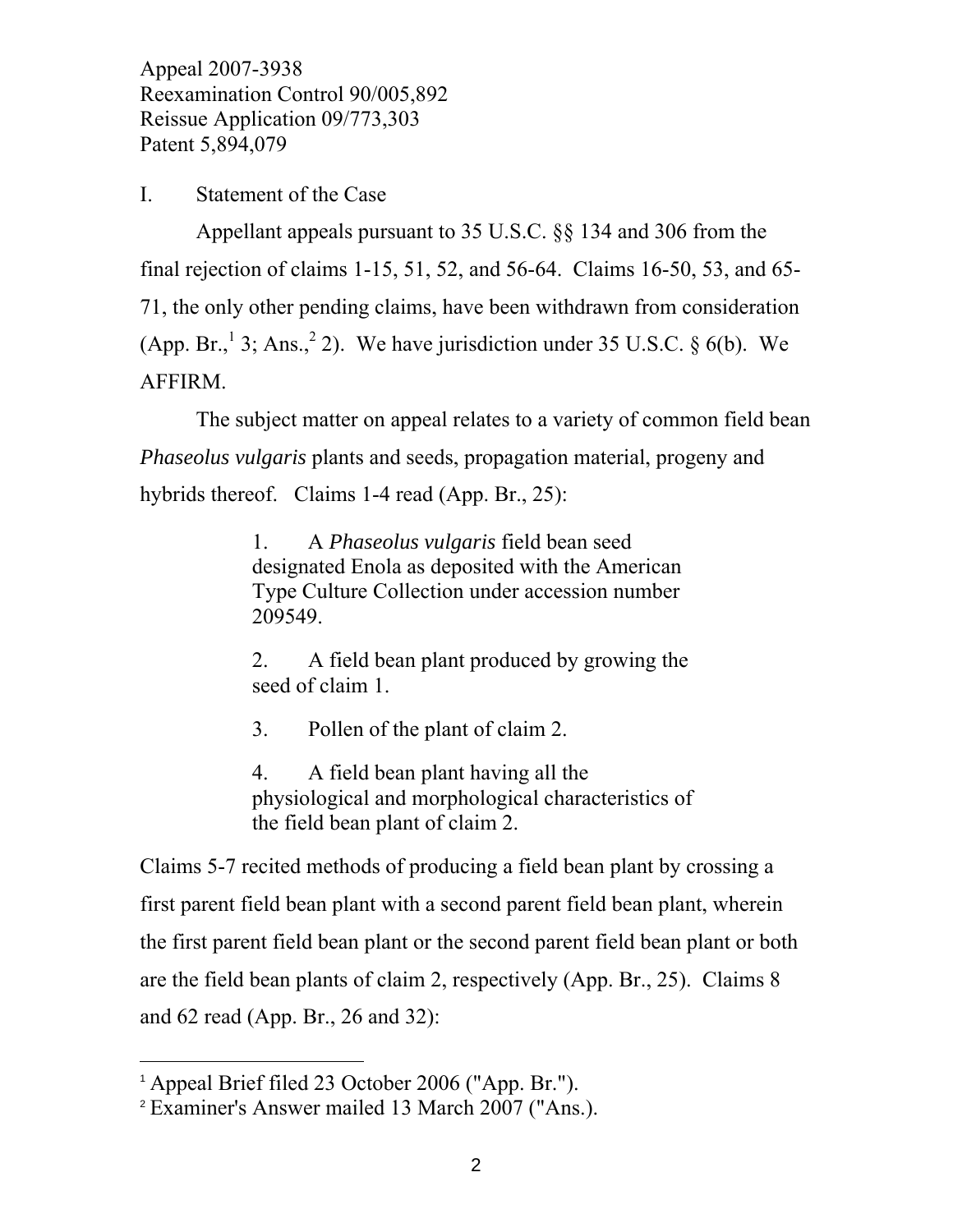$\overline{a}$ 

8. A field bean variety of *Phaseolus vulgaris* that produces seed having a seed coat that is yellow in color, wherein the yellow color is from about 7.5 Y 8.5/4 to about 7.5 Y 8.5/6 in the *Munsell Book of Color* when viewed in natural light.

62. Seed from [a] field bean variety of *Phaselous vulgaris* having a germplasm for expressing a seed coat that is yellow in color as evidenced by a substantially uniform yellow color of the seed coat, wherein the substantially uniform yellow color plotted as a distribution in a population of the seed of sufficient number for purposes of ATCC deposit has a peak occurrence ranging from about 7.5 Y 8.5/4 to about 7.5 Y 8.5/6 in the *Munsell Book of Color* when viewed in natural light*.*

 Claims 59-64 stand rejected under 35 U.S.C. § 112, first paragraph, for lack of original descriptive support. Claims 1-15, 51, 52, and 56-64 stand rejected under 35 U.S.C. § 112, first paragraph, for lack of adequate written descriptive support and for lack of enablement. Claims 1-7 and 59- 64 stand rejected under 35 U.S.C. § 112, second paragraph, as indefinite. Claims 1-15, 51, 52, and 56-64 stand rejected under 35 U.S.C. § 102(b) or, in the alternative, under 35 U.S.C. § 103(a) as unpatentable over prior art. [Ans., 8, 12, 18, and  $20-21$ .<sup>3</sup>]

<sup>&</sup>lt;sup>3</sup> The Examiner's Answer contains a typograhical error on pages 12 and 20. On both pages the rejection is incorrectly said to be directed to claims 1-15, 51, 52, and 56-58. The correct claims are recited in the rejections in the Final Office action mailed 14 April 2005 ("FR") at pages 10-11 and 16. Furthermore, Appellant addressed claims 1-15, 51, 52, and 56-64 in both its App. Br. (see e.g., 3) and Reply Brief filed 14 May 2007 ("Reply Br.") (see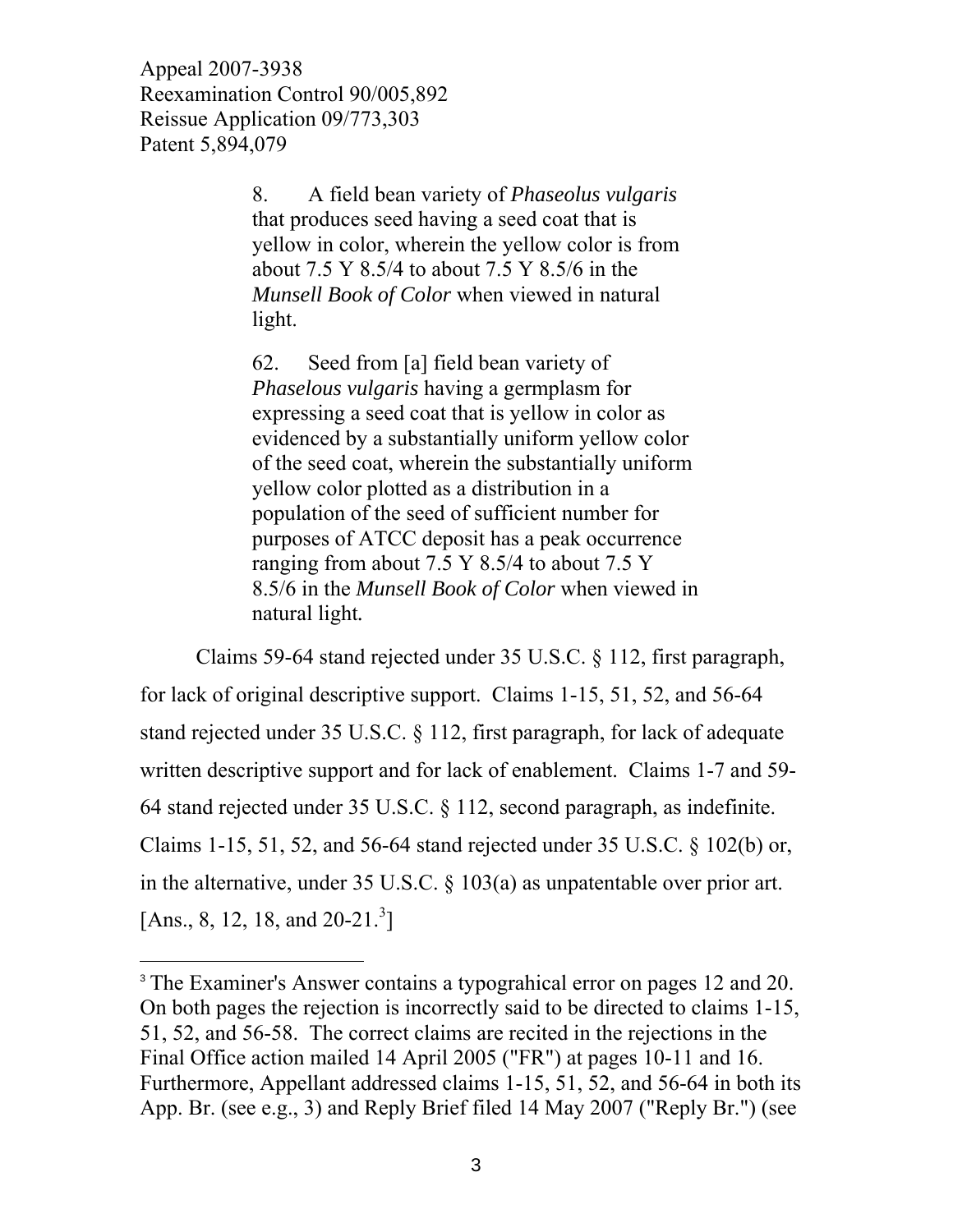II. Findings of Fact (FF)

 $\overline{a}$ 

 The following findings of fact, and those set forth in the discussion, are supported by a preponderance of the evidence of record.

- [1] On October 15, 1996, Larry M. Proctor filed application 9700027 for a plant variety protection certificate ("the PVP 027 application") on a common field bean (*Phaseolus vulgaris*) variety named "Enola."
- [2] The real party-in-interest of the PVP 027 application is said to be POD-NERS, L.L.C.
- [3] On November 15, 1996, Larry M. Proctor filed application 08/749,449 for a utility patent ("the 449 application") entitled "Field Bean Cultivar Named Enola."
- [4] The real party-in-interest of the 449 application is said to be POD-NERS, L.L.C. (App. Br., 2).
- [5] The American Type Culture Collection (ATCC) received a viable sample of *Phaseolis vulgaris* [sic] Enola seeds on behalf of Larry Proctor, resulting in ATCC deposit designation 209549, on December 11, 1997 ("ATCC 209549").
- [6] On April 13, 1999, the 449 application issued as U.S. Patent 5,894,079 ("the 079 patent").
- [7] On May 28, 1999, a Plant Variety Protection Certificate was issued on the PVP 027 application.

e.g., 2). Therefore, since these two typographical errors in the Examiner's Answer do not appear to have prejudiced Appellant, we address both the § 112, first paragraph (enablement), and § 102/§ 103 final rejections of claims 1-15, 51, 52, and 56-64 on the merits.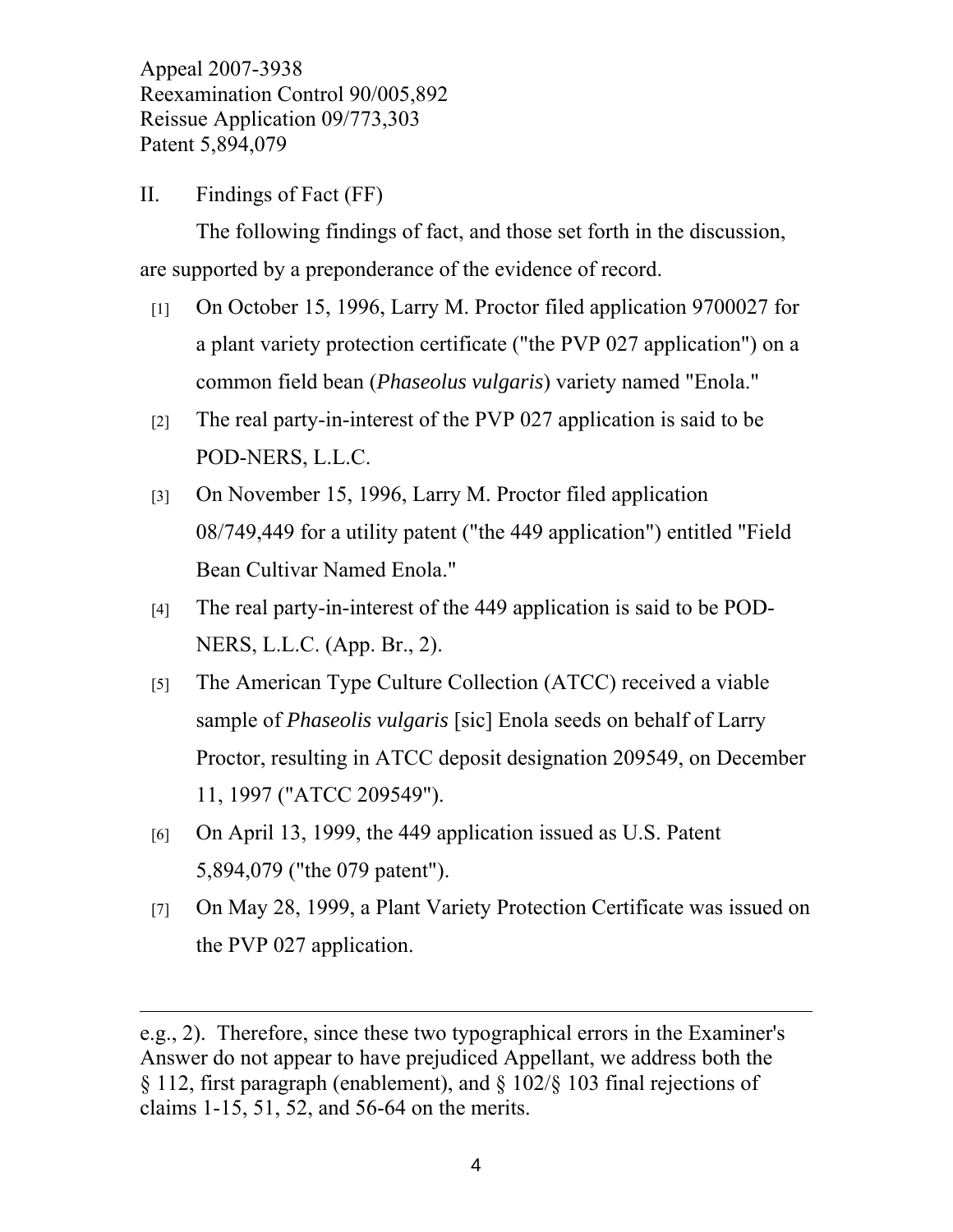- [8] On December 20, 2000, a request for reexamination of the 079 patent was filed by a third party requester and the resulting reexamination proceeding was assigned Control No. 90/005,892 ("the 892 reexam application").
- [9] A request to reissue the 079 patent was filed by POD-NERS, L.L.C. on January 31, 2001, and was assigned application no. 09/773,303 ("the 303 reissue application").
- [10] Reexamination of the 079 patent was ordered on February 6, 2001.
- [11] The reexamination and reissue proceedings were merged on June 13, 2001.
- [12] On May 22, 2001, a certificate of correction was issued for errors in the issued 079 patent, specifically at column 2, line 49, and at column 6, line 55.<sup>4</sup>

A. The 079 patent ("Spec.")

 $\overline{a}$ 

- [13] According to the 079 patent, a package of dry edible beans was purchased in Mexico in 1994 and brought to the United States (Spec.,  $2:63-65$ ).
- [14] The package of beans was said to contain a variety of beans including brown, black, yellow, and pinto beans (Spec., 2:63-67).
- [15] Later in 1994, the yellow beans were said to be have been selected from the package, planted in Montrose County, Colorado, and allowed to self-pollinate (Spec., 2:67 through 3:3).

<sup>4</sup> Appellant has requested an Examiner's Amendment to change "not" to "now" at column 4, line 60, of the 079 patent specification (App. Br., 9). The Examiner stated that she will amend the application as requested "[i]f there is a determination of allowable subject matter" (Ans., 35-36).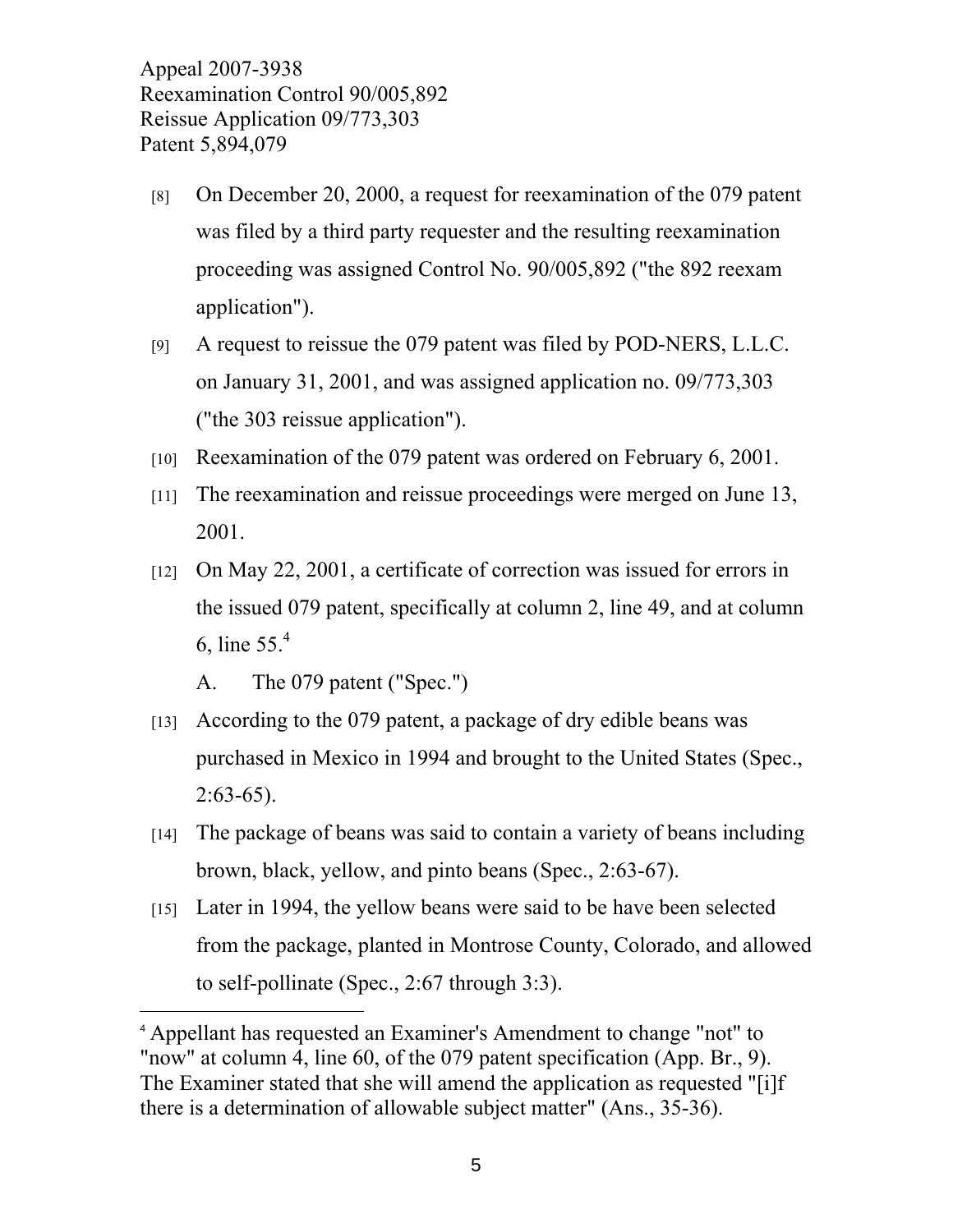- [16] Resulting plants (the first planting) said to have "small leaves, good adherence of the pod to the branches of the plant, as well as resistance to pod shattering, were selected and harvested individually" (Spec., 3:10-13).
- [17] The seeds selectively harvested in 1994 were said to have been planted in Montrose County, Colorado, in 1995 and allowed to selfpollinate (Spec., 3:14-15).
- [18] Resulting plants (the second planting) said to have "good adherence of the pod to the branches of the plant, resistance to pod shattering and yields greater than the average yield of an average commercial bean plant (the average commercial pinto bean plant yields approximately 3.1 pinto beans per pod) were selected and harvested individually" (Spec., 3:15-22).
- [19] The seeds selectively harvested in 1995 were said to have been planted in Montrose County, Colorado, in 1996 and allowed to selfpollinate (Spec., 3:23-24).
- [20] Resulting plants (the third planting) said to have "good adherence of the pod to the plant, higher yield, and resistance to pod shattering were selected and harvested and bulked to produce the [Enola] cultivar" (Spec., 3:24-39, bracketed text added).
- [21] According to the 079 patent specification, the "Enola seed possesses a unique yellow color, matching most closely to 7.5 Y 8.5/4 to 7.5 Y 8.5/6 in the *Munsell Book of Color*, when viewed in natural light" (Spec., 3:32-34).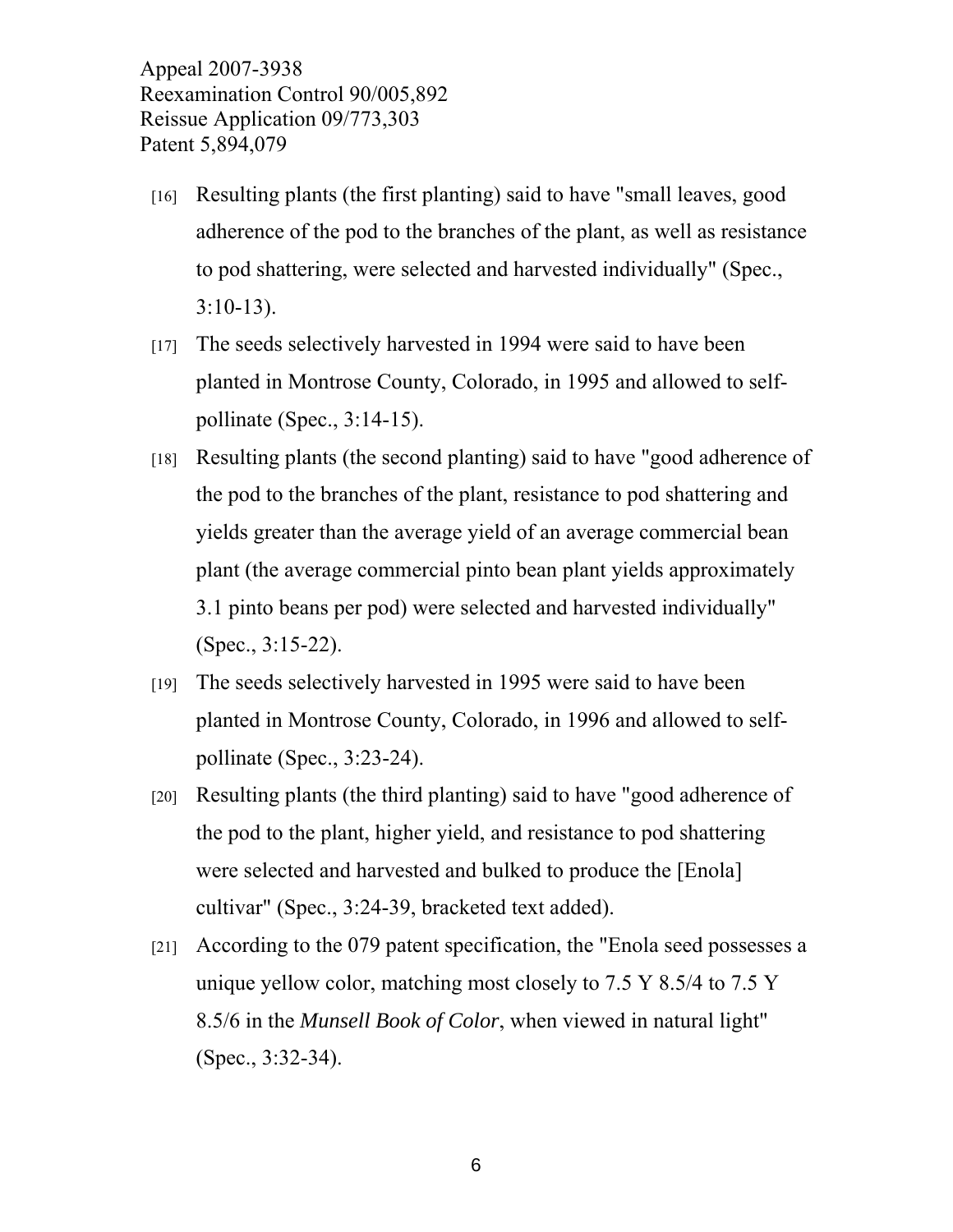- [22] The "distinctive" yellow color of the Enola seed is said to be present throughout the entire seed coat and to remain uniform and stable season after season when viewed in natural lighting (Spec., 1:46-51; 2:58-62; 3:32-39; and, 4:30-32).
- [23] The hilar ring of the Enola seed is said to be "tan/yellow in color, matching most closely 2.5 Y 9/4 to 2.5Y 9/6 in the *Munsell Book of Color*, when viewed in natural light" (Spec., 3:39-41).
- [24] According to the 079 patent, "[n]o variant traits have been observed or are expected in Enola" (Spec., 4:36-37).
- [25] Further according to the 079 patent, "[t]he terminology used herein to describe Enola are those used by the Plant Variety Protection Office, unless otherwise noted, in Exhibit C, 'Objective Description of the Variety Edible Bean (*Phaseolus vulgaris* L.) [sic, ']" (Spec., 4:60-64).
- [26] Additional morphological and physiological characteristics of Enola are said to include (Spec., 5:1-51):

| growth habit        | determinate (in bush)<br>form)                 |
|---------------------|------------------------------------------------|
| color of flower     | white                                          |
| seeds/pod           | approximately 3.1                              |
| seed shape          | cuboid (when seed taken<br>from middle of pod) |
| weight/ $100$ seeds | 43 gr (adjusted to $12\%$<br>moisture)         |
| physio. maturity    | $101$ days.                                    |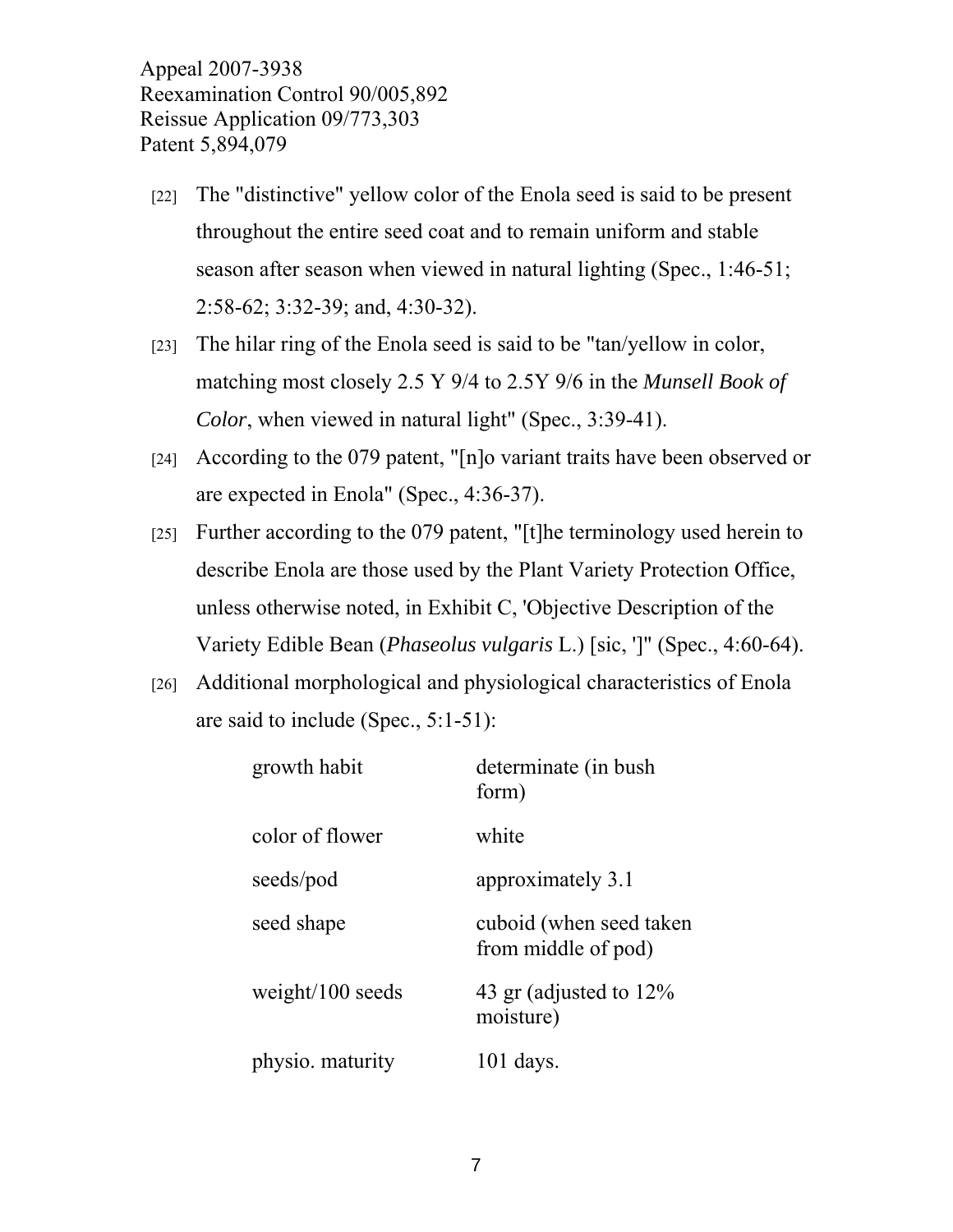- B. The Plant Variety Protection 027 Application
- [27] The PVP 027 application states that the mature seed color is slightly variable between seasons and ranges from Munsell 5.0Y 8.5/4.0 to 7.5Y 8.0/8.0 when viewed in natural light (PVP 027 application, § II).
- [28] The PVP 027 application further states that the mature hilar ring is tan/yellow in color and ranges from Munsell 2.5Y 9/4 to 2.5Y 9/6 (PVP 027 application, § II).
- [29] According to the PVP 027 application, "[t]he yellow bean, 'ENOLA' var., is most likely developed from a landrace form [sic, of] the azufrado-type varieties" (PVP 027 application, EXHIBIT A, as amended January 23, 1999).
- [30] Further according to the PVP 027 application,

ENOLA, most closely resembles a variety of bean known as Pimono 78 (Mayacoba) in seed color and shape, plant architecture, leaf size and root structure. However, ENOLA differs from Pimono 78 in that the green color of the leaves is significantly lighter than the Pimono 78. The leaves of the ENOLA variety are 5.0GY 5/6 [based on MUNSELL BOOK OF COLOR] color reference system compared with the Pimono 78 which are 5GY 4/4 [based on MUNSELL BOOK OF COLOR] color reference system; the ENOLA are richer in green-yellow, and lighter than the Pimono 78. This difference between ENOLA var. and the Pimono 78 var., is stable regardless of the growing season. [PVP 027 application, EXHIBIT B, as amended 1-23-99, including bracketed text.]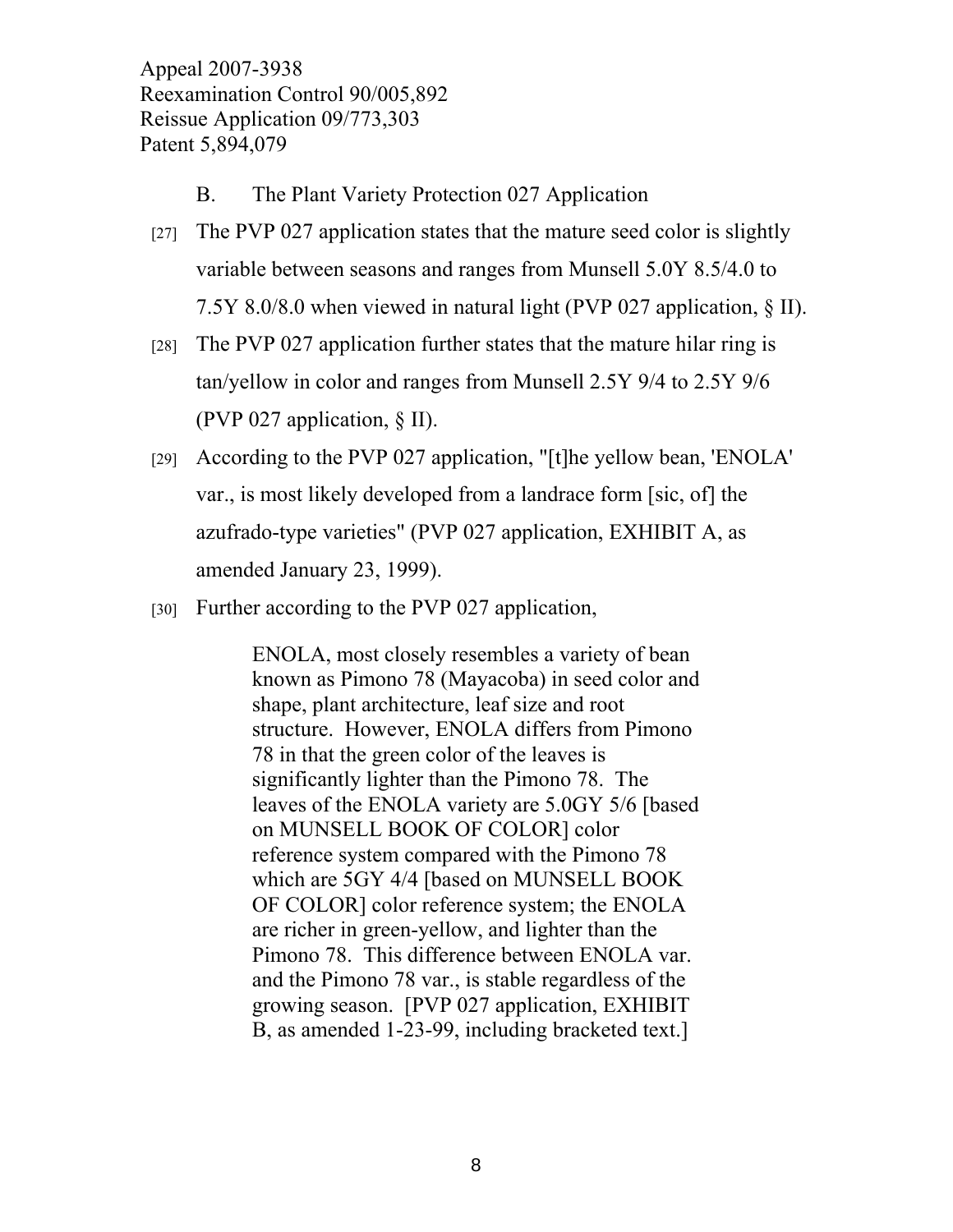III. Discussion

A. Rejections based on 35 U.S.C. § 112, first paragraph

1. claims 59-64 (written description)

 It is the Examiner's position that the subject matter of claims 59 and 62, and claims dependent thereon, lacks original descriptive support in the 079 patent specification for the newly recited limitations "wherein the yellow color plotted as a distribution in a population of the seed of sufficient number for purposes of ATCC deposit has a peak occurrence ranging from about 7.5 Y 8.5/4 to about 7.5 Y 8.5/6 in the *Munsell Book of Color* when viewed in natural light" (claim 59) and "wherein the substantially uniform yellow color plotted as a distribution in a population of the seed of sufficient number for purposes of ATCC deposit has a peak occurrence ranging from about 7.5 Y 8.5/4 to about 7.5 Y 8.5/6 in the *Munsell Book of Color* when viewed in natural light" (claim 62) (FR 3-4; Ans., 7-8). According to the Examiner, the specification repeatedly states that Enola seeds are of a uniformly distinct, seasonally-stable, unique yellow color that matches most closely to 7.5 Y 8.5/4 to 7.5 Y 8.5/6 in the *Munsell Book of Color*, when viewed in natural light, whereas claims 59 and 62 encompass any seed that would fall within a distribution of yellow colored seed, e.g., "any seed having a seed coat of any shade of yellow" (Ans., 28-29).

Appellant argues that the seed coat color of Enola inherently exists as "a distribution in a population of the seed of sufficient number for purposes of ATCC deposit . . . [having] a peak occurrence from about 7.5 Y 8.5/4 to about 7.5 Y 8.5/6 in the *Munsell Book of Color* when viewed in natural light" (App. Br., 7; Reply Br., 4-5). According to Appellant, the distribution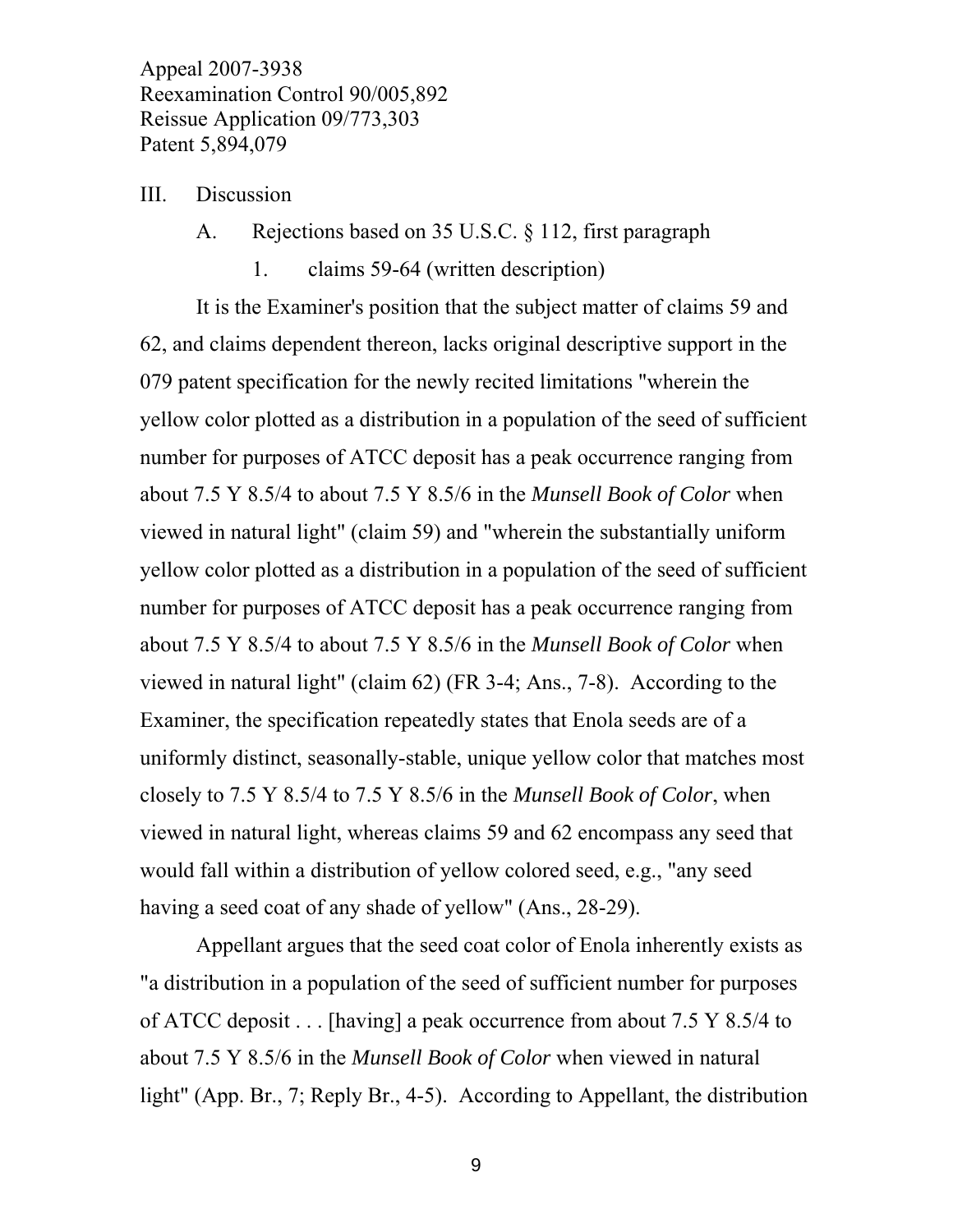$\overline{a}$ 

of color in any sample of seeds of a cultivar<sup>5</sup> is a statistical representation of normal phenotypic<sup>6</sup> variance expected to be found in non-cloned organisms as evidenced by the internet article "Quantitative Genetics"<sup>7</sup> and by charts 15 and 31 in the Waibel Declaration<sup>8</sup> (App. Br., 7-8; Reply Br., 5). Appellant argues that a deposit, i.e., ATCC 209549, may be claimed according to a description of properties that are inherent to the deposit, even if those properties are not disclosed *in haec verba* in the original specification (App. Br., 7; Reply Br., 4-5).

"The function of the description requirement [of the first paragraph of 35 U.S.C. § 112] is to ensure that the inventor had possession, as of the filing date of the application relied on, of the specific subject matter later claimed by him." *In re Wertheim*, 541 F.2d 257, 262 (CCPA 1976). The written description requirement of  $\S$  112 is satisfied if "the disclosure of the application as originally filed reasonably conveys to the artisan that the inventor [Appellant] had possession at time of the later claimed subject matter." *In re Kaslow*, 707 F.2d 1366, 1375 (Fed. Cir. 1983) (agreeing with and quoting the Board's statement). Precisely how close the original

<sup>&</sup>lt;sup>5</sup> A cultivar is a cultivated plant that has been selected for its desirable characteristics that distinguish it from otherwise similar plants of the same species and which retains those characteristics when propagated (see e.g., FR, 6).

<sup>&</sup>lt;sup>6</sup> Phenotype refers to the visible physical or biochemical characteristics of an organism as determined by both genotype and environment. <sup>7</sup> "Quantitative Genetics," (July 18, 2005),

http://www.mun.ca/biology/scarr/4241F Quantitative Genetics.html. <sup>8</sup> The ten page Declaration of Gil Waibel under 37 C.F.R. § 1.132 executed October 7, 2002, and appended forty-eight charts ("Waibel Declaration").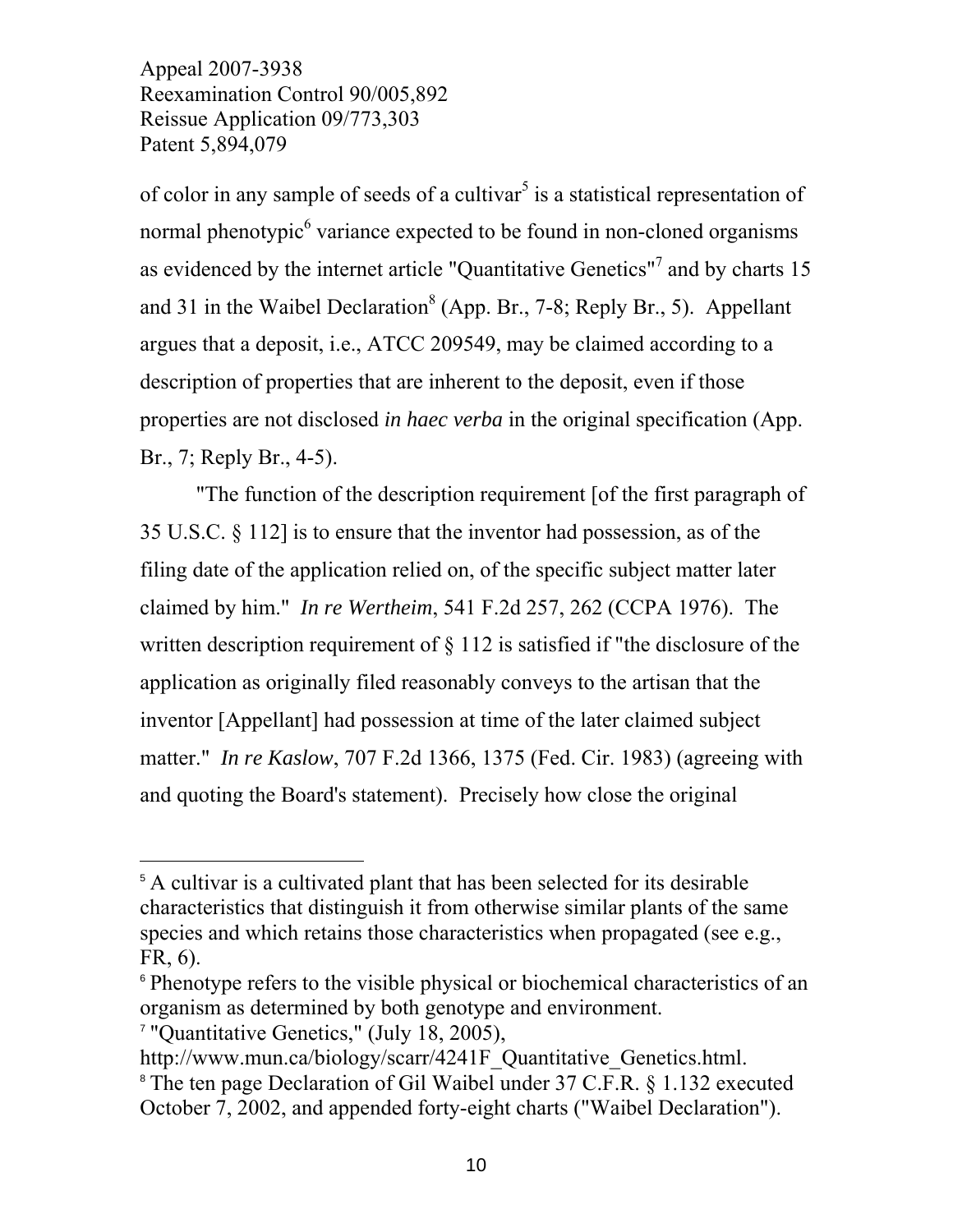description must be to the claim language to comply with the description requirement of § 112 is determined on a case-by-case basis.

Here, the subject matter of claims 59-64 encompasses seeds produced by common field beans (*Phaseolus vulgaris*) having a seed coat with a certain average yellow color, whether that yellow color is the primary or only color; and, whether the yellow color is substantially solid, splashed, mottled, striped, flecked or dotted throughout the seed coat. The average yellow color may represent a very narrow or a very broad peak of color distribution. In contrast, the original disclosure of the 079 patent purports to describe seeds from a single common field bean cultivar designated "Enola" having a yellow color uniformly present throughout the seed coat with no particularly defined peak distribution.

The original disclosure of the 079 patent does not statistically analyze phenotypic traits. Appellant has not pointed to evidence of record, e.g., expert testimony, which establishes that one of ordinary skill in the art would have reasonably understood Enola seeds to possess an inherent "yellow color plotted as a distribution in a population of seed of sufficient number for purposes of ATCC deposit [that] has a peak occurrence ranging from about 7.5 Y 8.5/4 to about 7.5 Y 8.5/6 in the *Munsell Book of Color* when viewed in natural light" or any other distribution based on a fair reading of the 079 patent disclosure. In addition, the original disclosure of the 079 patent does not define a population of seed "of sufficient number for purposes of ATCC deposit" as of its November 15, 1996 filing date, and Appellant has not pointed to evidence that the term was a recognized term of art.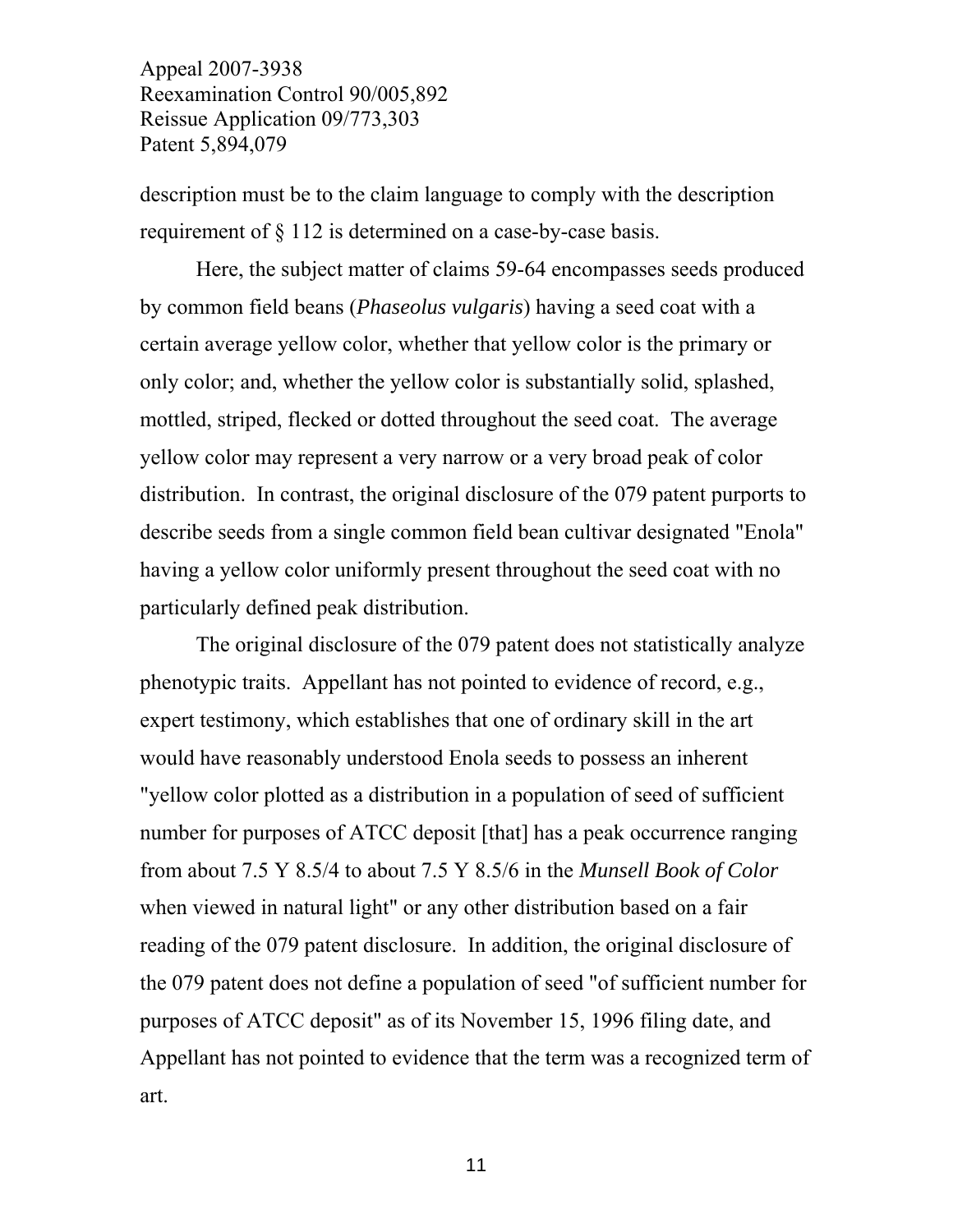Appellant relies on two pieces of evidence in support of its inherency argument -- the Waibel Declaration, executed October 7, 2002, and an internet article entitled "Quantitative Genetics," printed on July 18, 2005. Neither establishes the state of the art with respect to statistical representations of observable (phenotypic) traits, e.g., seed coat color, of a cultivar on November 15, 1996, or the recognized statistical characteristics of "a sufficient [seed] number for purposes of ATCC deposit," e.g., ATCC 209549, at that time.

[31] Section 42, "Primary color specific," of the Waibel Declaration reads

The PVP application defines the seed coat color for Enola to be Munsell 5Y 8.5/4 to 7.5Y 8/8. In studies 1 and 3 (charts 31 and 15), most of the seed coat color for Enola, and Yellow River's 2001 crop and 2002 crop lots showed the PVP defined seed coat colors.

The Waibel Declaration suggests that the yellow color distribution of the seed coat of Enola is broader than the ranges recited in claims 59 and 62 or disclosed in the 079 patent specification. However, Appellant does not explain how this testimony demonstrates that the original disclosure of the 079 patent inherently describes the claimed subject matter. Furthermore, it is unclear how the data in charts 15 and 31 of the Waibel Declaration were generated, how the data was used to determine Munsell values, what the significance of the values in the plant art is, and/or whether the data was collected from a number of seeds sufficient for purposes of ATCC deposit.

[32] According to the "Quantitative Genetics" internet article at page 8, a number of tools are used in quantitative genetics, including statistics,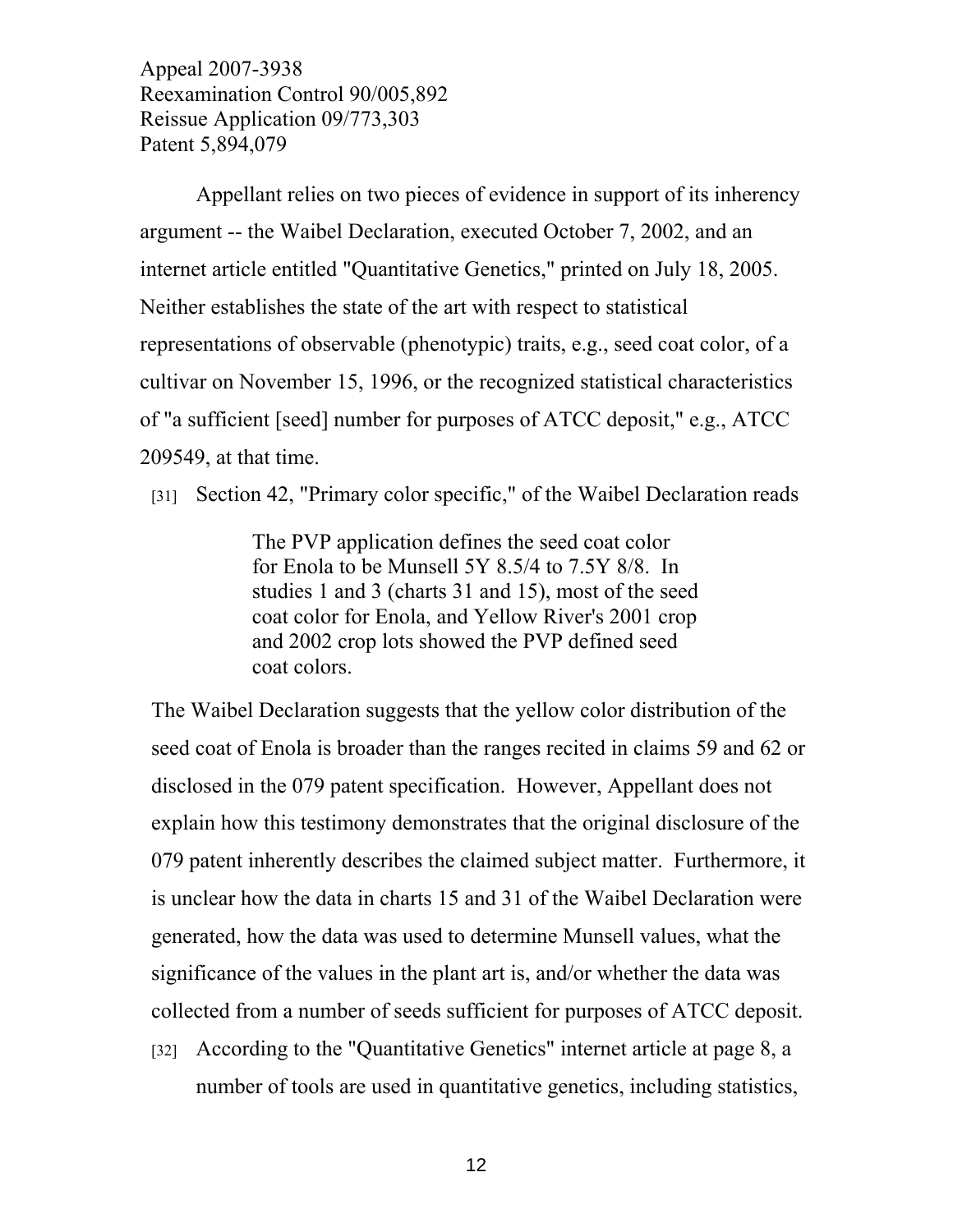> which is said to measure central tendency (i.e., the average value of a group) and dispersion (i.e., how much something differs from the average value).

Appellant has not explained how the "Quantitative Genetics" internet article establishes an alleged inherent yellow color distribution as claimed in Enola seeds, generally, or in ATCC 209549, specifically. At best, the Waibel Declaration and the "Quantitative Genetics" internet article support the general proposition that some variation in observable traits naturally exists in non-clonal organisms. In short, Appellant has not established that the original disclosure of the 079 patent would have reasonably conveyed to one of ordinary skill in the art at the time that Proctor had possession of the subject matter of claims 59-64.

 Based on the foregoing, we AFFIRM the rejection claims 59-64 under § 112, first paragraph, for noncompliance with its written description requirement.

2. claims 1-15, 51, 52, and 56-64 (written description)

 It is the Examiner's position that the subject matter of claims 1-15, 51, 52, and 56-64 is not adequately described in the 079 patent as required by 35 U.S.C. § 112, first paragraph (FR, 4; Ans., 8). The Examiner separates the claims into two groups, one generic (claims 8-15, 51, 52, and 56-64) and the other specific to ATCC 209549 (claims 1-7). According to the Examiner, Enola cultivar defined by the seeds of ATCC 209549 is insufficient to describe the genus of *Phaseolus vulgaris* field bean varieties, as well as seed, pollen and propagation material therefrom, that produce seed having a yellow seed coat from about 7.5 Y 8.5/4 to about 7.5 Y8.5/6 in the *Munsell*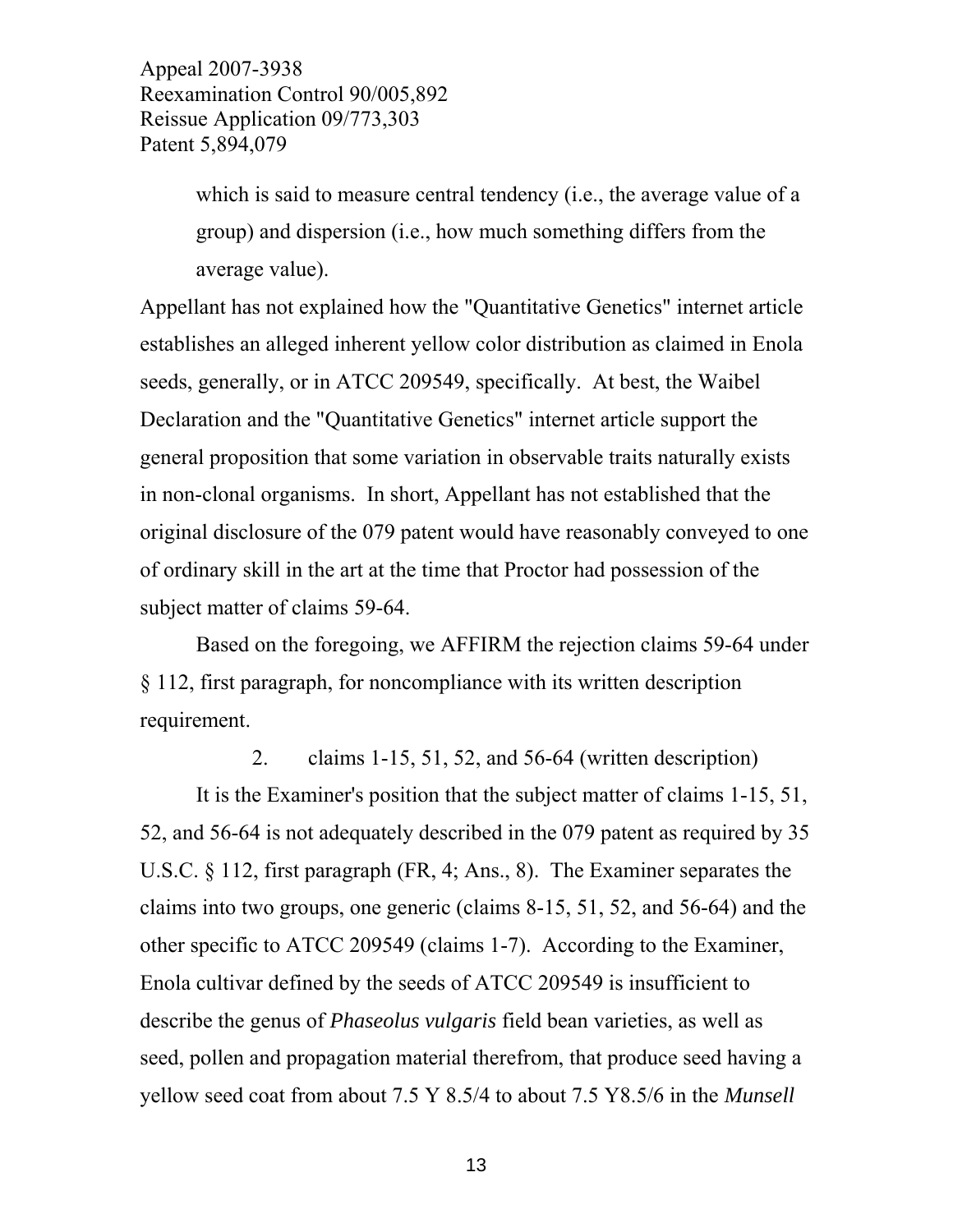*Book of Color* when viewed in natural light, as broadly claimed in claims 8- 15, 51, 52, and 56-64 (FR 11-12; Ans., 8-12). Further according to the Examiner, the description of the seeds as deposit ATCC 209549 in the 079 patent is inconsistent with description elsewhere in the record (Ans., 12 and  $30-32$ ). Specifically, the Examiner maintains that the Conley Declaration<sup>9</sup> submitted by Appellant describes the seeds in ATCC 209549 as genetically and phenotypically diverse, whereas the 079 patent describes them as having the single set of morphological characteristics at column 4, line 59, to column 5, line 51 (Ans., 9). According to the Examiner, Appellant's assertions contradict both its own statements that the Enola phenotype is stable and uniform in multiple environments (App. Br. 14) and statements in the 079 specification that no variant traits have been or are expected in Enola (FF 24; FR 6-8). Finally, the Examiner maintains that Appellant "has not identified what feature or features distinguish the claimed seed from other known *Phaseolus vulgaris* seeds" (FR, 6).

 Appellant argues that possession of the invention of claims 1-15, 51, 52, and 56-64 has been demonstrated by (1) ATCC 209549, (2) the uniform and stable traits of Enola recited in the description and claims, and (3) an actual reduction to practice of the claimed invention, demonstrated by ATCC 209549 and documented in the drawings/photos of the patent application (Reply Br., 7). Appellant further argues that its Enola cultivar is not composed of cloned plants, but rather a "true to type" cultivar with stable and uniform traits (Reply Br., 9).

 $\overline{a}$ 

<sup>9</sup> Declaration of Laura L. Conley under 37 C.F.R. § 1.132, executed March 25, 2003 ("Conley Declaration").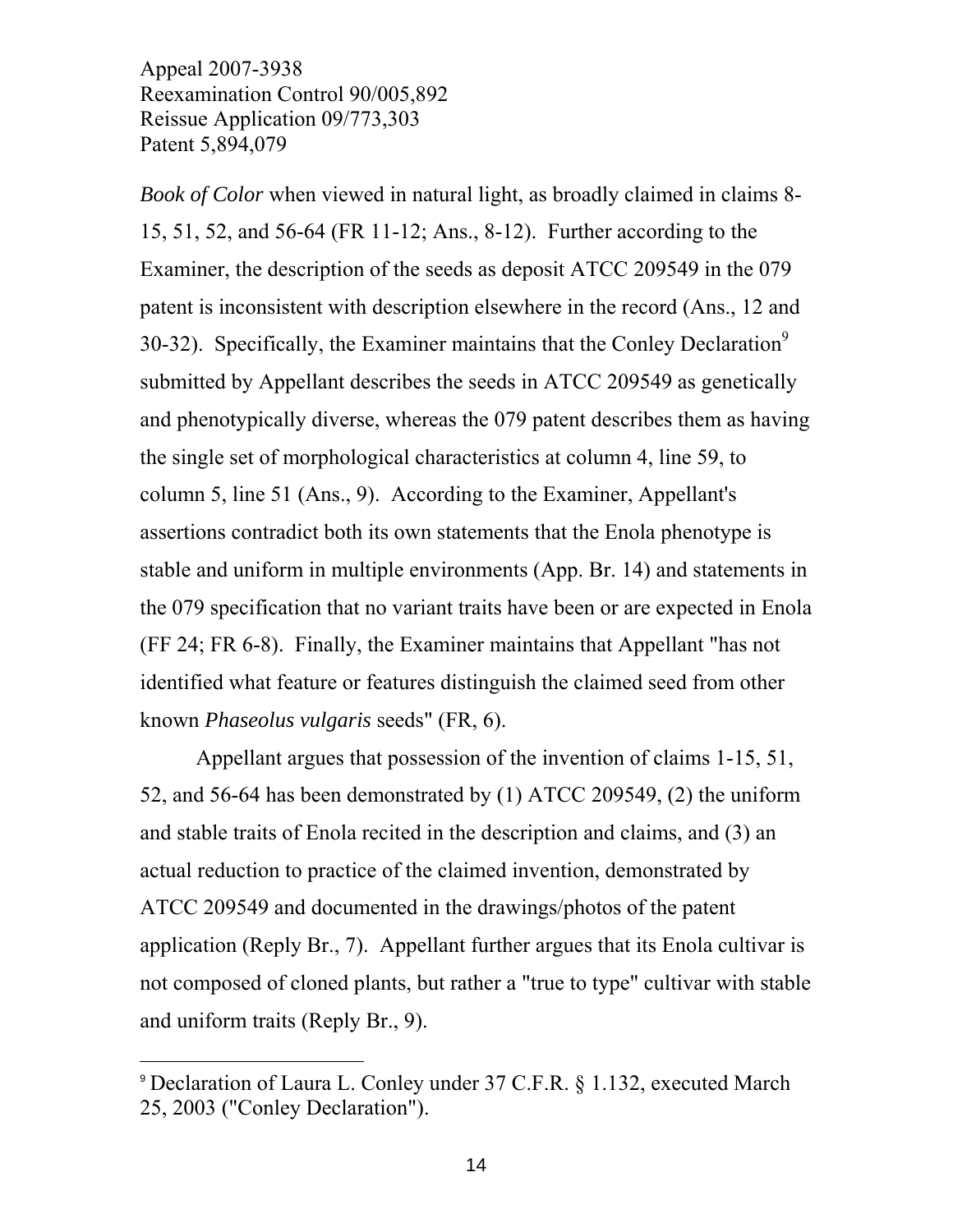As explained in *University of California v. Eli Lilly and Co*., 119 F.3d

1559, 1566 (Fed. Cir. 1997),

[t]o fulfill the written description requirement, a patent specification must describe an invention and do so in sufficient detail that one skilled in the art can clearly conclude that the "the inventor invented the claimed invention." *Lockwood v. American Airlines, Inc.*, 107 F.3d 1565, 1572, 41 USPQ2d 1961, 1966 (1997); *In re Gosteli*, 872 F.2d 1008, 1012, 10 USPQ2d 1614, 1618 (Fed. Cir. 1989) ("[T]he description must clearly allow persons of ordinary skill in the art to recognize that [the inventor] invented what is claimed."). Thus, an applicant complies with the written description requirement "by describing the invention, with all its claimed limitations, not that which makes it obvious," and by using "such descriptive means as words, structures, figures, diagrams, formulas, etc., that set forth the claimed invention." *Lockwood*, 107 F.3d at 1572, 41 USPQ2d at 1966.

In other words, the disclosure must convey with reasonable clarity to those skilled in the art that the inventor was in possession of the invention. *Vas-Cath, Inc. v. Mahurkar*, 935 F.2d 1555, 1563-64 (Fed. Cir. 1991). "Application of the written description requirement, however, is not subsumed by the 'possession' inquiry. A showing of 'possession' is ancillary to the *statutory* mandate that '[t]he specification shall contain a written description of the invention,' and that requirement is not met if, despite a showing of possession, the specification does not adequately describe the claimed invention." *Enzo Biochem, Inc. v. Gen-Probe, Inc.*, 323 F.3d 956, 969 (Fed. Cir. 2002). "For biological inventions, for which providing a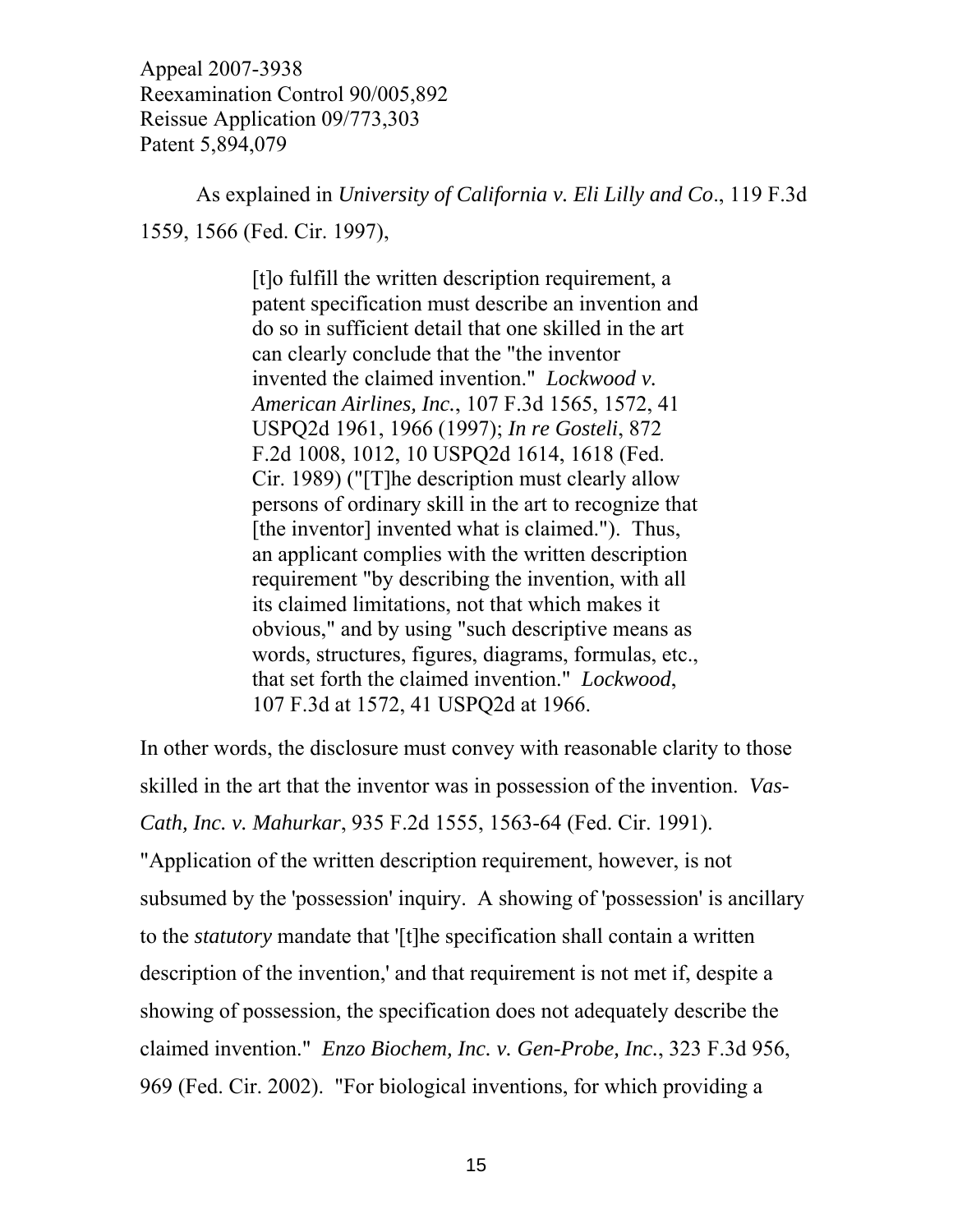description in written form is not practicable, one may nevertheless comply with the written description requirement by publicly depositing the biological material. . . . That compliance is grounded on the fact of the deposit and the accession number in the specification, not because a reduction to practice has occurred." *Id*., 323 F.3d at 970.

 The Examiner bears the initial burden of presenting evidence or reasons why persons skilled in the art would not recognize in the disclosure a description of the invention defined by the claims. *In re Alton*, 76 F.3d 1168, 1175 (Fed. Cir. 1996). According to the Examiner,

> the claimed invention is not fully described in the specification, as evidenced by Appellant's arguments and the Declarations of Conley with reference to Gepts. It appears that Appellant intends to claim a large genus of genotypes and phenotypes that have not been described in the specification, given Appellant's own assertions that the seed deposit comprises phenotypically varied seeds, and given the amendment of claims 59 and 62 to read on seeds that are not within the range of 7.5Y 8.5/4 to about 7.5Y 8.5/6 in the *Munsell Book of Color*. [Ans., 35.]

 Thus, there are two issues before us -- first, as to claims 1-7, whether all the seeds in ATCC 209549 are Enola; and second, whether ATCC 209549 provides generic descriptive support for claims 8-15, 51, 52, and 56- 64.

[33] Laura Conley gave opinions on the application of molecular markers to plant breeding in the field of plant molecular biology (Conley Declaration, ¶ 1).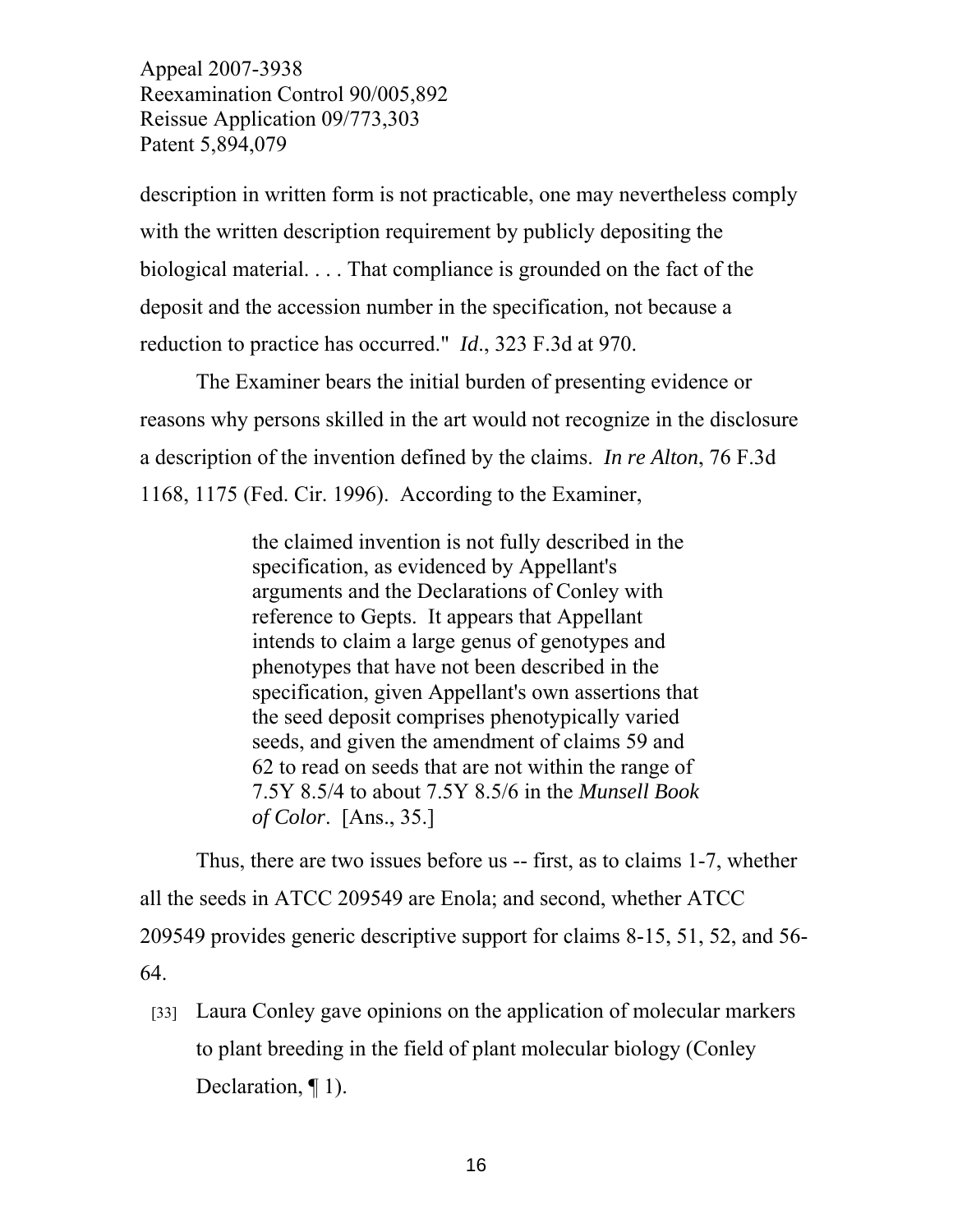[34] According to Ms. Conley, Enola is genetically diverse and contains at least four distinct haplotypes<sup>10</sup> (Conley Declaration,  $\P$  22).

Additionally, at oral hearing, Appellant's counsel indicated that Enola has a "very large number of phenotypic traits"  $(Tr, 115:12-16)$  and that efforts at identifying factors that distinguish Enola from other plants have more or less been limited to the color of the seed and the hilar ring (Tr., 8:13-19). According to counsel, the 079 patent "on its face does not make any effort to disclose phenotypic variations" (Tr., 9:4-5). For example,

> MR. LEE: There is a group of seeds in an ATCC deposit. As we have told her [the Examiner], none of those seeds is exactly the same, but they're all Enolas. I mean, if you take any Enola, the very best stuff. I mean, you've grown it carefully, haven't let it get cross-pollinated.

 One could say that is the stuff that is in the patent, as a matter of fact. But putting that aside, you have in the ATCC deposit Enola.

JUDGE GRON: So if we send away to this depository and we say, I want one of the seeds, and they send you one, it may or may not be one that falls within, for example, the scope of claim 10, the scope of claim 5. May or may not.

MR. LEE: It probably will.

 $\overline{a}$ 

JUDGE GRON: It probably will but it may not.

<sup>&</sup>lt;sup>10</sup> Haplotype refers to the allelic constitution of several loci on a single chromosome.

<sup>&</sup>lt;sup>11</sup> Transcript of Oral Hearing held January 16, 2008 ("Tr.").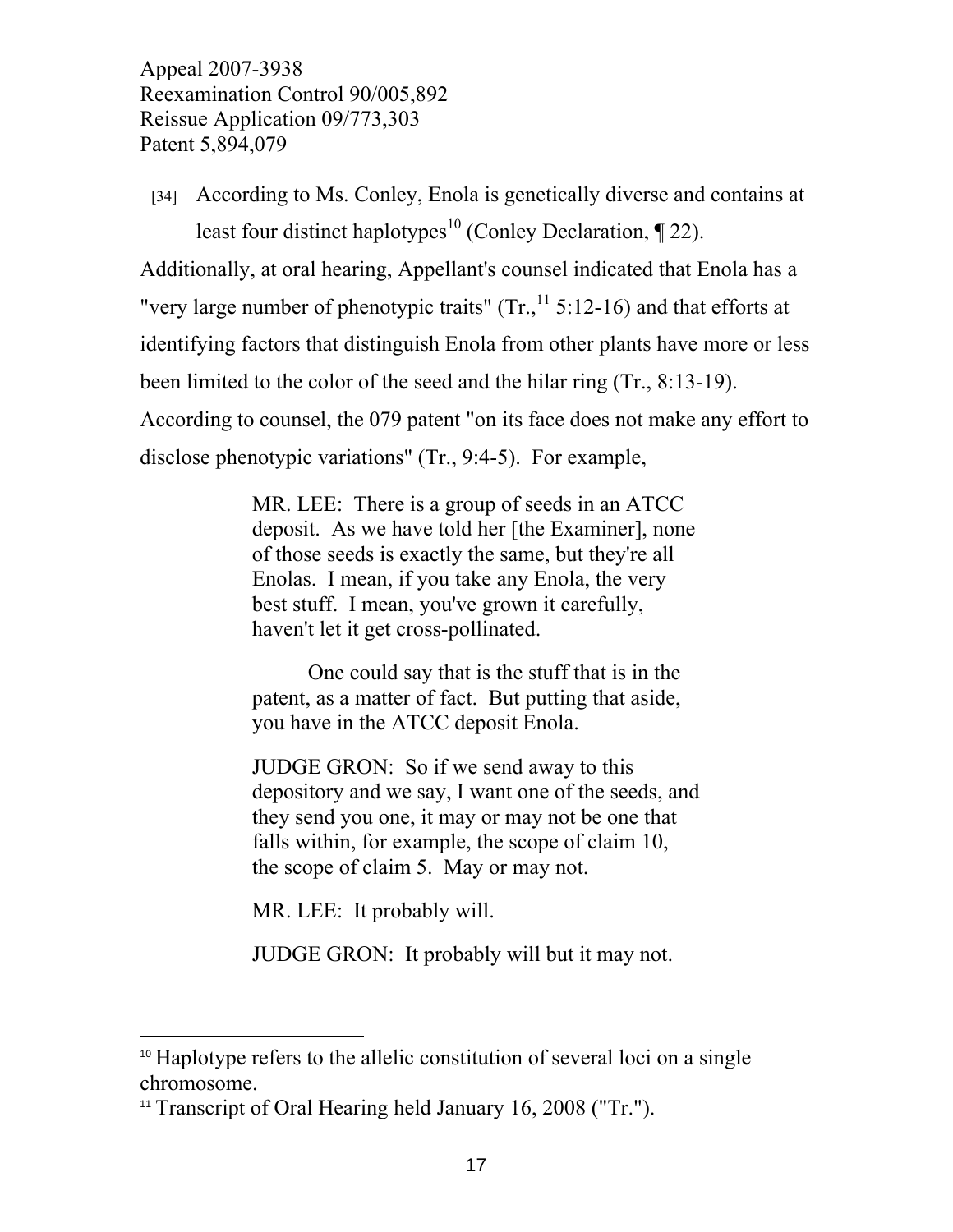> MR. LEE: That is possible. But if it falls outside the scope of our claims, it is not infringing.

> JUDGE GRON: It is not enabled, however. Because they went to the deposit, they got them to send them a piece of seed, and it doesn't meet those claims.

MR. LEE: Well, there are many others that do. [Tr., 11:2-19, bracketed text added.]

However, according to statements in the 079 patent (FF 24) and by Appellant (see e.g., App. Br. 14), no variant traits have been or are expected in Enola, i.e., its phenotype is stable and uniform in multiple environments. In view of the Conley Declaration and the conflicting statements above, the Examiner has provided a sufficient basis for questioning whether all the seeds in ATCC 209549 are Enola and whether the 079 patent specification describes uniform and stable traits which distinguish Enola from its antecedents and related known varieties of common field beans (*Phaseolus vulgaris*, i.e., whether ATCC 209549 provides generic support for claims 8- 15, 51, 52, and 56-64. Under these circumstances, possession of a seed sample as demonstrated by ATCC 209549 is insufficient to satisfy the statutory mandate that the specification contain a written description of the invention. *Enzo Biochem, Inc.*, 323 F.3d at 969. Appellant has not shown otherwise.

 Based on the foregoing, we AFFIRM the rejection of claims 1-15, 51, 52, and 56-64 under § 112, first paragraph, for lack of adequate written descriptive support.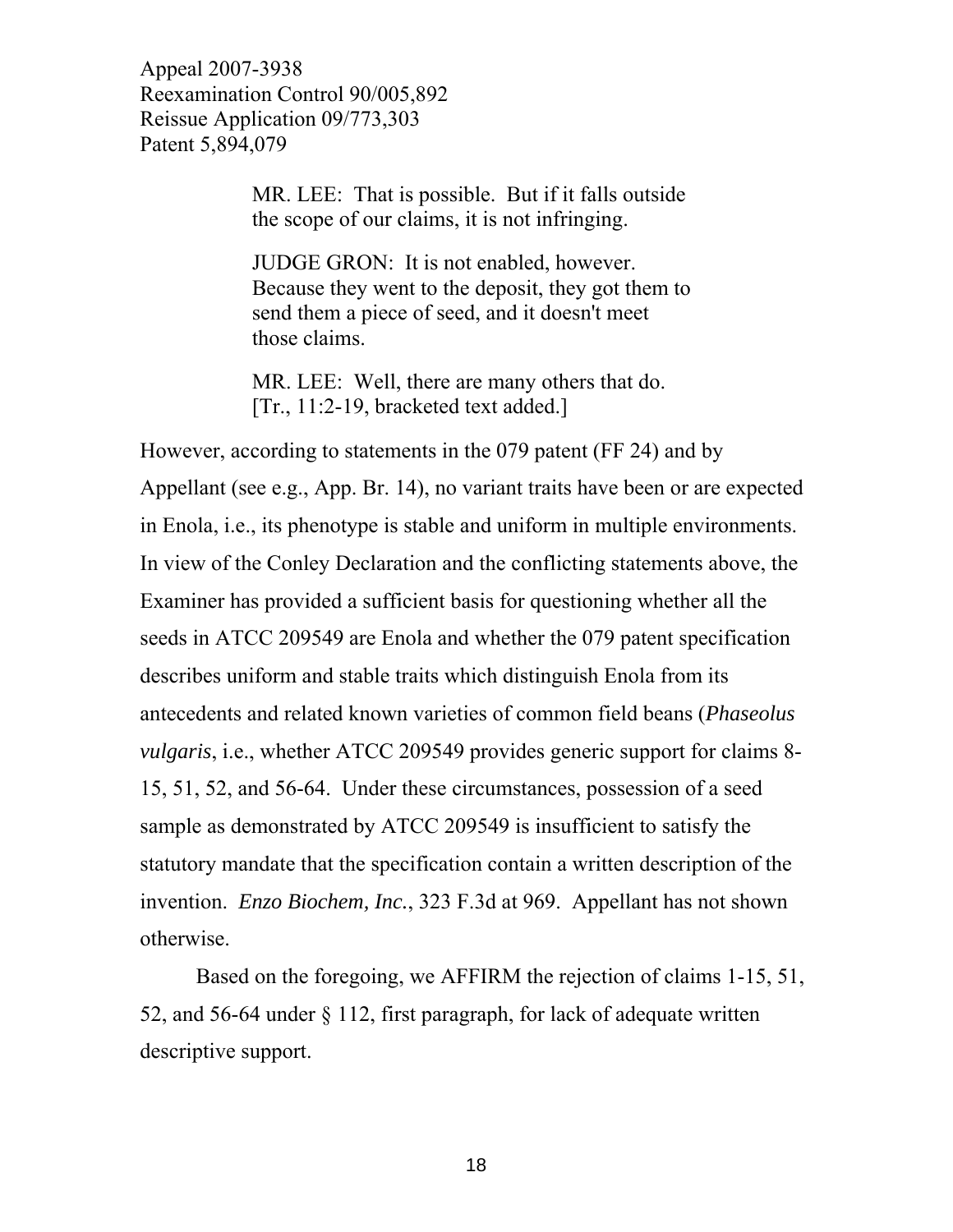3. claims 1-15, 51, 52, and 56-64 (enablement)

 According to the Examiner, the full scope of claims 1-15, 51, 52, and 56-58 is not enabled by the 079 patent disclosure because it would require undue experimentation to make and use the claimed invention in view of (i) the genotypic and phenotypic diversity of the seeds ATCC 209549 (FR, 11; Ans. 15-16, citing the Conley Declaration as well as the Waibel Declaration (Ans. 37)) and (ii) statements "in the response filed March 25, 2003 that '[P]rior to that trip [to Mexico], the applicant has never seen yellow beans, either in Mexico or the United States' (response filed March 25, 2003, page 14, fourth paragraph)" (Ans. 16-17, original bracketed text). Further according to the Examiner, "without a readily available source of germplasm containing the yellow seed coat characteristics, undue trial and error experimentation would be required to screen through the myriad of *Phaseolus vulgaris* plants available in the world, and progeny plants derived therefrom, to identify other field bean plants with the claimed characteristics" (Ans. 17). Still further according to the Examiner, Appellant has "not identified any selected traits that are stable and uniform and that differentiate the claimed seeds and plants from other known *Phaseolus vulgaris* seeds and plants" (FR, 11-12; Ans. 37) and, thus, "the deposit of a phenotypically varied population of seeds does not allow one of skill in the art to reproduce the same invention disclosed by Appellant in the specification" (FR, 12-13; Ans. 38).

 Appellant relies on ATCC 209549 for purposes of meeting the enablement requirement (App. Br. 13). According to Appellant, "[e]ach and every seed on deposit belongs to the Enola cultivar. Therefore, one of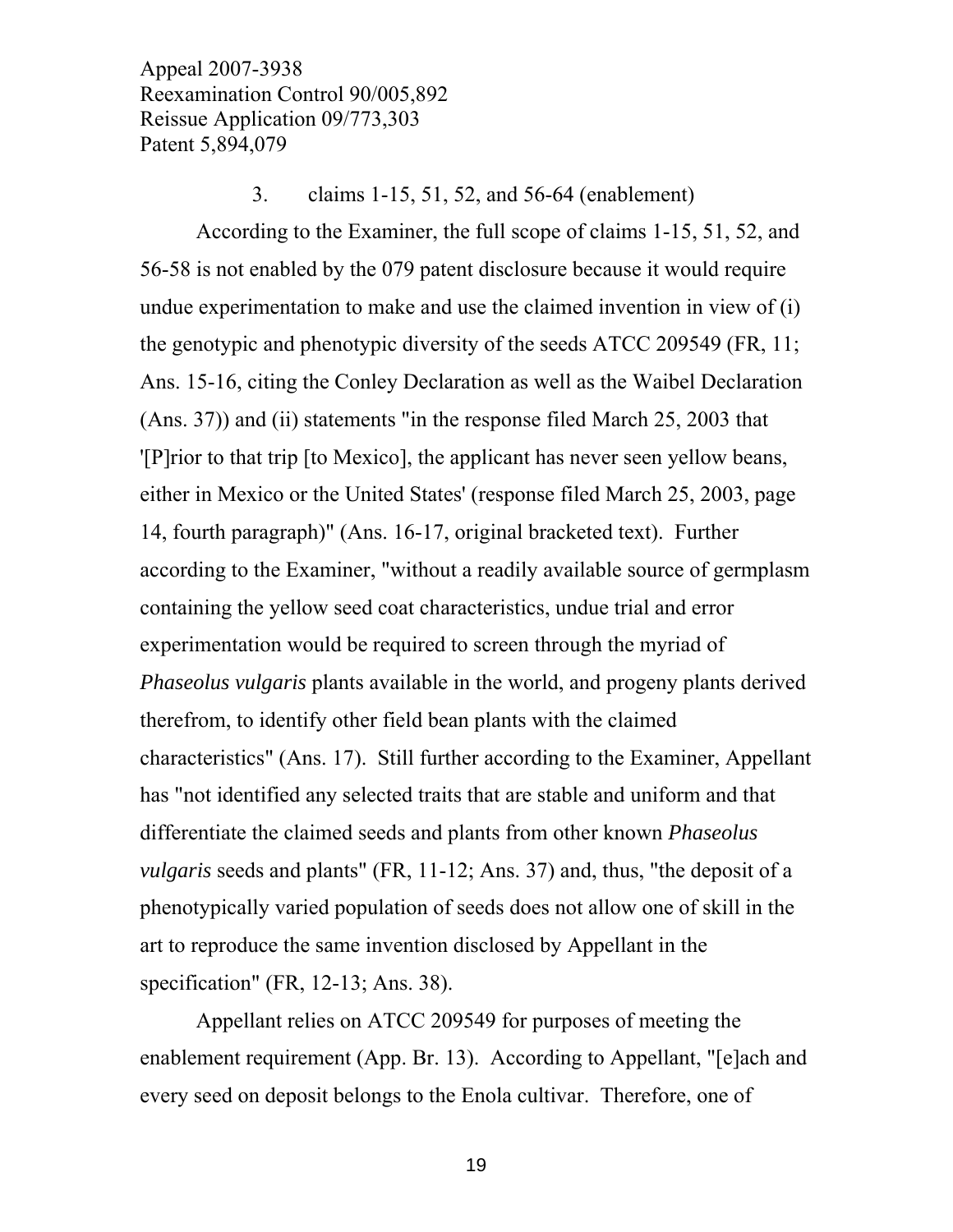ordinary skill in the art could easily reproduce the claimed invention, for example, by accessing the ATCC deposit, as any seed on deposit would produce a plant of the claimed cultivar" (App. Br. 13; Reply Br. 10). As to the Waibel Declaration, Appellant suggests that "the most likely reason for the discrepancy between the text of point #42 and charts 15 and 31 is a typographical error in the Declaration of Gil Waibel at point  $#42, \ldots$ however, Appellant is not in a position to speak on behalf of Mr. Waibel" (Reply Br. 9-10).

 The description requirement is separate from the enablement requirement of § 112, first paragraph. *Enzo Biochem*, 323 F.3d at 963; *Vas-Cath*, 935 F.2d at 1563 (recognizing the severability of the "written description" and "enablement" provisions of § 112, first paragraph).

"When rejecting a claim under the enablement requirement of section 112, the PTO bears an initial burden of setting forth a reasonable explanation as to why it believes that the scope of protection provided by that claim is not adequately enabled by the description of the invention provided in the specification of the application. . .". *In re Wright*, 999 F.2d 1557, 1562 (Fed. Cir. 1993). "That some experimentation is necessary does not constitute a lack of enablement; the amount of experimentation, however, must not be unduly extensive." *Amgen, Inc. v. Chugai Pharmaceutical Co., Ltd*., 927 F.2d 1200, 1212 (Fed. Cir. 1991). "Whether undue experimentation is needed is not a single, simple factual determination, but rather is a conclusion reached by weighing many factual considerations." *In re Wands*, 858 F.2d 731, 737 (Fed. Cir. 1988). A number of factors are relevant to whether undue experimentation would be required to practice the claimed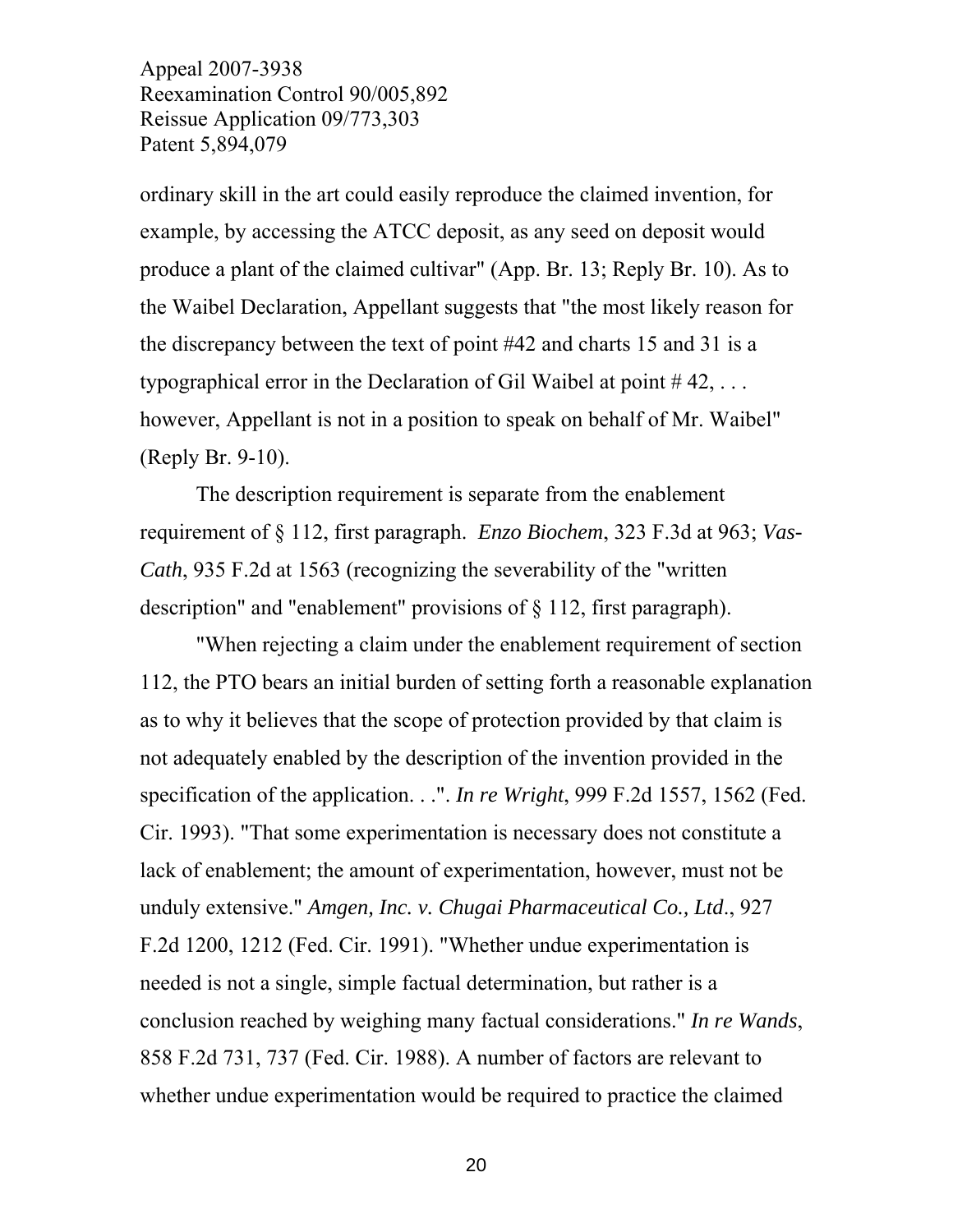invention, including "(1) the quantity of experimentation necessary, (2) the amount of direction or guidance presented, (3) the presence or absence of working examples, (4) the nature of the invention, (5) the state of the prior art, (6) the relative skill of those in the art, (7) the predictability or unpredictability of the art, and (8) the breadth of the claims." *Id*., 858 F.2d at 737 (Fed. Cir. 1988).

 Here, the 079 patent discloses selective breeding of yellow beans from a package of dry edible beans purchased in Mexico through three plantings (FF 13-20) which is said to have resulted in "Enola" seed having a "distinctive" yellow color matching most closely to 7.5 Y 8.5/4 to 7.5 y 8.5/6 in the *Munsell Book of Color*, when viewed in natural light, which color is said to remain uniform and stable season after season (FF 21-22). A sample of Enola seed was deposited as ATCC 209549 (FF 5). Appellant relies on ATCC 209549 to satisfy the enablement requirement of § 112, first paragraph (App. Br. 13; Reply Br. 10). However, as noted by the Examiner (Ans. 16-17), Appellant has stated that prior to the trip to Mexico where the "source" package of mixed dry beans was purchased, Appellant had never seen yellow beans in Mexico or the United States (response filed March 25, 2003, page 14, fourth paragraph). Thus, it appears that to make and use the claimed invention, a skilled artisan would either have to duplicate Appellant's selective breeding of yellow beans from the package of dried beans purchased in Mexico in 1994 or rely on ATCC 209549 as a readily available source of germplasm containing the yellow seed coat characteristics claimed. In addition, the skilled artisan would have to be able to tell when "Enola" was achieved, i.e., when seeds and plants having stable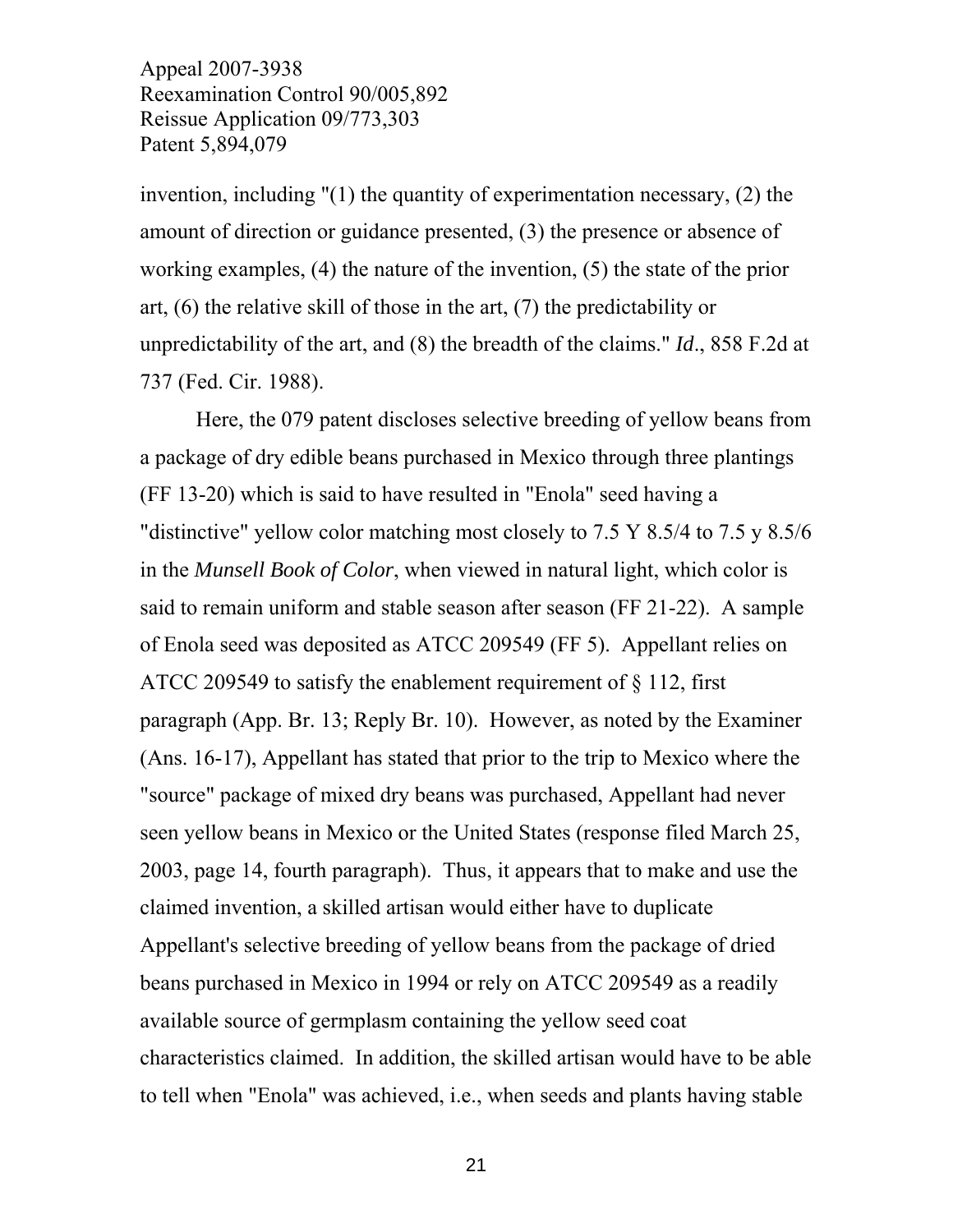traits which distinguished Enola from closely related *Phaseolus vulgaris* plants or its antecedents was achieved.

 Claim 1 and its dependent claims are drawn to Enola seed from ATCC 209549. Claims 8-15, 51, 52, and 56-64 recite seeds and common field bean plants from a field bean variety of *Phaseolus vulgaris* having yellow colored seed coats, wherein the yellow color is from or has a color distribution peak of about 7.5 Y 8.5/4 to about 7.5 Y 8.5/6 in the *Munsell Book of Color*, when viewed in natural light. However, Appellant has indicated that Enola has a "very large number of phenotypic traits" (Tr., 5:12-16); that efforts at identifying factors that distinguish Enola from other plants have more or less been limited to the color of the seed and the hilar ring (Tr., 8:13-19); and, that while a given seed in ATCC 209549 may be Enola, it might not be Enola (Tr., 11:2-19). Indeed, Ms. Conley testified that Enola is genetically diverse and contains at least four distinct haplotypes (Conley Declaration, ¶ 22; FF 34). Mr. Waibel testified that most of the seed coat color for Enola, and Yellow River's 2001 and 2002 crop lots showed a seed coat color of Munsell 5Y 8.5/4 to 7.5Y 8/8 (Waibel Declaration ¶ 42; FF 31).

 Under these circumstances, we agree with the Examiner that given the breadth of the claimed invention; the variable phenotypic identity of the seeds of ATCC 209549 (which may or may not be Enola); the lack of a readily available source of germplasm containing the claimed yellow seed coat color; and, the apparent genetic diversity of Enola (as shown by the Waibel and Conley Declarations) coupled with the single working example in the 079 patent specification (directed to Enola ATCC 209549), it would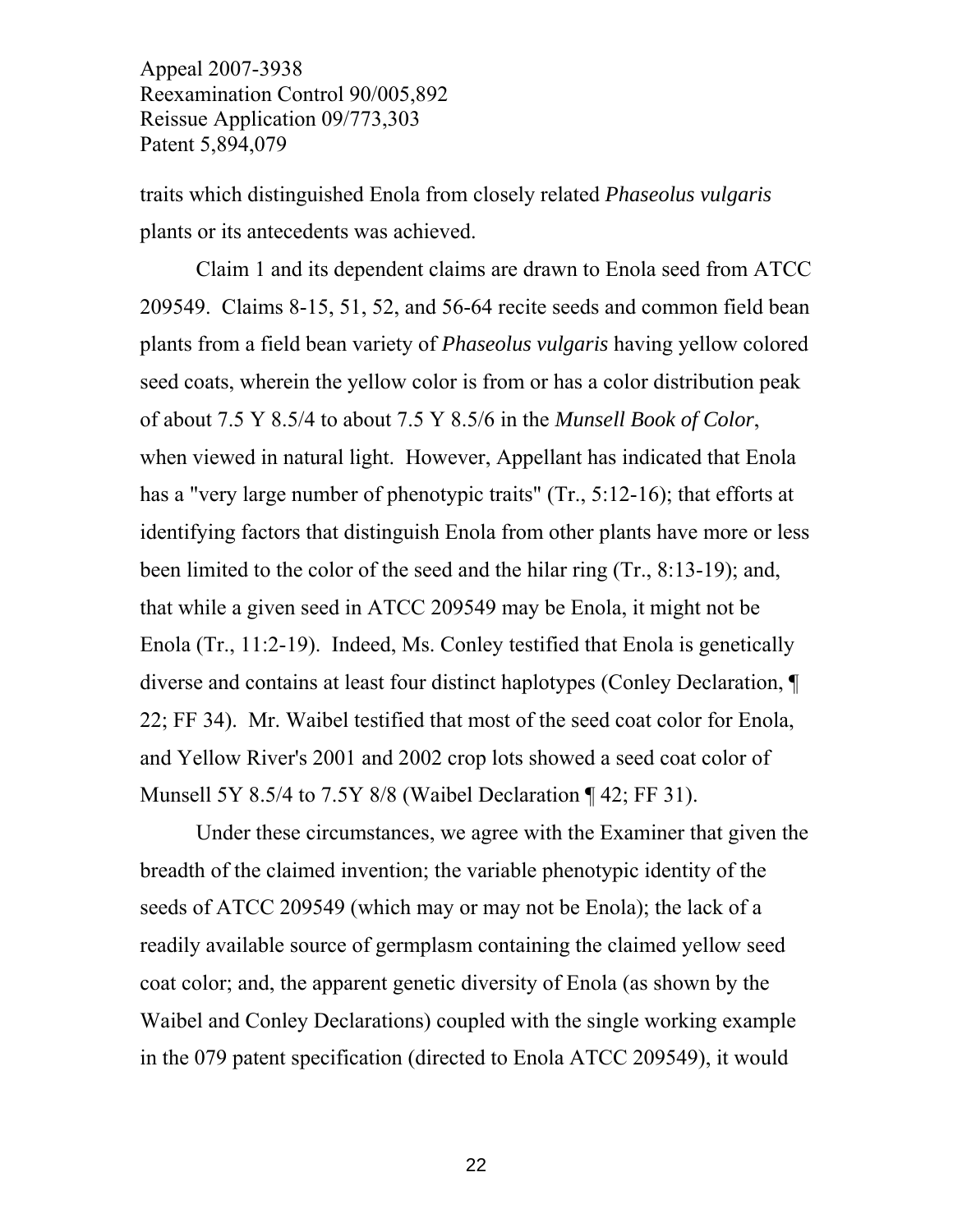have required undue experimentation to make and use the invention of claims 1-15, 51, 52, and 56-64 based on the 079 patent disclosure.

B. Rejection based on 35 U.S.C. § 112, ¶ 2

 It is the Examiner's position that claims 1-7 and 59-64 do not particularly point out and distinctly claim the subject matter which Appellant regards as its invention (Ans., 18).

 In *Markman v. Westview Instruments, Inc.*, 517 U.S. 370, 390 (1996), the Court stated

> As we noted in *General Elec. Co. v. Wabash Appliance Corp.*, 304 U.S. 364, 369 (1938), "[t]he limits of a patent must be known for the protection of the patentee, the encouragement of the inventive genius of others and the assurance that the subject of the patent will be dedicated ultimately to the public." Otherwise, a "zone of uncertainty which enterprise and experimentation may enter only at the risk of infringement claims would discourage invention only a little less than unequivocal foreclosure of the field," *United Carbon Co. v. Binney & Smith Co*., 317 U.S. 228, 236 . . . (1942), and "[t]he public [would] be deprived of rights supposed to belong to it, without being clearly told what it is that limits these rights." *Merrill v. Yeomans*, 94 U.S. 568, 573 . . . (1877).

Thus, claims must "reasonably apprise those skilled in the art" as to their scope and be "as precise as the subject matter permits." *Hybritech Inc. v. Monoclonal Antibodies, Inc.*, 802 F.2d 1367, 1385 (Fed. Cir. 1986). "That determination requires a construction of the claims according to the familiar canons of claim construction." *All Dental Prodx, LLC v. Advantage Dental*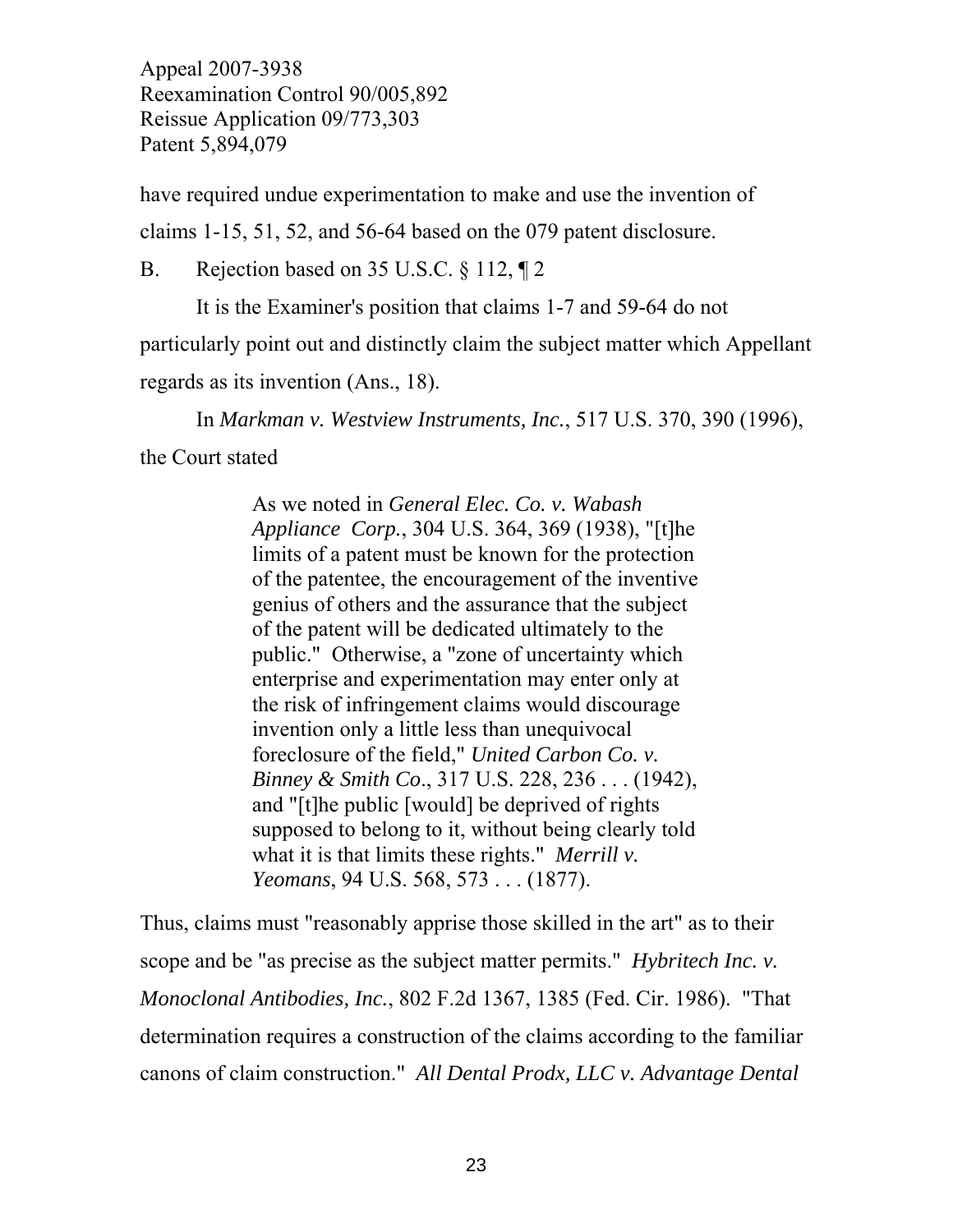$\overline{a}$ 

*Products, Inc.*, 309 F.3d 774, 780 (Fed. Cir. 2002). "Foremost among the tools of claim construction is of course the claim language itself, but other portions of the intrinsic evidence are clearly relevant, including the patent specification and prosecution history." *Id*., 309 F.3d at 780. Furthermore, "[i]t is well established that when the term 'substantially' serves reasonably to describe the subject matter so that its scope would be understood by persons in the field of the invention, and to distinguish the claimed subject matter from the prior art, it is not indefinite. Understanding of this scope may be derived from extrinsic evidence without rendering the claim invalid." *Verve, LLC v. Crane Cams, Inc.*, 311 F.3d 1116, 1120 (Fed. Cir. 2002).

 As to claims 1-7, according to the Examiner, "[b]ased on the patent disclosure, it is presumed that Enola seed that is deposited as ATCC Accession Number 209549 is a bean cultivar of uniform genetic and phenotypic composition" (Ans., 15). However, this presumption is contradicted by the Polly Proctor  $II^{12}$  and Conley<sup>13</sup> Declarations submitted by Appellant which show the seed deposit to be genetically diverse (Ans., 18-19). According to the Examiner, "it is unclear what the uniform and stable selected characteristics in the claimed plants and seeds are, given that the Patent Owner has stated on the record that the seeds are heterogeneous in phenotype and there is also evidence of genetic diversity in the seeds that are deposited as ATCC Accession number 209549" (FR, 14). Therefore, the

<sup>&</sup>lt;sup>12</sup> Declaration of Polly Proctor under 37 C.F.R. § 1.132 executed March 25, 2003 ("Polly Proctor II Declaration").

<sup>&</sup>lt;sup>13</sup> Declaration of Laura L. Conley under 37 C.F.R. § 1.132 executed March 25, 2003 ("Conley Declaration").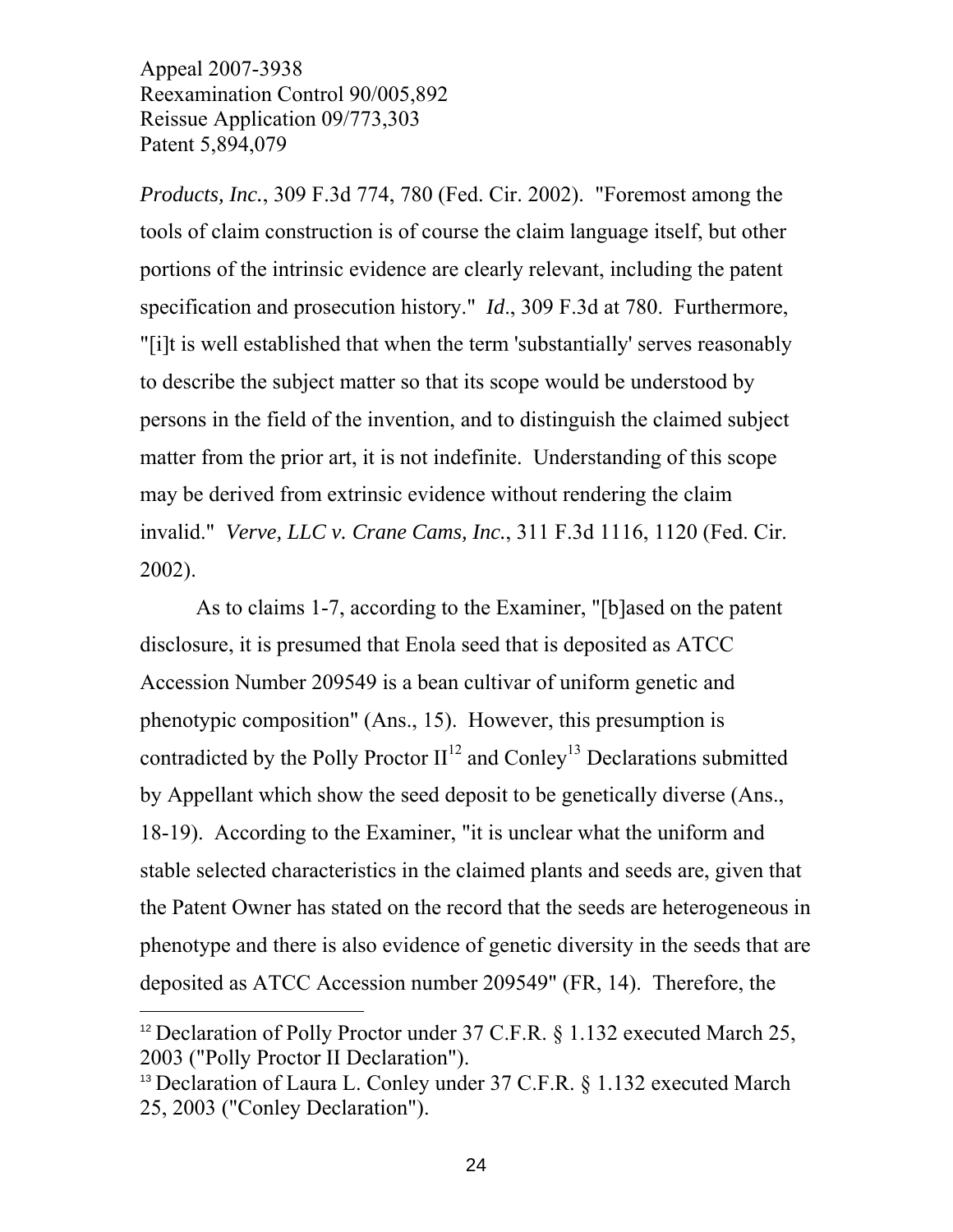Examiner concludes that Appellant has not "clearly and distinctly" defined the claimed invention by depositing a genotypically and phenotypically divergent population of seed (Ans., 19).

According to Appellant, the seeds deposited with the ATCC are a heterogenous population, i.e., "the seeds deposited with the ATCC are of a single cultivar (Enola), which is comprised of a plurality of individuals that have unique genetic profiles" (App. Br., 13). However, Appellant argues that "[s]ince the Enola phenotype is stable and uniform in multiple environments, we must assume that at least part of the genotype (responsible for the visible properties) is uniform" (App. Br., 14). "The Enola cultivar is described throughout the patent disclosure as displaying specific uniform and stable phenotypic traits, e.g., seed coat color and hilar ring color" (Reply Br., 10). Therefore, Appellant concludes that one skilled in the art would have been able to determine whether a material infringes the claims or not by comparing the material to the claim limitation(s), e.g., a specified color in the *Munsell Book of Color* (Reply Br., 11).

The language of claims 1-7 appears devoid of any recited limitation useful as a basis for comparing whether any *Phaseolus vulgaris* field bean seed would infringe the claimed seed or its derivative materials. The 079 specification describes the Enola seed as having a unique yellow color (FF 21) which is said to be present through the entire seed coat and to remain uniform and stable season after season when viewed in natural lighting (FF 22). The 079 specification appears to have again filled-in information entered in the blanks on the initial 027 PVP application (FF 25); information that was subsequently amended to include additional descriptive material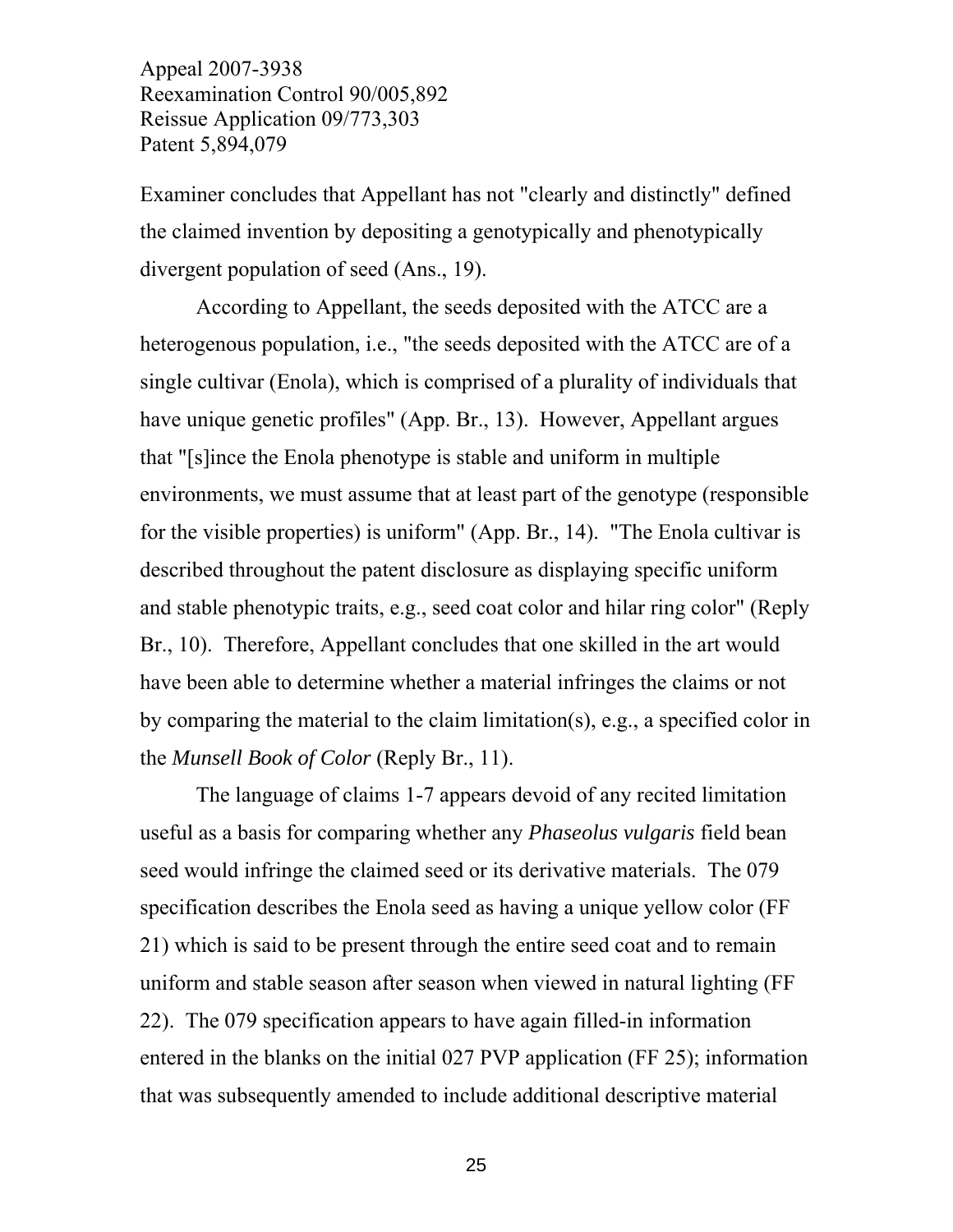comparing the characteristics of purportedly the closest related field bean plants, e.g., differences in leaf color vis-à-vis Pimono 78, which is not found in the original 079 specification (FF 28-30). Furthermore, Appellant has not denied that the Polly Proctor II and Conley Declarations show the ATCC deposited seeds to be genetically diverse. Moreover, at oral hearing, Appellant's counsel indicated that Enola has a "very large number of phenotypic traits" (Tr., 5:12-16) and that efforts at identifying factors that distinguish ENOLA from other plants have more or less been limited to the color of the seed and the hilar ring (Tr., 8:13-19). According to counsel, the 079 patent "on its face does not make any effort to disclose phenotypic variations. Our position from day one has been that those variations in trait are inherent" (Tr., 9:4-6). Counsel also indicated that any given seed within the ATCC deposit may or may not produce a field bean plant that produces a seed having a seed coat color from about 7/5 Y 8.5/4 to about 7.5 Y 8.5/6 in the *Munsell Book of Color* and a hilar ring color from about 2.5 Y 9/4 to about 2.5 Y 9/6 in the *Munsell Book of Color*, each color being viewed in natural light (Tr., 11:8-24). In short, either the seeds in ATCC 209549 have a uniform and stable phenotype (see e.g., App. Br., 14; FF 21) or they do not (see e.g., Polly Proctor II Declaration; Conley Declaration, ¶ 22; Waibel Declaration, § 42; Tr. 11:2-19).

 Based on the foregoing, since Appellant has not shown that ATCC 2095459 reasonably would have apprised those of skill in the art of the full scope of the claimed subject matter, we AFFIRM the Examiner's rejection of claims 1-7 under § 112, ¶ 2.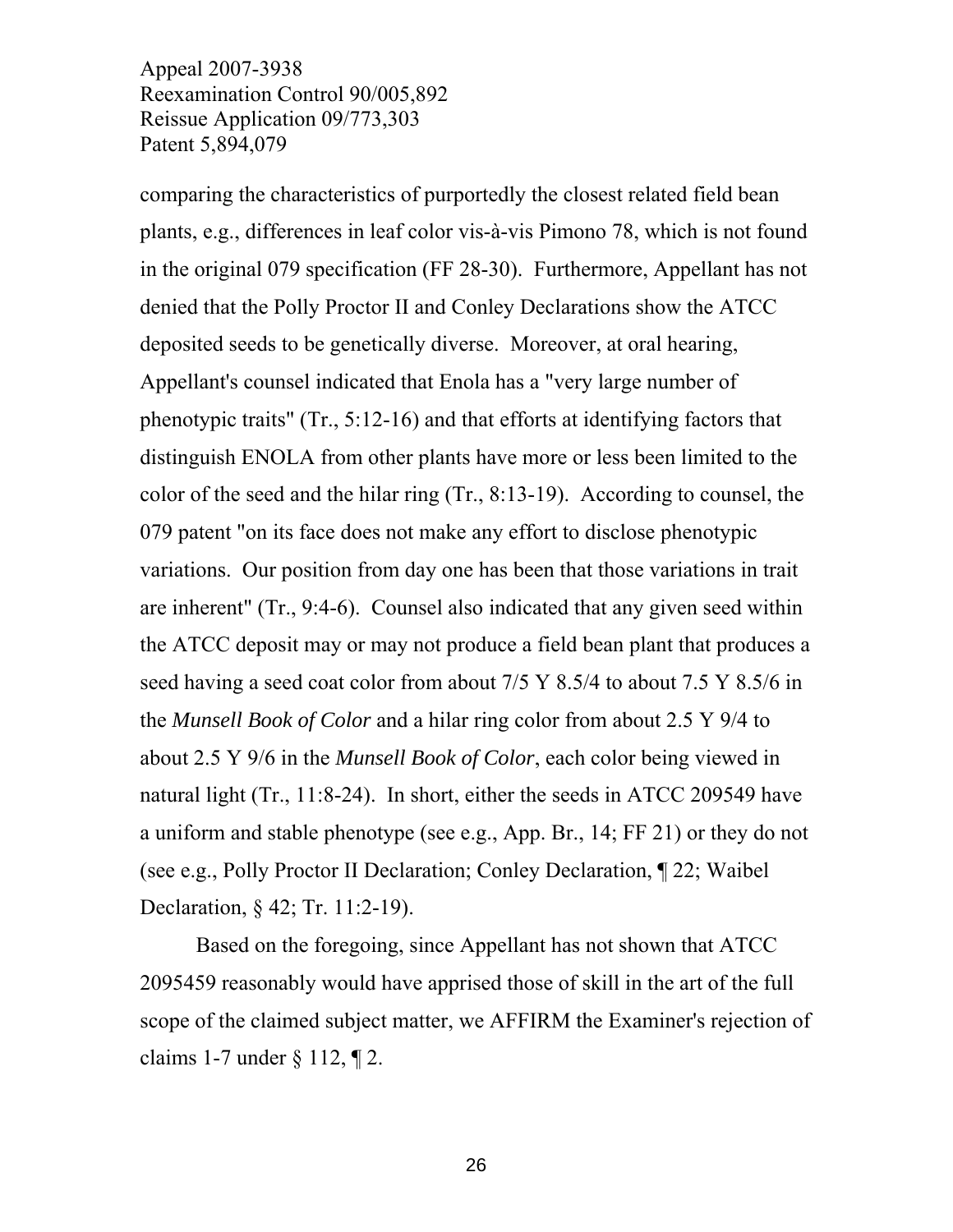As to claims 59-64, according to the Examiner, the claim language reciting seed having a yellow color "wherein the yellow color plotted as a distribution in the population of the seed of a sufficient number for purposes of ATCC deposit has a peak occurrence ranging from about to 7.5 Y 8.5/4 to 7.5 Y 8.5/6 in the *Munsell Book of Color* when viewed in natural light" (claim 59) or "wherein the substantially uniform yellow color plotted as a distribution in a population of the seed of sufficient number for purposes of ATCC deposit has a peak occurrence ranging from about 7.5 Y 8.5/4 to about 7.5 Y 8.5/6 in the *Munsell Book of Color* when viewed in natural light" (claim 62) is indefinite because the range of the yellow color is unclear (FR, 15-16; Ans., 19-20). Appellants argue that one of ordinary skill in the art would have understood the color of the claimed seed because "[r]ecordation of phenotypic observations as a function of frequency [e.g., for 2500 seeds considered sufficient for purposes of ATCC deposit] is a common tool for plant breeders" (App. Br. 15).

 However, as pointed out by the Examiner, claims 59-64 are not limited to the seed coat color(s) of the ATCC deposited seeds of claim 1 or its inherent statistical distribution. Indeed, at oral hearing, Appellant's counsel stated that the scope of the claims should not be understood based on the deposit (Tr., 8:23-26) and that "[t]he scope of the claims in terms of the distribution of traits . . . is inherent in disclosure. Certainly not disclosed." [Tr., 8:26-9:1.]. However, we find that this "inherent disclosure" creates a "zone of uncertainty" that does not reasonably apprise those of skill in the art of the scope of claims 59-64. Therefore, we AFFIRM the Examiner's rejection of claims 59-64 under  $\S 112$ ,  $\P 2$ .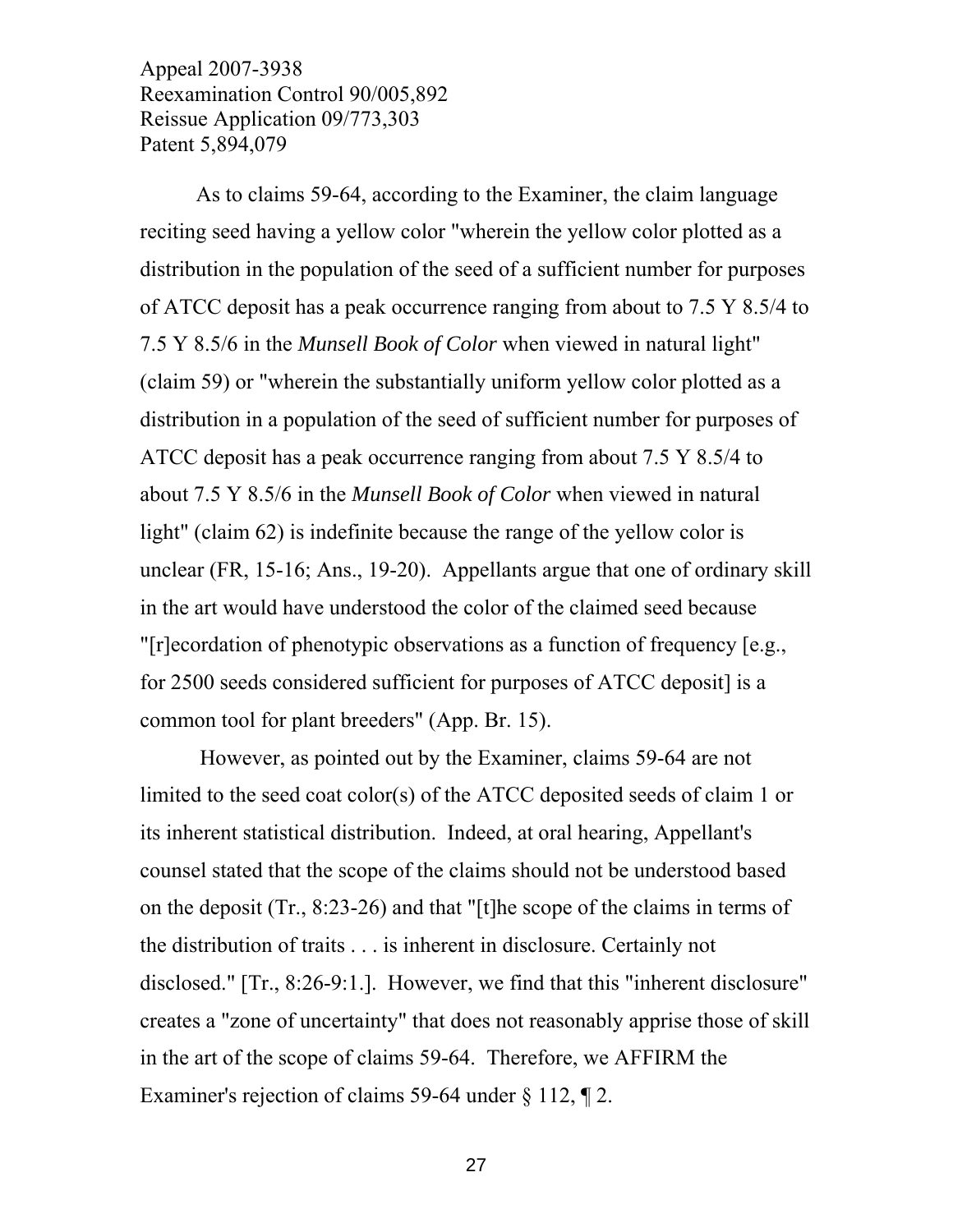C. Rejections based on 35 U.S.C. § 102/§ 103

 The Examiner has finally rejected claims 1-15, 51, 52, and 56-64 under 35 U.S.C. § 102(b) as being anticipated by or, in the alternative, under 35 U.S.C. § 103(a) as obvious over any of

 (1) CIAT Accession No. G13 094 (deposited 1979; in CIAT *Phaseolus vulgaris* Catalog, 1992);

 (2) CIAT Accession No. G02 400 (deposited 1970; in CIAT *Phaseolus vulgaris* Catalog, 1992);

 (3) CIAT Accession No. G22 215 (deposited 1986; in CIAT *Phaseolus vulgaris* Catalog, 1992);

 (4) CIAT Accession No. G22 227 (deposited 1986; in CIAT *Phaseolus vulgaris* Catalog, 1992);

 (5) CIAT Accession No. 622 230 [sic, G22 230] (deposited 1986; in CIAT *Phaseolus vulgaris* Catalog, 1992);

(6) CIAT Accession No. G11 891 (deposited 1980; in CIAT

*Phaseolus vulgaris* Catalog, 1992);

- $(7)$  Kaplan;<sup>14</sup>
- (8) Hernandez-Xolocotzi;15

 $\overline{a}$ <sup>14</sup> Kaplan et al. (Kaplan), "Variation in the cultivated beans," in GUITARRERRO CAVE. EARLY MAN IN THE ANDES, T.F. Lynch (ed.), Academy Press, New York, p. 146 (1980).

<sup>15</sup> Efraim Hernandez Xoloctozi (Hernandez-Xoloctozi), "Plant Introduction and Germplasm of *Phaseolus vulgaris* and other Food Legumes," in SERIES SEMINARS No. 2E: POTENTIALS OF FIELD BEANS AND OTHER FOOD LEGUMES IN LATIN AMERICA, Centro Internactional de Agricultura Tropical, Cali, Columbia, February 26 - March 1, 1973, pp. 253- 258.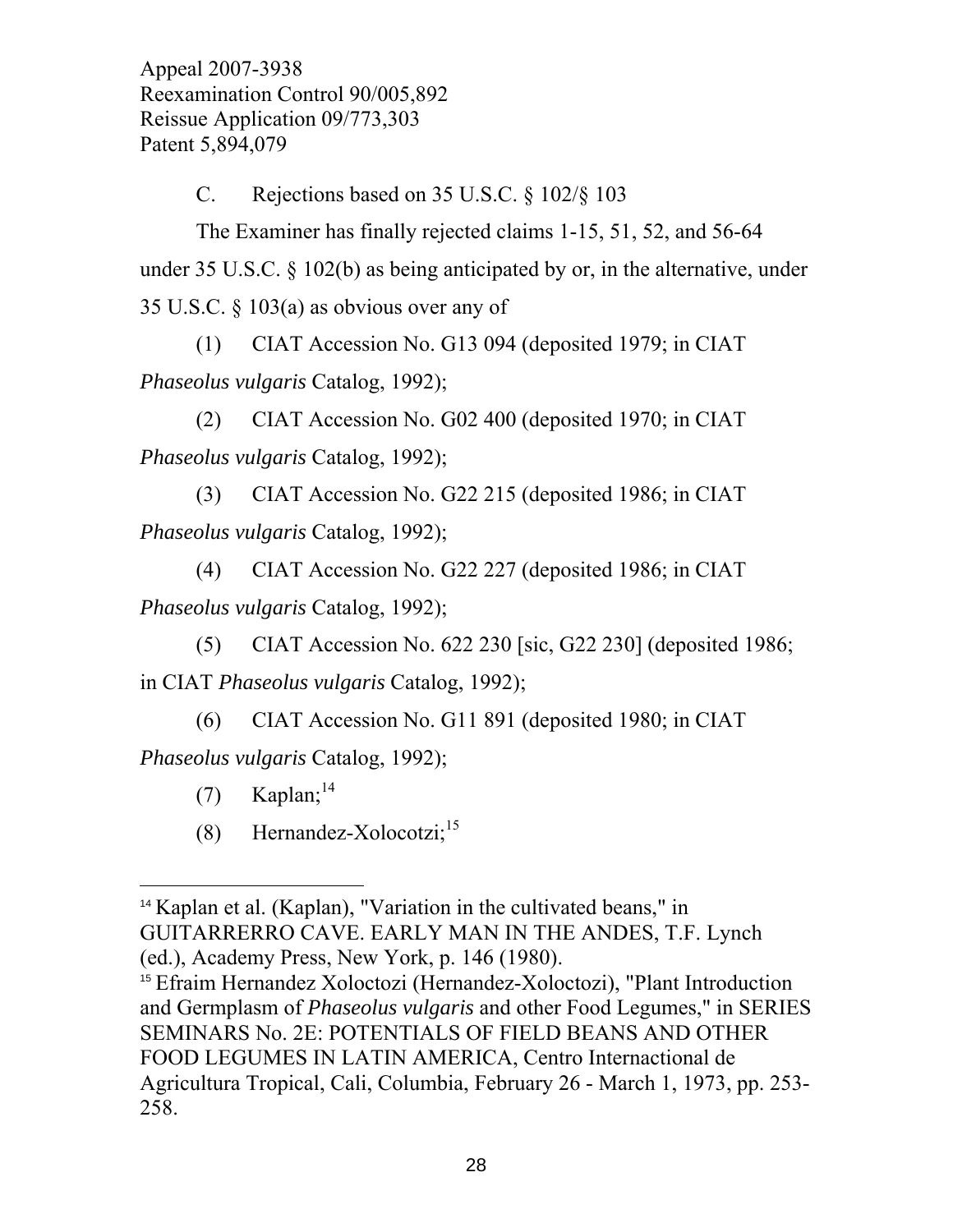(9) Voysest; $^{16}$  and,

 $\overline{a}$ 

(10) Azufrado Peruano  $87$ ;<sup>17</sup>

in "light of the documents filed June 2, 2004, and light of Pallotini<sup>18</sup> (Ans.)  $20-21$ ).<sup>19</sup>

[35] One thousand one hundred twenty-seven (1127) pages of documents were filed June 2, 2004.

According to the Examiner, the seeds described in each of the ten references cited above "comprise a yellow seed coat and yellow/tan hilar ring" and, each reference is sufficient to shift the burden to Appellant to establish that the prior art seed coat and hilar ring colors are not the same or substantially the same as claimed. *In re Best*, 562 F.2d 1252 (CCPA 1977) (Ans., 21-22). Otherwise, the Examiner considers the claimed seed to be an obvious morphological variant of the prior art seed "in view of the genetic heterogeneity of yellow bean varieties as demonstrated by the Conley

<sup>16</sup> Oswaldo Voysest (Voysest), "Variedades de frijol en América Latina y su origen," Centro Internacionale de Agricultura Tropical (1983), pp. 47-49. This decision cites the two page English translation provided in the section of Voysest titled "Mexico."

<sup>17</sup> Salinas et al. (Azufrado Peruano 87), AZUFRADO PERUANO 87 … [illegible], Secretaria de Agricultura y Recursos Hidraulicos et al., SARH Foileto Técnico No. 5, pp. 2-13. This decision cites the English translation provided on pp. 2, 6-12.

<sup>18</sup> Pallottini et al. (Pallottini), "PLANT GENETIC RESOURCES: The Genetic Anatomy of a Patented Yellow Bean," *Crop Science*, Vol. 44, pp. 968-977 (2004).

<sup>&</sup>lt;sup>19</sup> The Examiner has withdrawn the final rejection of claims 1-15, 51, 52, and 56-64 under  $\S$  102(b) as anticipated by or, alternatively, under  $\S$  103(a) as obvious over Gepts ("Selection Methods of the Common Bean," in GENETIC RESOURCES OF PHASEOLUS VULGARIS BEANS, P. Gepts (ed.), Klever Press, pp. 503-541 (1988)) (Ans., 42).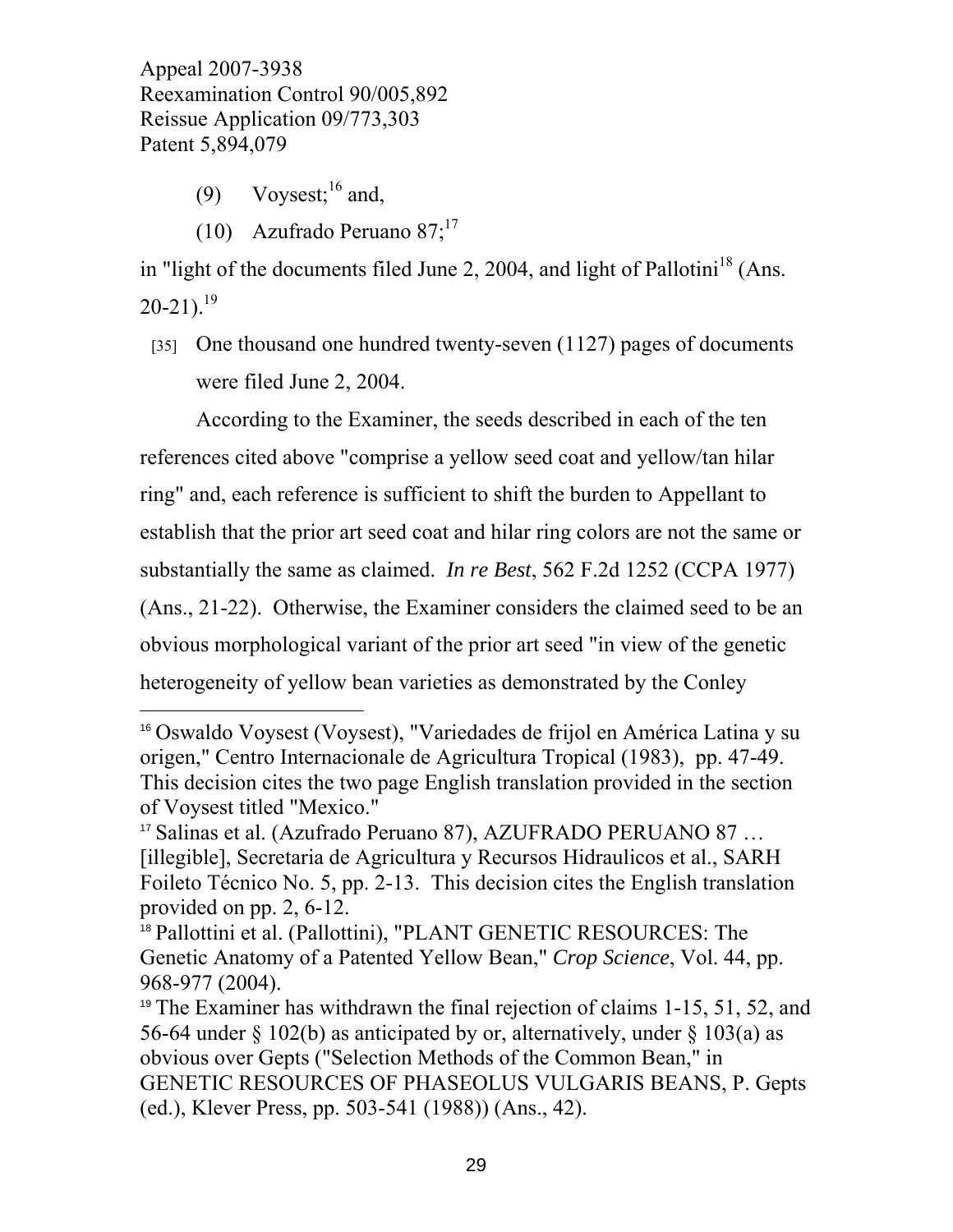Declaration" (Ans. 23). Further, according to the Examiner, since seeds are propagation material and pollen is part of a plant, both propagation material and pollen are necessarily taught by the prior art (Ans. 22). Still further according to the Examiner, the cuboid shape of a seed taken from the middle of a pod and seed germination in the dark are inherent properties or obvious variations of the prior art seeds (Ans. 22).

"A claim is anticipated if each and every limitation is found either expressly or inherently in a single prior art reference." *Bristol-Myers Squibb Co. v. Ben Venue Labs., Inc.*, 246 F.3d 1368, 1374 (Fed. Cir. 2001) (citation omitted). "In general, a limitation or an entire invention is inherent and in the public domain if it is the 'natural result flowing from' the explicit disclosure of the prior art." *Schering Corp. v. Geneva Pharm., Inc.*, 339 F.3d 1373, 1379 (Fed. Cir. 2003).

A claimed invention is not patentable if the subject matter of the claimed invention would have been obvious to a person having ordinary skill in the art. 35 U.S.C. § 103(a); *KSR Int'l Co. v. Teleflex, Inc.*, 127 S.Ct. 1727, 82 USPQ2d 1385 (2007); *Graham v. John Deere Co. of Kansas City*, 383 U.S. 1 (1966). Facts relevant to a determination of obviousness include (1) the scope and content of the prior art, (2) any differences between the claimed invention and the prior art, (3) the level of skill in the art, and (4) relevant objective evidence of obviousness or non-obviousness. *KSR*, 127 S.Ct. at 1734, 82 USPQ2d at 1389; *Graham*, 383 U.S. at 17-18.

"[T]he examiner bears the initial burden, on review of the prior art or on any other ground, of presenting a prima facie case of unpatentability." *In re Oetiker*, 977 F.2d 1443, 1445 (Fed. Cir. 1992). The concept of *prima*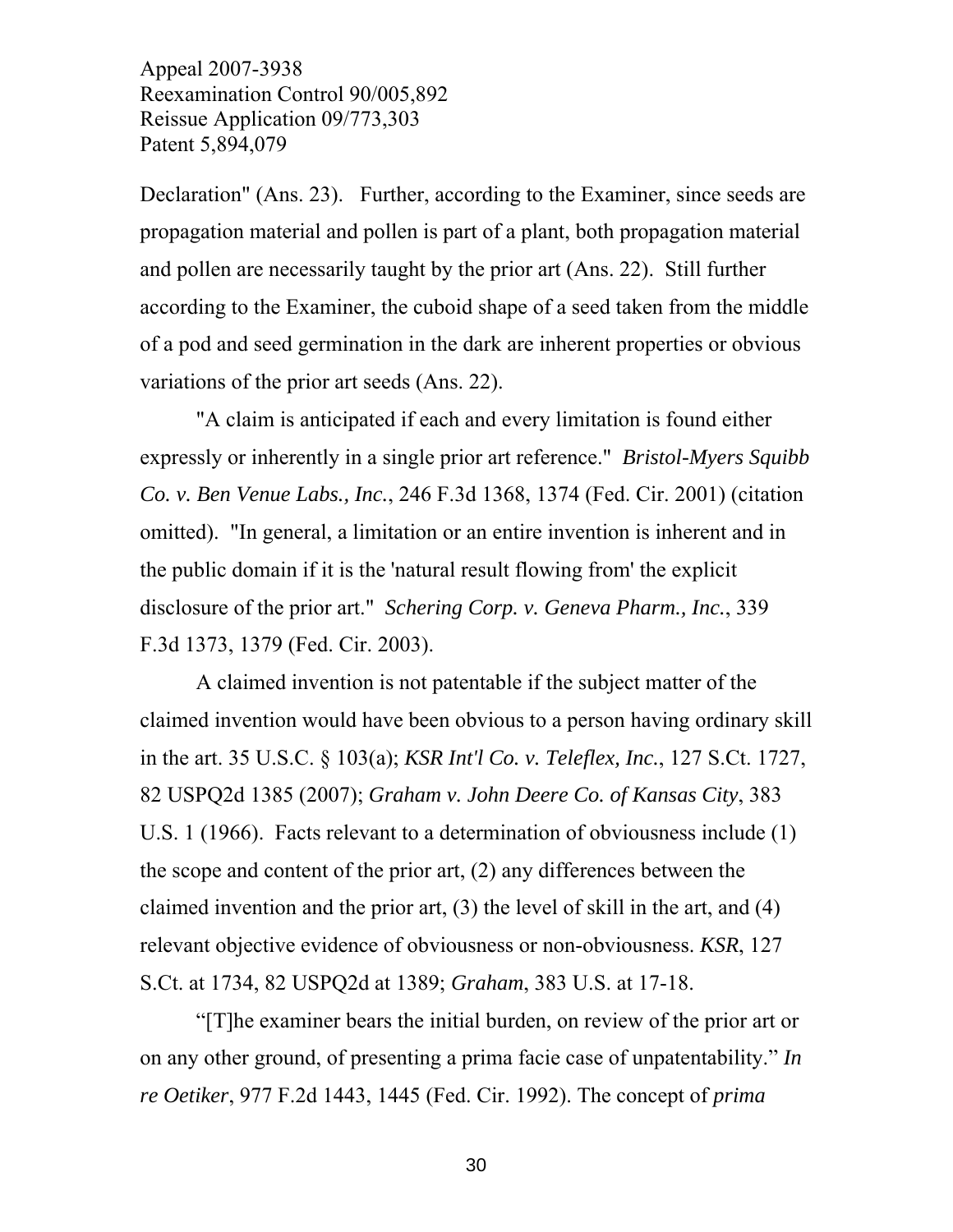*facie* unpatentability is a procedural mechanism, which requires the examiner to produce evidence sufficient to support a ruling of unpatentability in the first instance. *See In re Piasecki*, 745 F.2d 1468, 1472 (Fed. Cir. 1984). "If examination at the initial stage does not produce a *prima facie* case of unpatentability, then without more the applicant is entitled to grant of the patent." *In re Oetiker*, 977 F.2d at 1445.

"[W]hen the PTO shows a sound basis for believing that the products of the applicant and the prior art are the same, the applicant has the burden of showing that they are not." *In re Spada*, 911 F.2d 705, 708 (Fed. Cir. 1990); "[w]here . . . the claimed and prior art products are identical or substantially identical, or are produced by identical or substantially identical processes, the PTO can require an applicant to prove that the prior art products do not necessarily or inherently possess the characteristics of his claimed product." *In re Best*, 562 F.2d 1252, 1255 (CCPA 1977) (citation omitted).

## 1-6. the CIAT *Phaseolus vulgaris* Catalog 1992

 According to the Examiner, the CIAT *Phaseolus vulgaris* Catalog 1992 accession listings for G13 094; G02 400; G22 215; G22 227; 622 230 [sic, G22 230]; and, G11 891 are prior art NPL documents 162-167, respectively (Ans. 6-7).

- [36] None of the citations pointed to by the Examiner contain excerpts from the CIAT *Phaseolus vulgaris* Catalog 1992.
- [37] For example, the "document" cited as CIAT Accession No. G13 094 from the CIAT *Phaseolus vulgaris* Catalog 1992 comprises a web link,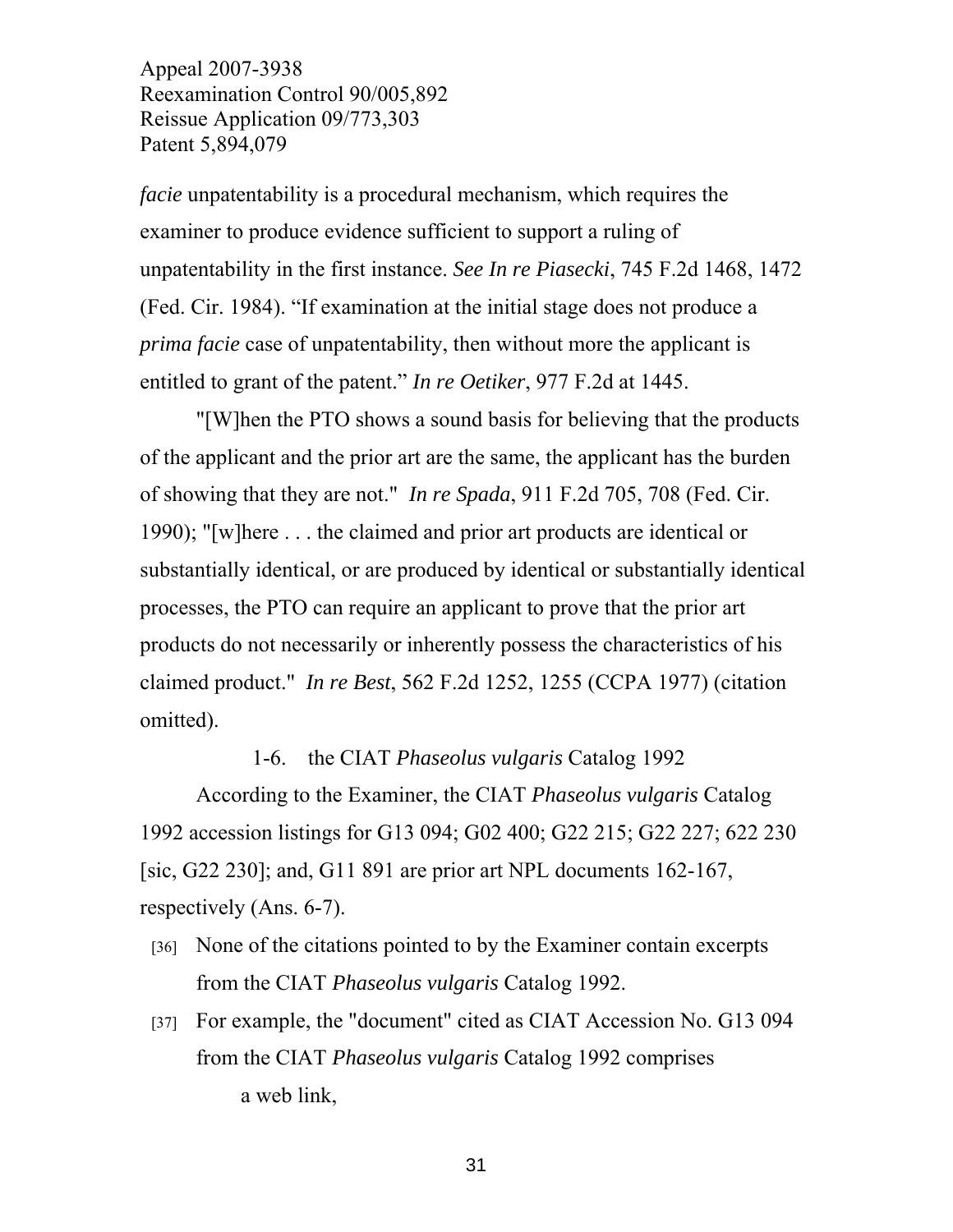> twenty-one pages of what appears to be various search results for the terms "Mayacoba," "G13 094," and "G13094 Mayocoba,"

> a morphological description of a PI 583653 accession number as having a "seedwgt" value of 37.00, and

a black-and-white copy of two seeds labeled 13094 and annotated "Reference: Dodds CIAT Re-exam docs".

- [38] A cursory review of reexamination file 90/005,892 and reissue file 09/773,303 revealed only one document labeled "Catálogo de Germoplasma de Frijol cumú *Phaseolus vulgaris* L." by "Unidad de Recursos Genéticos CIAT Centro Internacional de Agricultura Tropical" "Cali-Columbia Octubre 1992), hereinafter CIAT Oct. 1992 catalog, and containing pages 124 (Spanish), 60-61 (Spanish), and xxvi-xxix (English).
- [39] Page 124 of CIAT Oct. 1992 catalog listed CIAT nos. ranging from G13038 to G13140.
- [40] Thus, only one of the six CIAT accession numbers, i.e., G13094, is listed in the only CIAT *Phaseolus vulgaris* Catalog 1992 of record.
- [41] The entire entry for G13094 in the CIAT Oct. 1992 catalog is

| <b>NO CIAT</b>    | G13094          |
|-------------------|-----------------|
| <b>IDENTIFIER</b> | <b>MAYOCOBA</b> |
| <b>REGLOCAL</b>   |                 |
| <b>ORIG</b>       | <b>MEX</b>      |
| <b>PROC</b>       | <b>MEX</b>      |
| CC <sub>PS</sub>  | 3.              |
| <b>TMN</b>        | G               |
| <b>HABT</b>       | 1               |
| <b>TIPO</b>       |                 |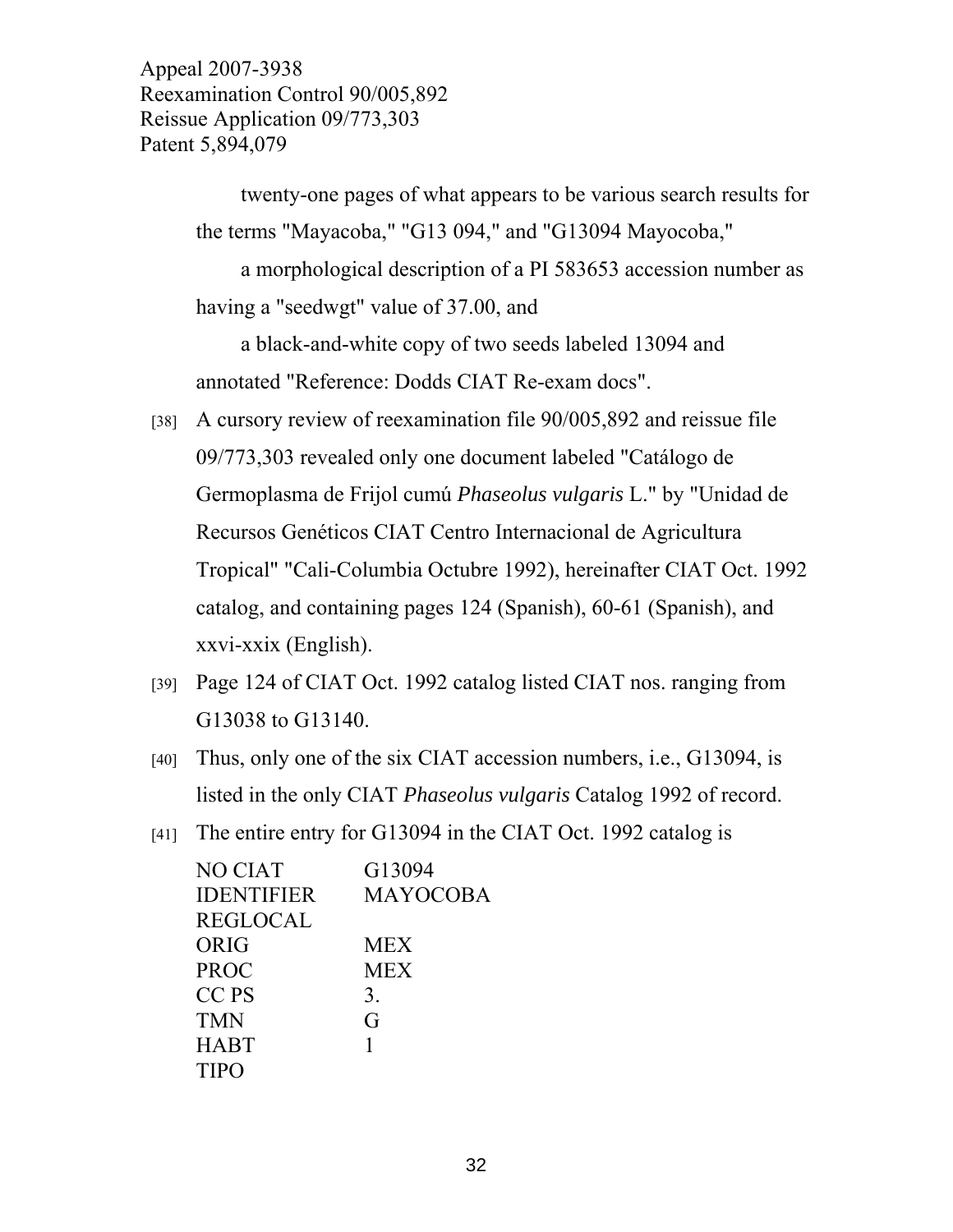[42] The CIAT Oct. 1992 catalog does not provide any information regarding seed coat or hilar ring colors of G1309 or mention any deposit in 1979.

Apparently, the Examiner has relied upon statements made by the third party requestor in its request for reexamination of the 079 patent filed on December 20, 2000 ("Request"). For example, according to the third party requestor,

> The collection, characterization and maintenance of bean genetic resources are the global mandate of the International Center for tropical [sic] Agriculture (CIAT). . . . While the CIAT holds under the International trust agreement some 260 separate accession numbers with yellow seeds, we would like to draw your attention, in particular, to the existence of 6 accessions in the CIAT collection which are substantially identical in terms of the claims made in U.S. Patent 5,894,079.

. . .

The six accessions all display the claimed yellow color. Significantly, they also have a yellow hilar ring . . . and are similar in growth habit to the "Enola" bean. A description of the six follows, and photographs are attached as exhibits PHOTOS A-F.

1. G13 094 called Mayocoba and released as a commercial variety in the 1970 [sic] in northern Mexico. THE INTERNATIONAL CENTER FOR TROPICAL AGRICULTURE (CIAT) obtained it in January 1979 from the Mexican institute INIA-CIAPAN-Sinoloa.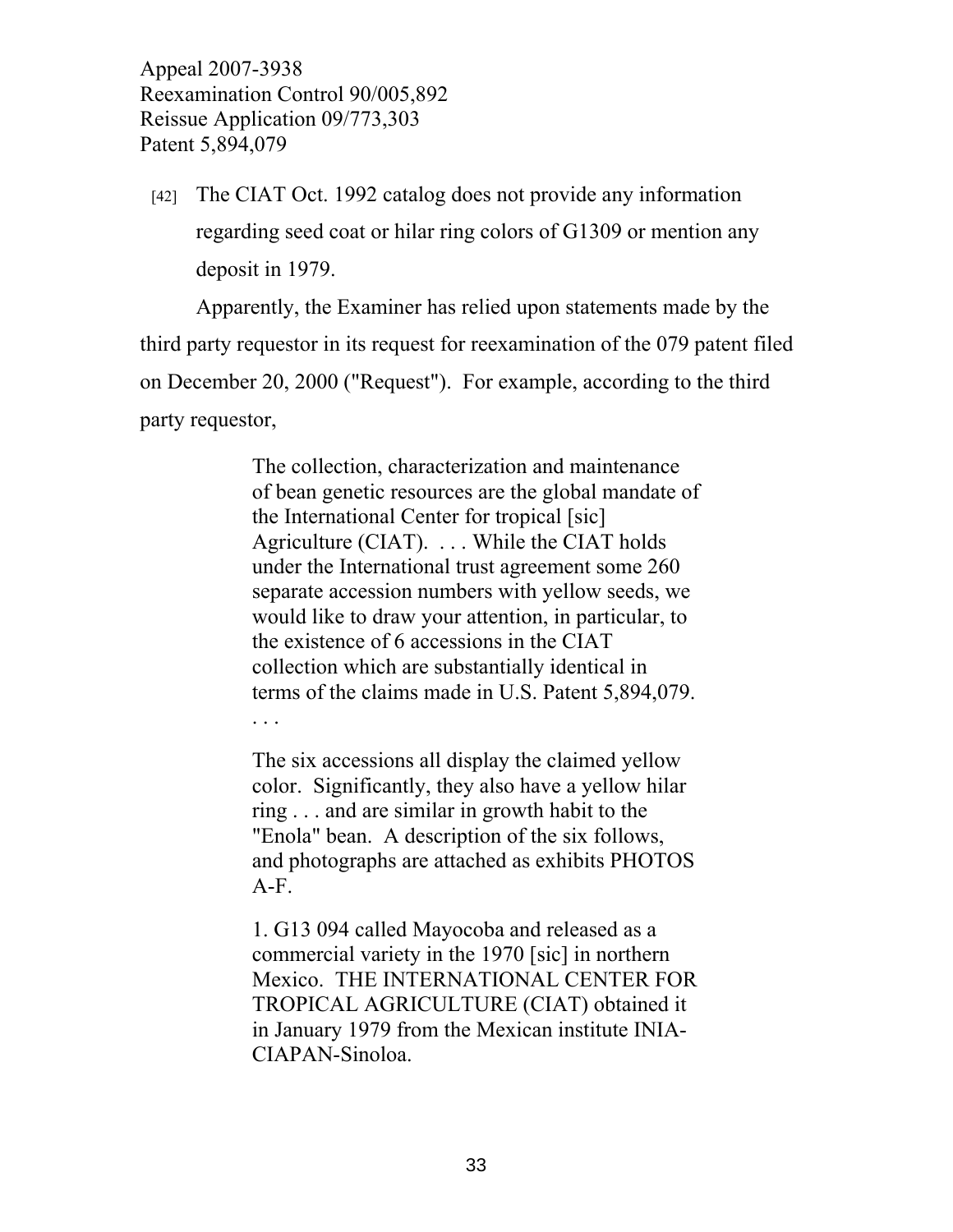> 2. G02 400 called Mantequilla. It was collected by Howard Scott Gentry (USDA plant collector) (HSG-21953) in Alamos, Sonora, Mexico, in 1965. THE INTERNATIONAL CENTER FOR TROPICAL AGRICULTURE (CIAT) obtained it from USDA Beltsville (Mr. Harold Winters) in September 1970. It has a US plant introduction number: PI 312 090. [Request, pp. 4-5.]

[43] The record before us contains black-and-white copies of PHOTOS A-F attached to the Request.

 However, the rejection of claims 1-15, 51, 52, and 54-58 set forth by the Examiner relies on the disclosure of the CIAT *Phaseolus vulgaris* Catalog 1992, not on allegations of a third party. The disclosure of the only CIAT *Phaseolus vulgaris* Catalog 1992 which appears to be of record is very limited and only lists one of the six accession nos. the Examiner asserts as anticipatory prior art, i.e., CIAT accession no. G13094 (FF 38-42). The Examiner has not provided a sufficient factual basis to support a *prima facie* case of unpatentability. For example, the Examiner might have included the relevant pages of the CIAT *Phaseolus vulgaris* Catalog 1992 or other evidence supporting the asserted disclosure being relied upon or have introduced color photographs of the claimed and prior art seeds for visual comparison of the yellow seed coat color into the record before us.<sup>20</sup> Since the Examiner has not provided sufficient factual evidence to support a *prima facie* case of unpatentability, we REVERSE the rejections of claims 1-15, 51, 52, and 54-58 under § 102(b) or, alternatively, under § 103(a) over

 $\overline{a}$ 

<sup>&</sup>lt;sup>20</sup> The only "color" reference of record before us is a color copy of page  $7.5Y$ of the Munsell Book of Color.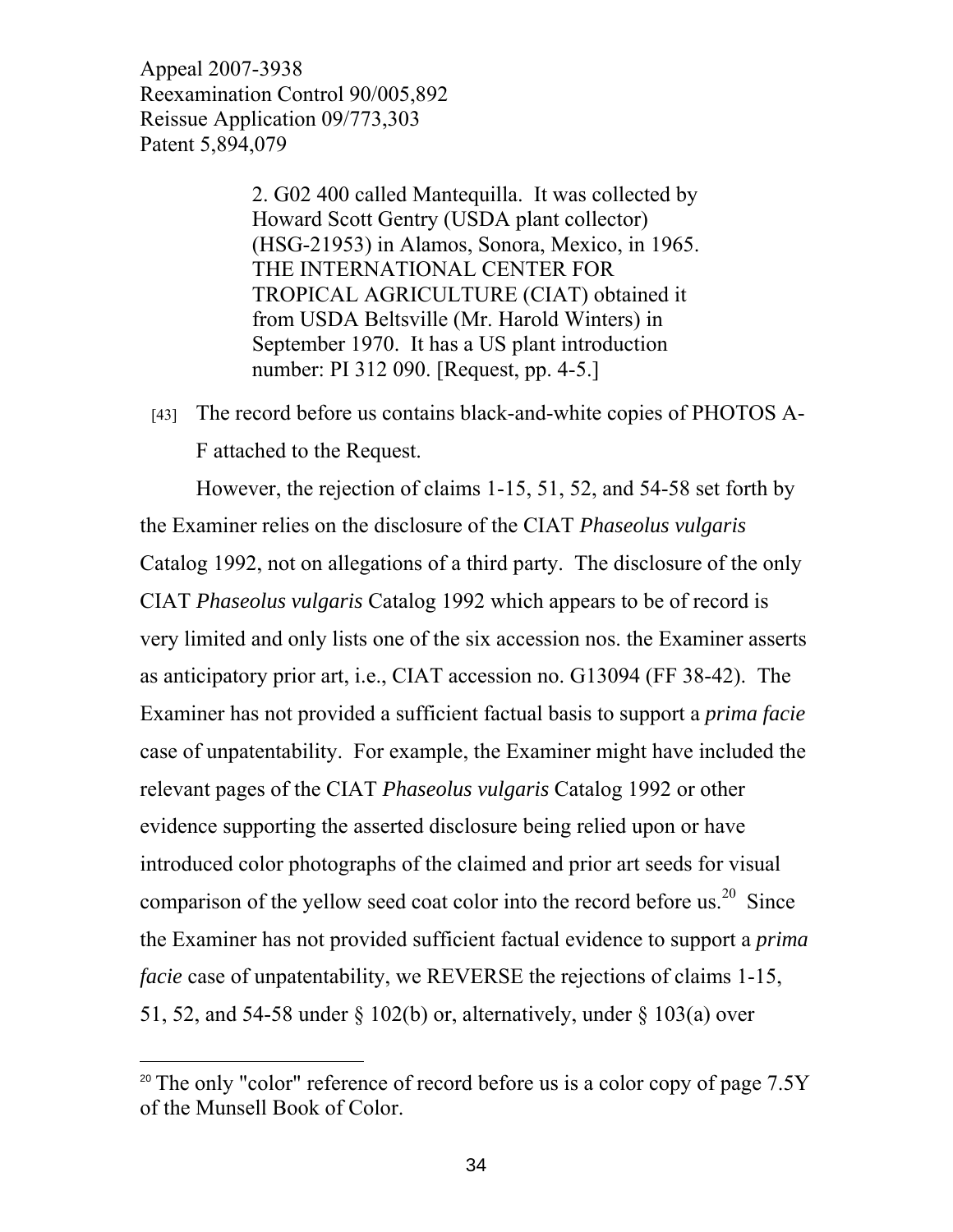(1) CIAT Accession No. G13 094 (deposited 1979; in CIAT *Phaseolus vulgaris* Catalog, 1992);

 (2) CIAT Accession No. G02 400 (deposited 1970; in CIAT *Phaseolus vulgaris* Catalog, 1992);

 (3) CIAT Accession No. G22 215 (deposited 1986; in CIAT *Phaseolus vulgaris* Catalog, 1992);

 (4) CIAT Accession No. G22 227 (deposited 1986; in CIAT *Phaseolus vulgaris* Catalog, 1992);

 (5) CIAT Accession No. 622 230 [sic, G22 230] (deposited 1986; in CIAT *Phaseolus vulgaris* Catalog, 1992); and,

(6) CIAT Accession No. G11 891 (deposited 1980; in CIAT *Phaseolus vulgaris* Catalog, 1992.

 The Board does not search through the thousand plus pages of text, charts and other materials submitted on June 2, 2004, to find the particular disclosure(s) which support the Examiner's assertions of inherent anticipation or obviousness over any of the ten references relied on. *See United States v. Dunkel*, 927 F.2d 955, 956 (7th Cir. 1991). It is not the factfinder's burden to search through a lengthy document disclosure for possible evidence which may support the position of the party with the burden of proof, here the Examiner.

7. Kaplan

[44] In Table 7.1, Kaplan discloses a Guitarrero *Phaseolus vulgaris* seed variety, Pv 6, as having median seed dimension of 1.1 cm length, 0.79 cm width, 0.69 cm thickness, an average of 4 seeds/pod, and a yellow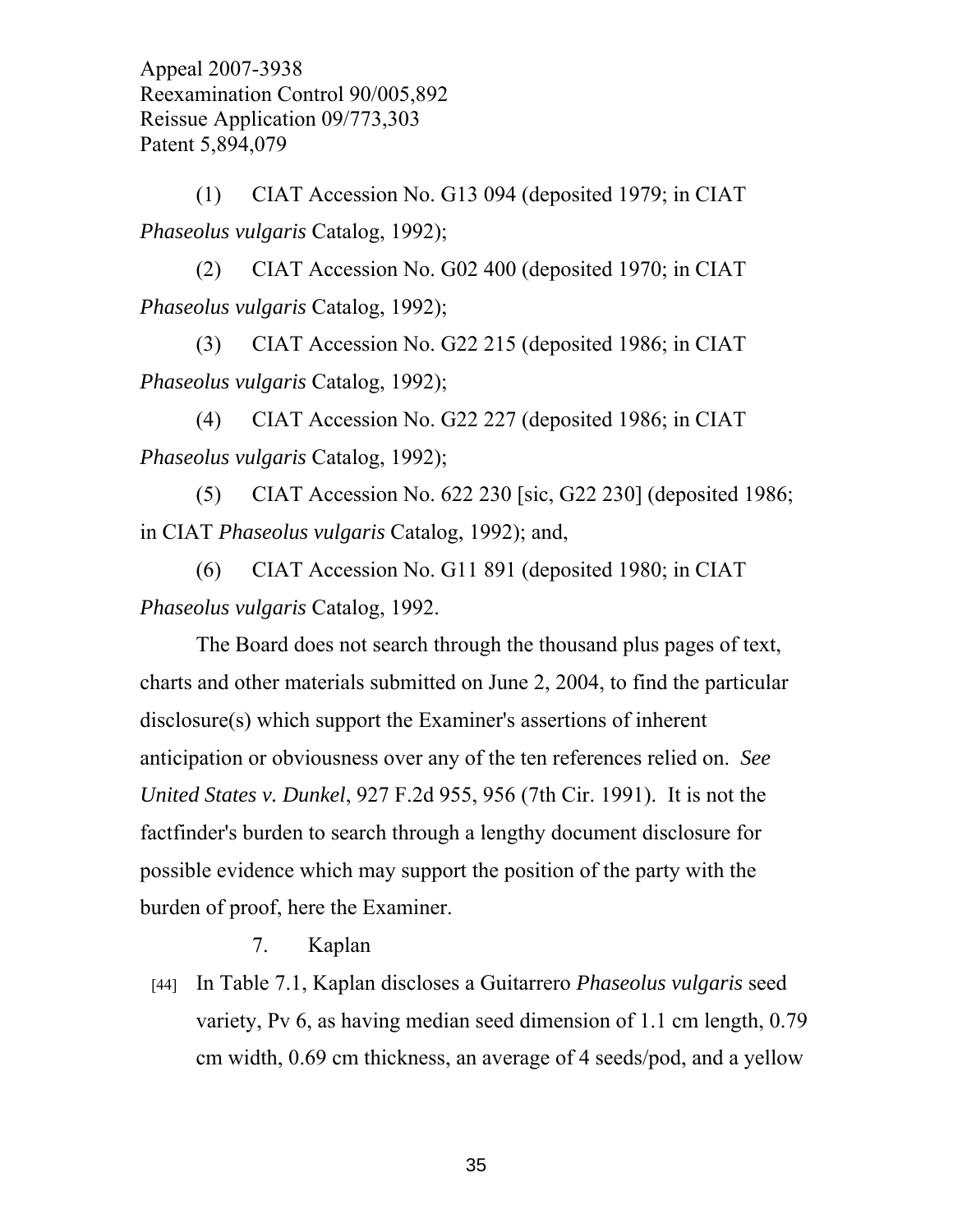> and spherical morphology, and a "new to archaeology" distribution (Kaplan, 146).

The Examiner has failed to provide a sufficient factual basis to support a *prima facie* case of unpatentability. For example, Kaplan discloses a "spherical" seed shape (FF 44), whereas the 079 patent describes the Enola seed shape as "cuboid" (FF 26). Kaplan discloses an average of 4 seeds/pod (FF 44) versus the 079 patent's disclosure of an average of 3.1 seeds/pod (FF 26). Finally, the Examiner has failed to point to specific evidence indicating that the yellow color of the seed described by Kaplan has a Munsell color from about 7.5 Y 8.5/4 to about 7/5 Y 8.5/6 or a Munsell color of between about 5 Y 8.5/4 to 7.5Y 8/8 as suggested by the Waibel Declaration (FF 31). Nor has the Examiner established that one of ordinary skill in the art would have considered the above Munsell color to be an obvious variant of the unspecified yellow color described by Kaplan, e.g., due to differences in environment.

The 079 patent explicitly describes ATCC 209549 as having specific characteristics and the Examiner has not explained why Kaplan discloses seeds which reasonably appear to have or suggest these specific characteristics. The Examiner has not explained why the yellow color disclosed by Kaplan is the same or substantially the same as the yellow color recited in the claims or explained why the noted differences in seed shape and average number of seeds/pod are immaterial. The Examiner has not established that the claimed hilar ring color or cuboid seed shape is inherent or suggested by Kaplan. The Examiner has not indicated where in the massive document disclosure of June 2, 2004, or Pallottini, there is a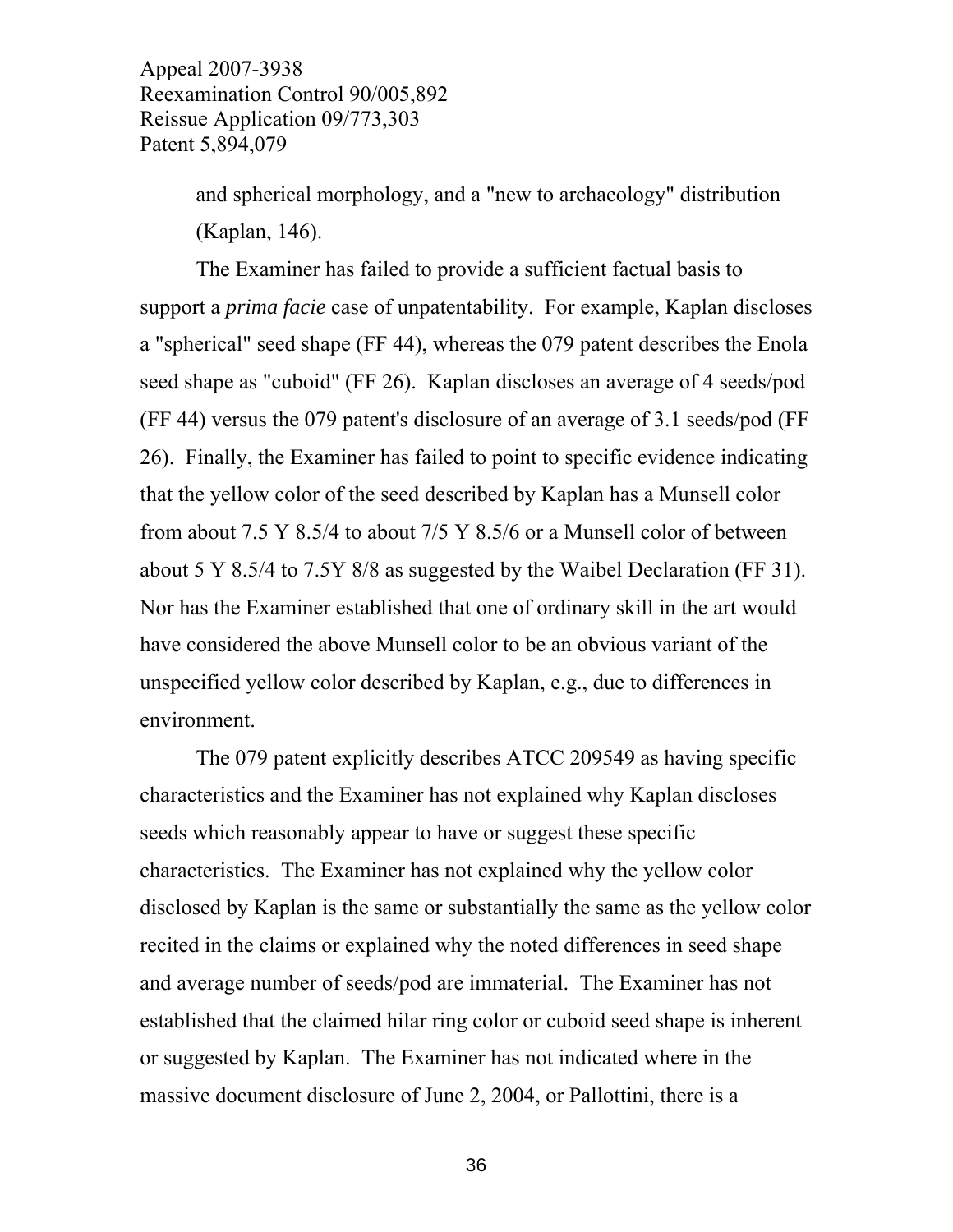discussion of the seeds described by Kaplan. A *prima facie* case of unpatentability, whether based on anticipation under  $\S 102$  or obviousness under  $\S$  103(a), cannot stand without a sufficient factual basis.

Since the Examiner has not provided sufficient evidence to support a *prima facie* case of unpatentability, we REVERSE the rejection of claims 1- 15, 51, 52, and 54-58 under § 102(b), or alternatively under § 103(a), over Kaplan.

8. Hernandez-Xolocotzi

- [45] In Table 2, Hernandez-Xolocotzi discloses the composition of a mixture of bean seeds planted in the northeast region of the state of Puchla, Mexico, under uncertain climate conditions, low soil fertility and in association with maize (Hernandez-Xolocotzi, 257).
- [46] Out of the 678 seeds from two species of *Phaseolus* in the mixture, 225 seeds ranging in diameter from 0.5 to 1.2 mm were yellow and 3 seeds were variegated yellow (Hernandez-Xoloctozi, 257).

We REVERSE the rejection of claims 1-15, 51, 52, and 54-58 under § 102(b), or alternatively under § 103(a), over Hernandez-Xolocotzi for similar reasons given above for our reversal of the rejection based on Kaplan. Specifically, the Examiner has not provided sufficient evidence to support a *prima facie* case of unpatentability, e.g., the Examiner has not explained why the yellow color disclosed by Hernandez-Xolocotzi is the same or substantially the same yellow color recited in the claims. Furthermore, the Examiner has not indicated where in the massive document disclosure of June 2, 2004, or Pallottini, there is a discussion of the seeds described by Hernandez-Xolocotzi.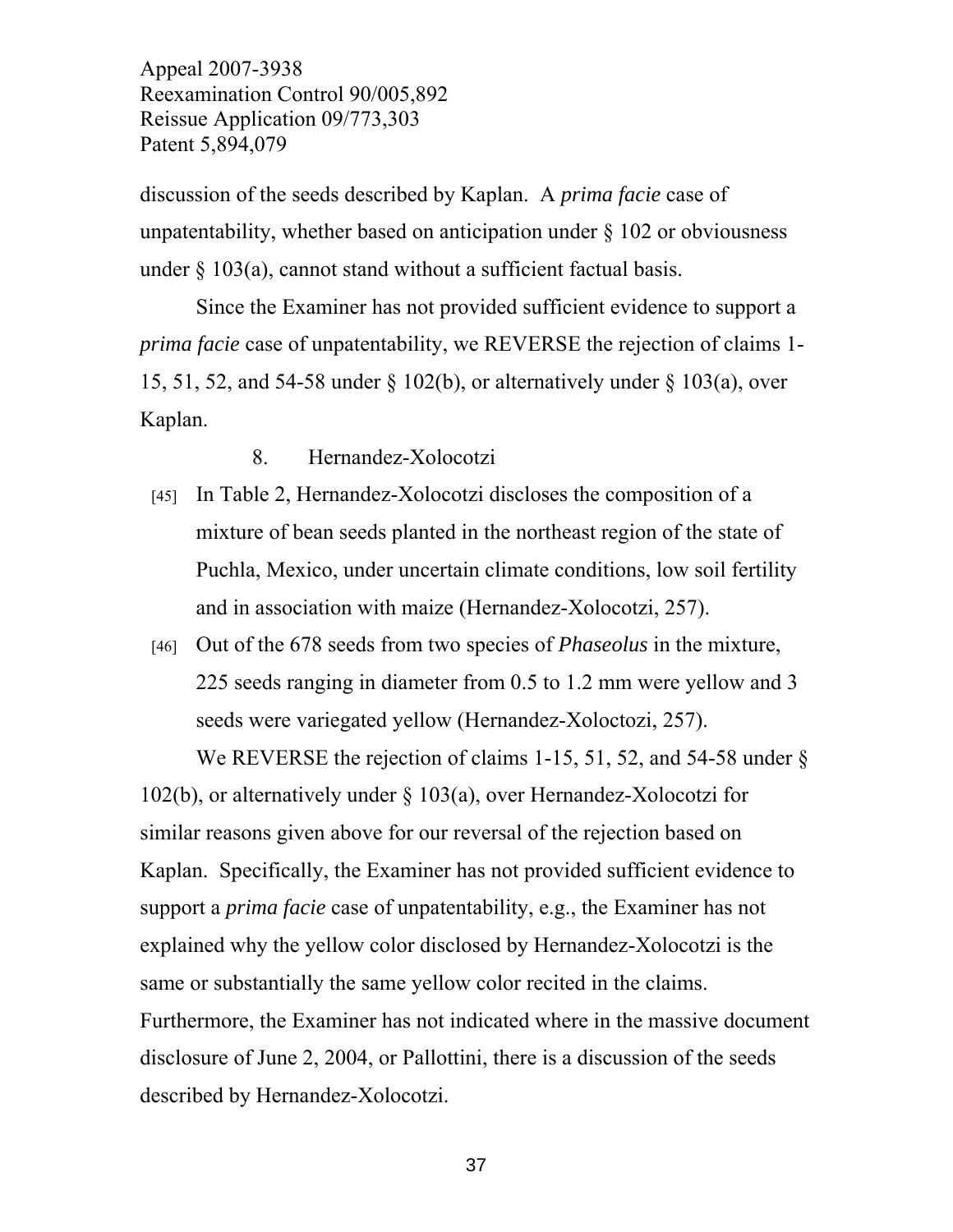## 9. Voysest

- [47] Voysest discloses that "Canarios" and "Azufrados" are among the bean varieties grown commercially in Mexico (Voysest, 1).
- [48] "In 1955 seed of the variety 'Canario 101' were distributed, resulting from individual selections in a collection found in Tacámbaro, Michoaćan" (Voysest, 1).
- [49] "Few varieties such as 'Azufrado 33' were obtained through individual selections, while other [varieties] such as 'Canario 78' (Ahome), 'Azufrado 100' (Cahita 100), 'Culiaćan 200," "Azufrado Pimono 78' (Mayocoba), 'Canario 72' (CIAS 72), and 'Toche 400' [were obtained] through hybridization" (Voysest, 2, bracketed text in original translation.).
- [50] According to Voysest, it is difficult to credit bean breeders for certain varieties given the large number of varieties produced in Mexico and the way the bean program is organized (Voysest, 2).

"The Examiner maintains that the beans taught by Voysest are Azufrado Peruano 87" (FR, 20; Ans., 42). While the English translation of Voysest mentions "Azufrado" and "Azufrado peruano" as two known types of Azufrado bean varieties, it does not mention "Azufrado peruano 87." The Examiner has failed to point to any evidence of record establishing that "Azufrado peruano," e.g., is an art-recognized synonym for "Azufrado peruano 87."

Once again the Examiner has not provided sufficient evidence to support a *prima facie* case of unpatentability. Voysest does not provide any morphological description of its seed, e.g., shape or weight, the plants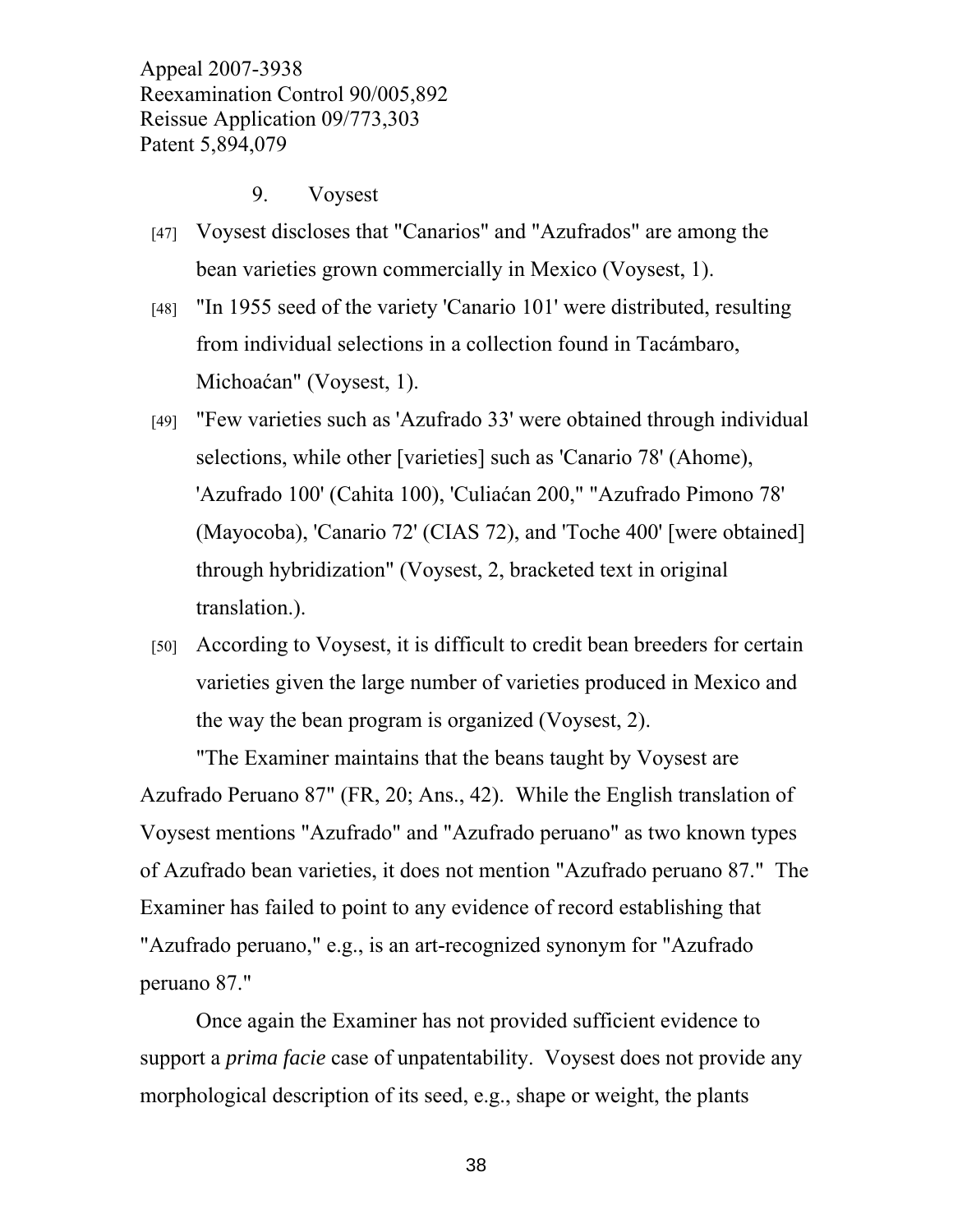produced therefrom, estimated time to maturity, leaf morphology, disease resistance, or yield. Voysest does not discuss the Munsell color of its disclosed seed or the hilar ring. In short, the Examiner has not factually established that the seeds disclosed by Voysest are the same or substantially the same as those claimed. Nor has the Examiner established that one of ordinary skill in the art would have reasonably expected the Voysest seeds to be obvious variants of the claimed subject matter.

The Examiner has not indicated where in the massive document disclosure of June 2, 2004, there is a discussion of the seeds described by Voysest. As for Pallottini, according to the Examiner,

> Pallotini et al [sic] provide evidence that seeds of the deposited Enola bean have an identical genetic fingerprint to seeds of Azufrado Peruano 87 (see the abstract; page 972 at the first full paragraph of the second column; Figure 2, and the last paragraph of page 976, for example). Azufrado Peruano 87 is a yellow-seeded bean from Mexico. Based on the molecular fingerprint, the deposited seed cannot be distinguished from the prior art seed, and Appellant has provided no evidence to the contrary. [Ans., 23.]

However, as stated above, the Examiner has not established that Voysest discloses Azufrado Peruano 87. Pallottini does not provide a factual basis for the Examiner's finding that Voysest describes the seeds Appellant claims.

Based on the foregoing, we REVERSE the rejection of claims 1-15, 51, 52, and 54-58 under § 102(b), or alternatively under § 103(a), over Voysest.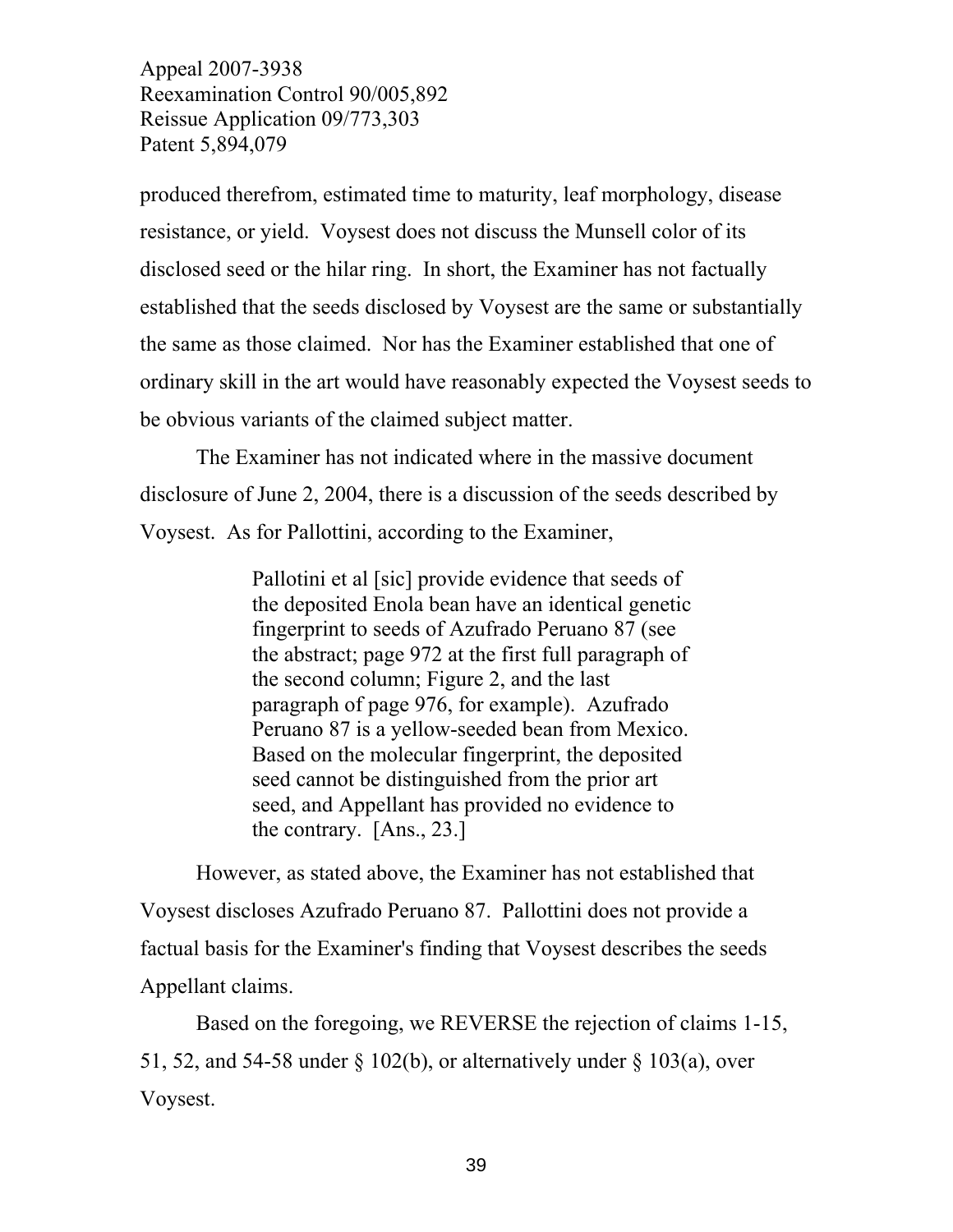- 10. Azufrado Peruano 87
- [51] Azufrado Peruano 87 is disclosed as having the following primary traits:

| color of flower        | white                                          |
|------------------------|------------------------------------------------|
| days to 50% flower     | 49                                             |
| physio. maturity       | 100                                            |
| growth habit           | semi-det.                                      |
| internodes             | $7-9$                                          |
| plant height           | $43 \text{ cm}$                                |
| pods/plant             | 23                                             |
| seeds/pod              | 4.3                                            |
| weight/100 seeds       | $42$ gr                                        |
| reaction to rust       | resistant                                      |
| reaction to virosis    | tolerant                                       |
| reaction to white mold | susceptible but escapes<br>due to growth habit |

(Azufrado Peruano 87, p. 9).

[52] Azufrado Peruzno 87 is said to have an average yield of 2.6 tons/hectare, an approximately 100% increase over Azufrado Regional's average yield of 1.2 tons/hectare (Azufrado Peruano 87, p. 11).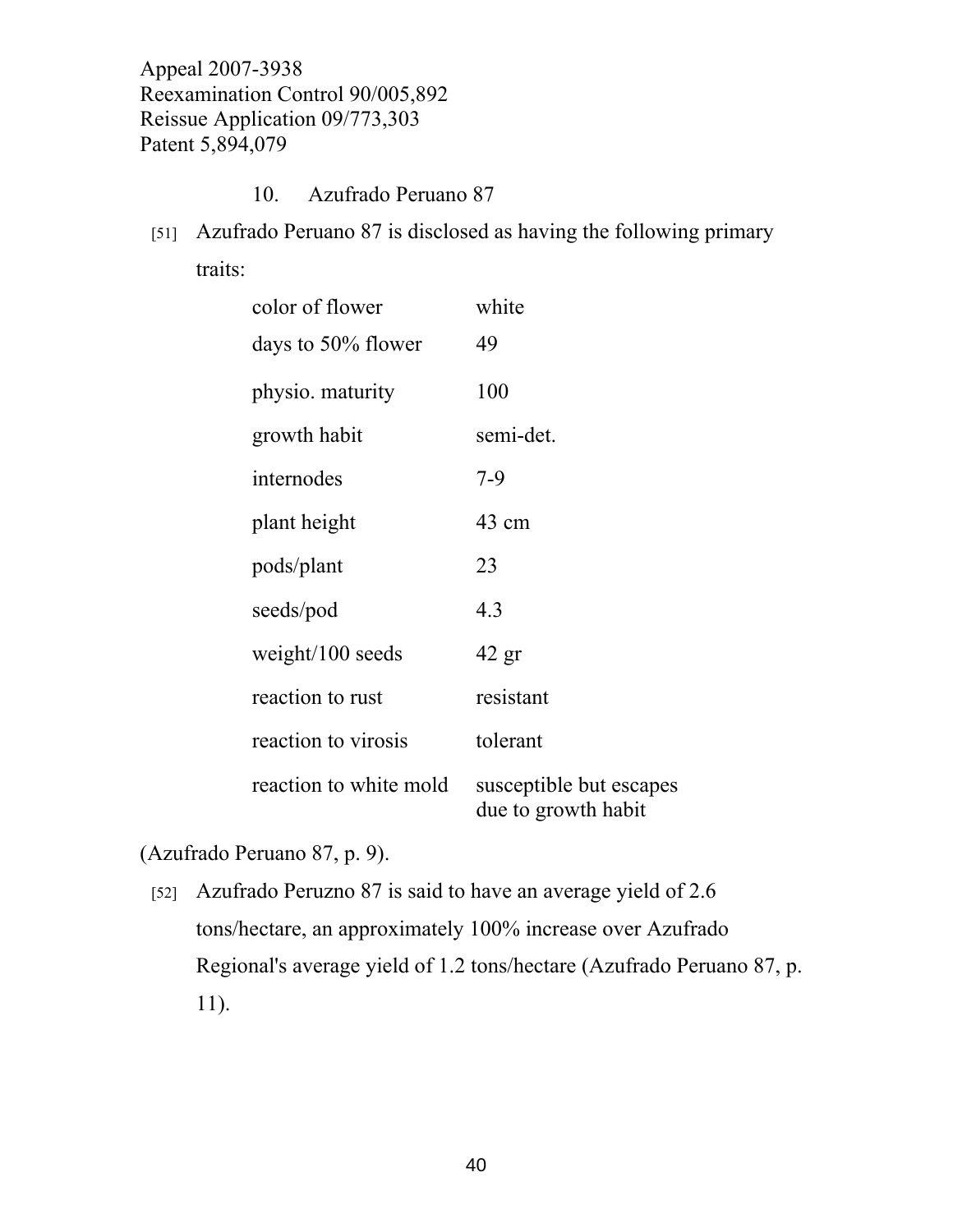## 11. Pallottini

- [53] According to Pallottini, based on amplified fragment length polymorphism ("AFLP") studies, "[o]ur results show that the DNA fingerprint of ENOLA is identical to a fingerprint found in Mexican yellow-seeded beans of the Peruano group" (Pallottini, 969).
- [54] Among the common field bean materials analyzed by Pallottini are Azufrado Regional 78, entry nos. 47 and 48; Azufrado Peruano 87, entry no. 49; and, Azufrado Pimono 78, entry no. 50 (Pallottini, 969).
- [55] Azufrado Peruano 87, Enola 2001, Enola 2000-2 and Enola 2002 are all described as yellow-seed cultivars by Pallottini (Pallottini, 969).
- [56] Based on probability calculations, Pallottini concluded that Enola most likely originated from direct selection within pre-existing yellow-bean cultivars from Mexico, most probably "Azufrado Peruano 87" (Pallottini, 976).

The Examiner argues that Pallottini reasonably establishes that the Azufrado Peruano 87 plant and seed, as disclosed by Azufrado Peruano 87, has an identical genetic fingerprint as the claimed Enola seed and plant (FR 19; Ans., 23). We find from the evidence that the Azufrado Peruano 87 plant and seed disclosed in Azufrado Peruano 87 reasonably appears to be substantially the same as the claimed Enola plant and seed. Both (i) produce white flowers, (ii) have approximately the same physiological maturity time of 100 vs. 101 days, (iii) show substantially the same growth habit of semideterminate vs. determinate, (iv) show substantially the same weight/100 seeds of 42 gr. vs. 43 gr., and (v) are yellow-seeded cultivars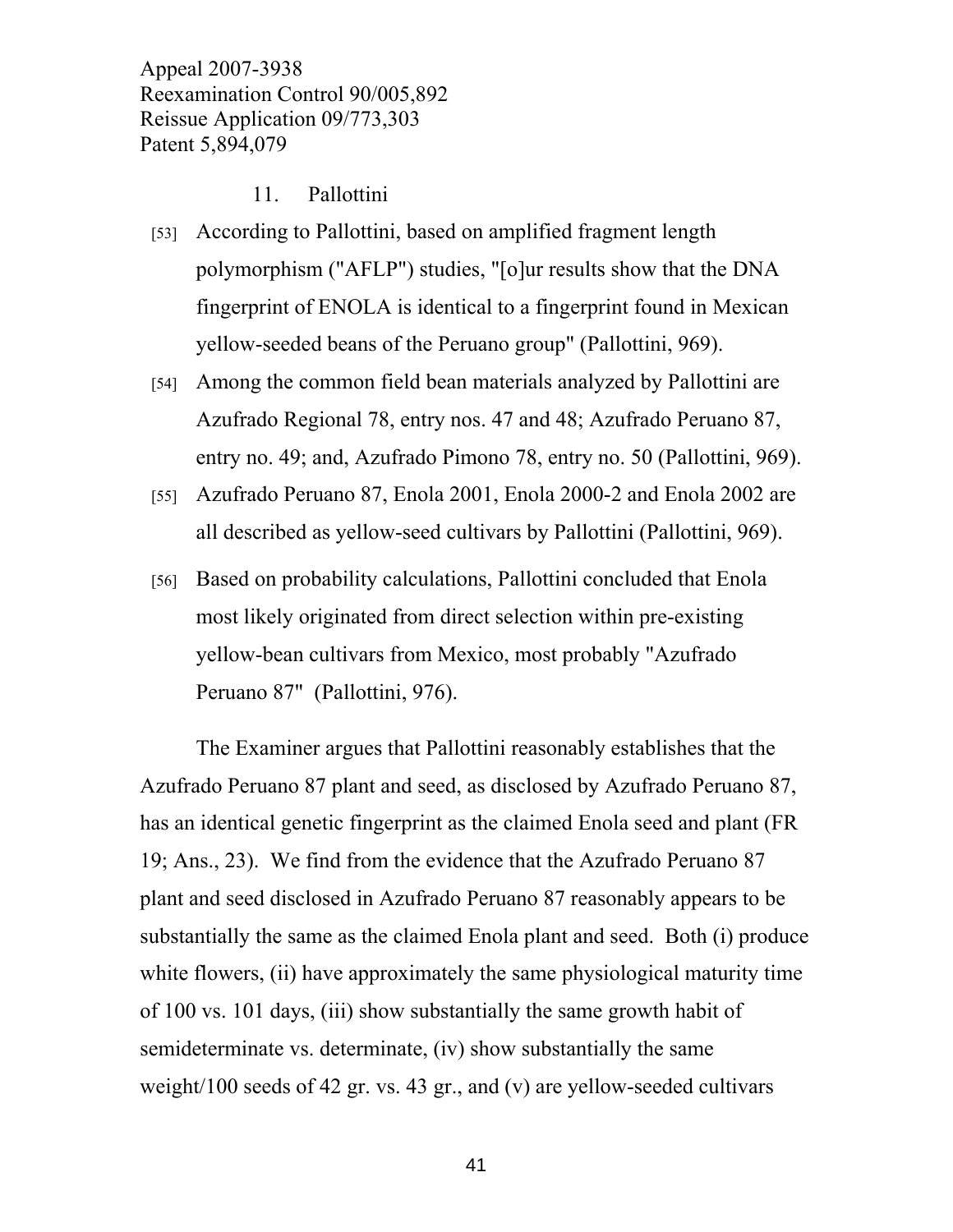(FFs 26, 51 and 55). The DNA studies performed by Pallottini were said to give the same DNA fingerprint for Enola and Azufrado Peruano 87 (FF 53). Pallottini concludes that the most likely origin of Enola was by direct selection within pre-existing yellow-bean cultivars from Mexico, most probably "Azufrado Peruano 87" (FF 56). Here, we find that the Examiner reasonably has established a *prima facie* case of anticipation sufficient to shift the burden to Appellant to show that the Enola cultivar, its propagating material, and seeds are not the Azufrado Peruano 87 cultivar, its propagating material, and seeds.

The Examiner also argues that ". . . due to the effects of different soils, environmental conditions, cultivation conditions and geographic conditions on the phenotypic characteristics of all plants, including beans, the claimed beans . . . are . . . morphological variants of the prior art lines. . ." (Ans., 48). The Examiner relies on the Waibel Declaration in support of her position.

[57] Mr. Waibel testified that "[p]lants show slight differences in how they develop each year depending on the environment they grow in" (Waibel Declaration, sentence bridging pp. 1-2).

Appellant argues that Pallottini merely shows "that it is more unlikely than likely that Enola resulted from Azufrado Peruano 87 without crossing" (App. Br., 21). Relying on the testimony of Ms. Conley, Appellant contends that Pallottini merely establishes that some similarities exist within a certain portion of their genomes (Reply Br., 14).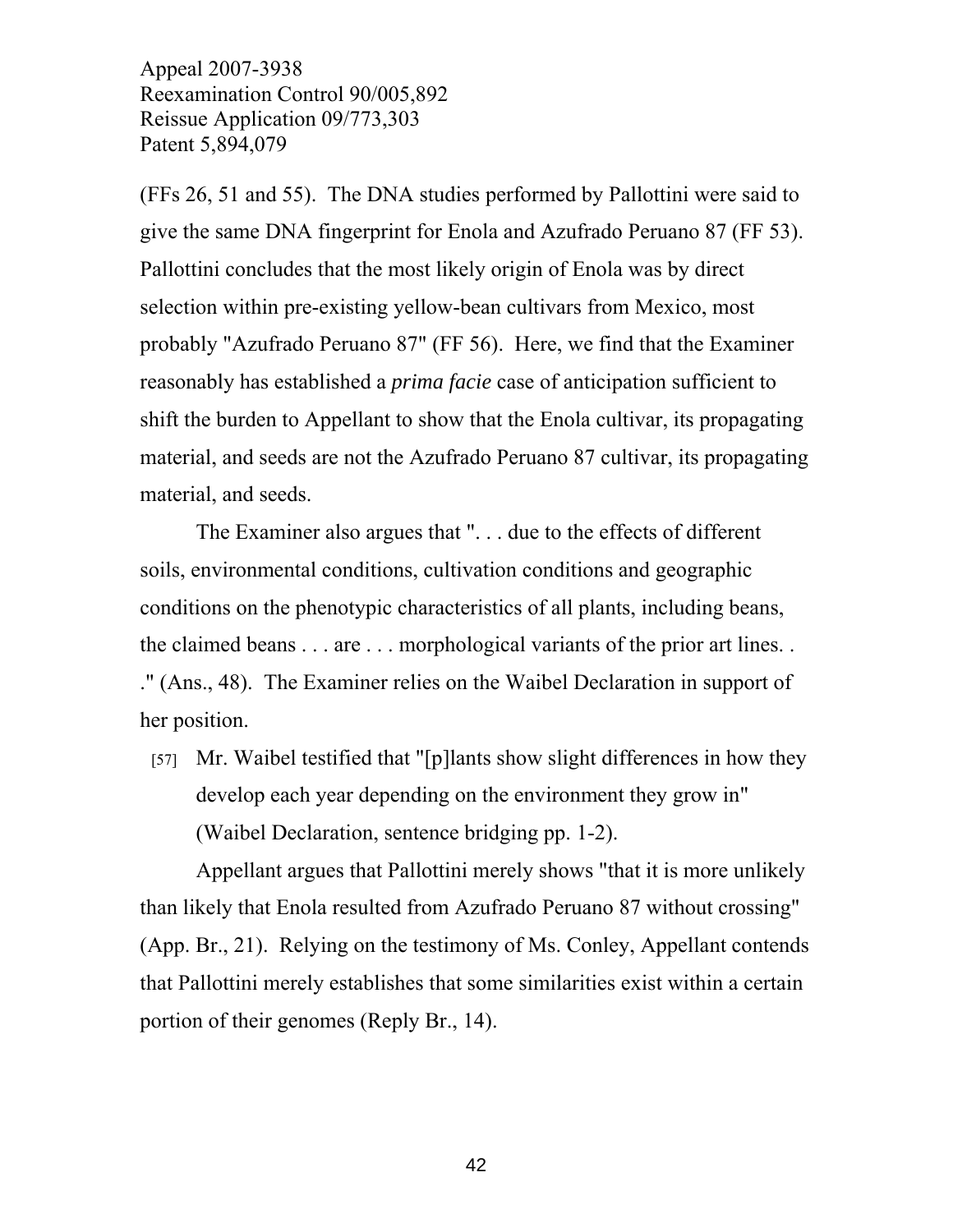[58] Ms. Conley testified that "[t]he identification of a set of AFLP fragments that is identical for two individuals, does not 'prove' homogeneity of those individuals" (Conley Declaration, ¶ 23).

Appellant concludes that Pallottini does not prove that Azufrado Peruano 87 anticipates the claims (Reply Br., 14).

 Alternatively, Appellant argues that the Waibel Declaration is insufficient to establish that the claimed invention is a morphological variant of Azufrado Peruano 87 because "slight differences" fall within the scope of phenotypic variances (Reply Br., 14). In our judgment, Appellant has failed to provide evidence sufficient to rebut the Examiner's *prima facie* case of unpatentability under  $\S$  102(b), or alternatively under  $\S$  103(a), based on the disclosure of Azufrado Peruano 87 in light of Pallottini and/or the Waibel Declaration. Appellant agrees that Pallottini shows similarities exist within certain portions of the genomes of Azufrado Peruano 87 and Enola. However, Appellant has failed to prove that the prior art Azufrado Peruano 87 and its propagating material, e.g., seed, are not the claimed Enola and propagating material. *In re Spada*, 911 F.2d at 708; *In re Best*, 562 F.2d at 1255.

Appellant might have provided expert testimony based on evidence of a comparison of Azufrado Peruano 87 and ATCC 209549 seeds under the same natural lighting conditions to show that the ATCC 209549 seeds have a substantially uniform seed coat color of about Munsell 7.5 Y 8.5/4 to about Munsell 7.5 Y 8.5/6 whereas Azufrado Peruano 87 does not, or similar comparisons, e.g., of hilar ring color, leaf color, or yield, etc. On balance, it is our view that the evidence of anticipation, or alternatively obviousness,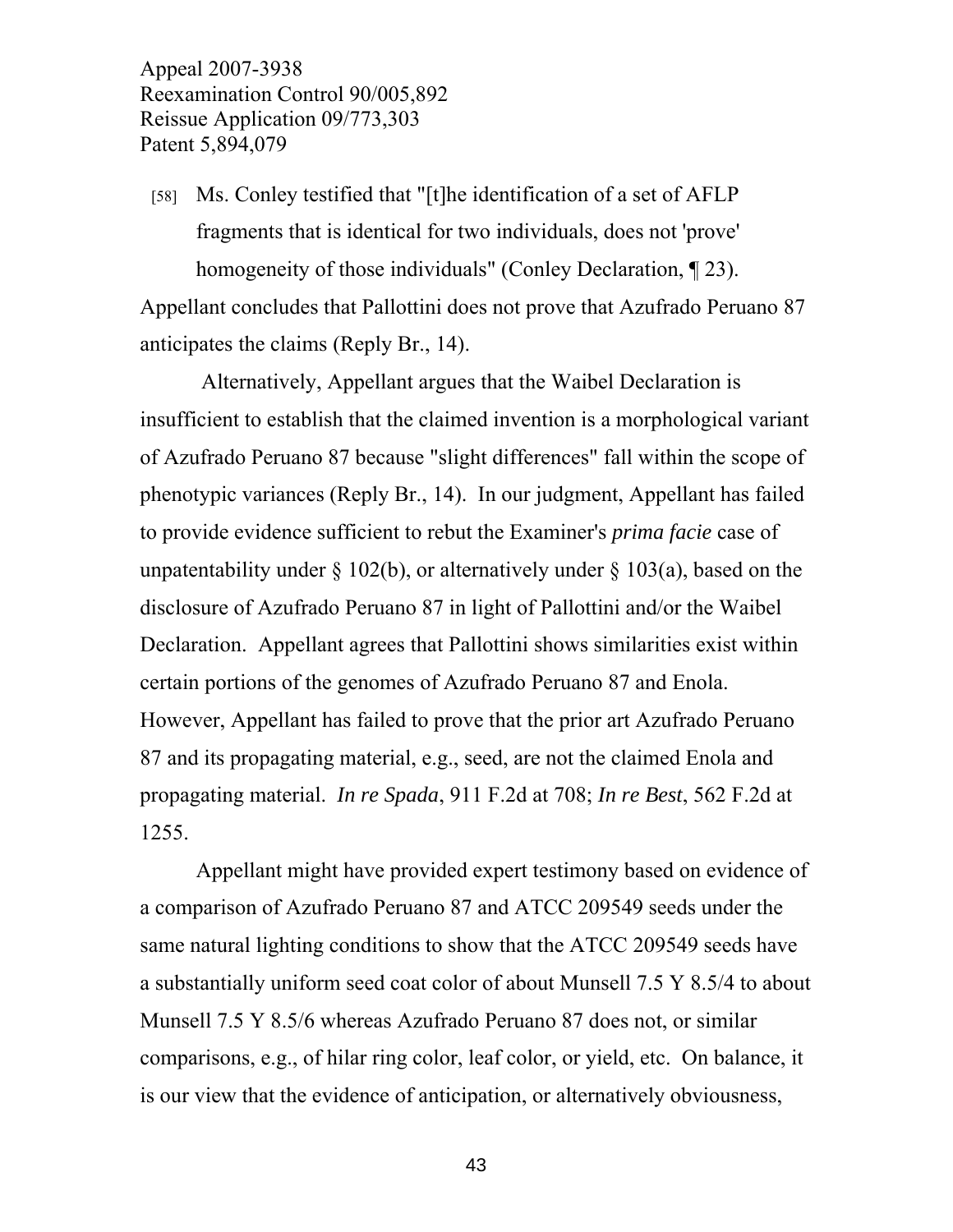presented by the Examiner outweighs the evidence to the contrary proffered by Appellant. Accordingly, based on the foregoing, we AFFIRM the rejection of claims 1-15, 51, 52, and 56-64 under  $\S$  102(b) as being anticipated by, or in the alternative under  $\S$  103(a), as obvious over Azufrado Peruano 87.

IV. Order

 Upon consideration of the record and for the reasons given, it is ORDERED that the decision of the Examiner rejecting claims 59-64 under 35 U.S.C. § 112, first paragraph (written description), is AFFIRMED;

 FURTHER ORDERED that the decision of the Examiner further rejecting claims 1-15, 51, 52, and 56-64 under 35 U.S.C. § 112, first paragraph (written description), is AFFIRMED;

 FURTHER ORDERED that the decision of the Examiner rejecting claims 1-15, 51, 52, and 56-64 under 35 U.S.C. § 112, first paragraph (enablement), is AFFIRMED;

 FURTHER ORDERED that the decision of the Examiner rejecting claims 1-7 and 59-64 under 35 U.S.C. § 112, second paragraph, is AFFIRMED;

 FURTHER ORDERED that the decision of the Examiner to reject claims 1-15, 51, 52, and 56-64 under 35 U.S.C.  $\S$  102(b) as anticipated by, or in the alternative under 35 U.S.C. § 103(a), as obvious over CIAT Accession No. G13 094 (deposited 1979; in CIAT *Phaseolus vulgaris* Catalog, 1992) is REVERSED;

 FURTHER ORDERED that the decision of the Examiner to reject claims 1-15, 51, 52, and 56-64 under 35 U.S.C.  $\&$  102(b) as anticipated by,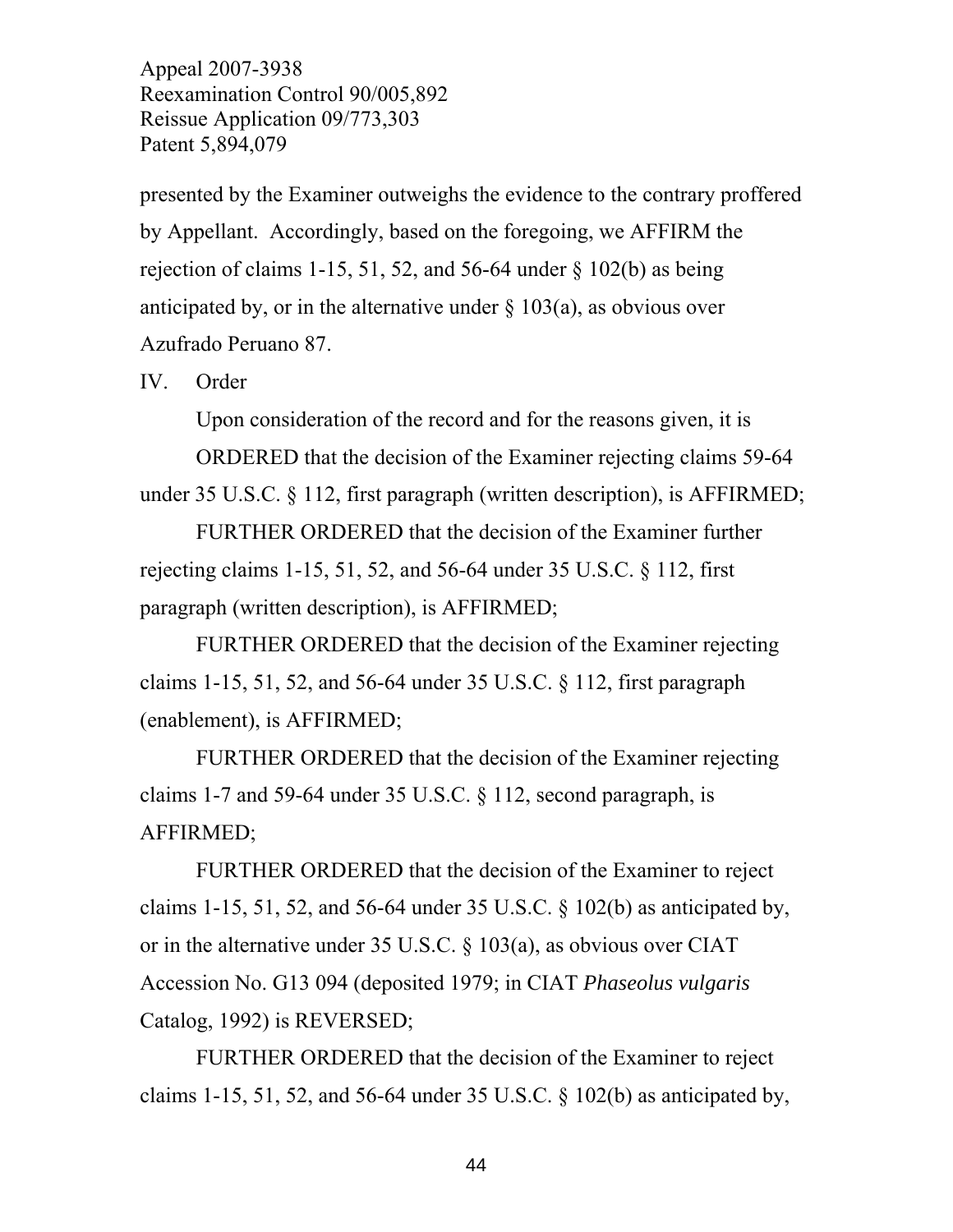or in the alternative under 35 U.S.C. § 103(a), as obvious over CIAT Accession No. G02 400 (deposited 1970; in CIAT *Phaseolus vulgaris* Catalog, 1992) is REVERSED;

FURTHER ORDERED that the decision of the Examiner to reject claims 1-15, 51, 52, and 56-64 under 35 U.S.C.  $\S$  102(b) as anticipated by, or in the alternative under 35 U.S.C. § 103(a), as obvious over CIAT Accession No. G22 215 (deposited 1986; in CIAT *Phaseolus vulgaris* Catalog, 1992) is REVERSED;

FURTHER ORDERED that the decision of the Examiner to reject claims 1-15, 51, 52, and 56-64 under 35 U.S.C.  $\&$  102(b) as anticipated by, or in the alternative under 35 U.S.C. § 103(a), as obvious over CIAT Accession No. G22 227 (deposited 1986; in CIAT *Phaseolus vulgaris* Catalog, 1992) is REVERSED;

FURTHER ORDERED that the decision of the Examiner to reject claims 1-15, 51, 52, and 56-64 under 35 U.S.C.  $\S$  102(b) as anticipated by, or in the alternative under 35 U.S.C. § 103(a), as obvious over CIAT Accession No. 622 230 [sic, G22 230] (deposited 1986; in CIAT *Phaseolus vulgaris* Catalog, 1992) is REVERSED;

FURTHER ORDERED that the decision of the Examiner to reject claims 1-15, 51, 52, and 56-64 under 35 U.S.C.  $\S$  102(b) as anticipated by, or in the alternative under 35 U.S.C. § 103(a), as obvious over CIAT Accession No. G11 891 (deposited 1980; in CIAT *Phaseolus vulgaris* Catalog, 1992) is REVERSED;

 FURTHER ORDERED that the decision of the Examiner to reject claims 1-15, 51, 52, and 56-64 under 35 U.S.C.  $\&$  102(b) as anticipated by,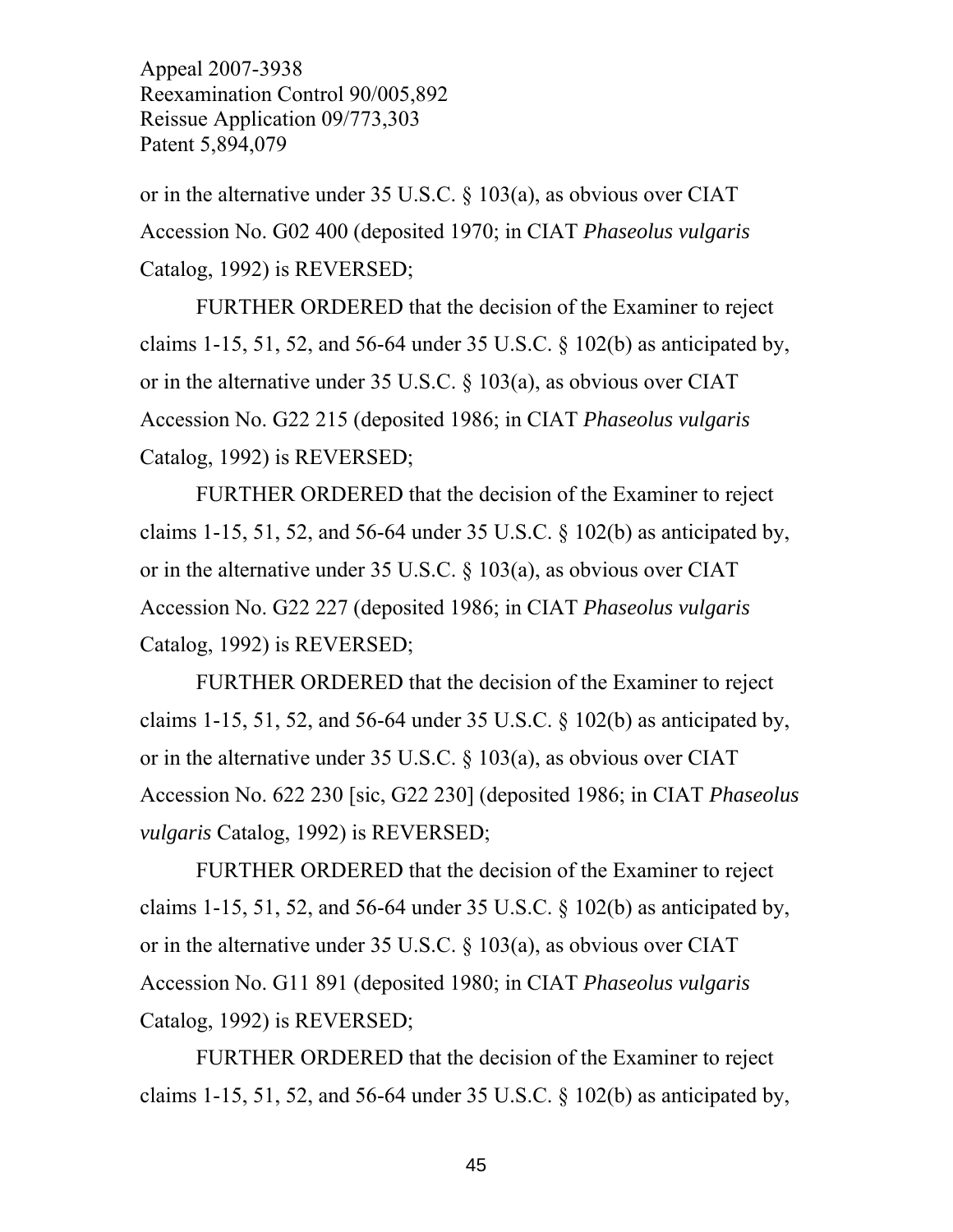or in the alternative under 35 U.S.C. § 103(a), as obvious over Kaplan is REVERSED;

 FURTHER ORDERED that the decision of the Examiner to reject claims 1-15, 51, 52, and 56-64 under 35 U.S.C.  $\S$  102(b) as anticipated by, or in the alternative under 35 U.S.C. § 103(a), as obvious over Hernandez-Xolocotzi is REVERSED;

FURTHER ORDERED that the decision of the Examiner to reject claims 1-15, 51, 52, and 56-64 under 35 U.S.C.  $\S$  102(b) as anticipated by, or in the alternative under 35 U.S.C. § 103(a), as obvious over Voysest is REVERSED;

FURTHER ORDERED that the decision of the Examiner to reject claims 1-15, 51, 52, and 56-64 under 35 U.S.C.  $\S$  102(b) as anticipated by, or in the alternative under 35 U.S.C. § 103(a), as obvious over Azufrado Peruano 87 is AFFIRMED; and,

FURTHER ORDERED that no time period for taking any subsequent action in connection with this appeal may be extended under 35 U.S.C.  $§ 1.136(a) (2006).$ 

## AFFIRMED